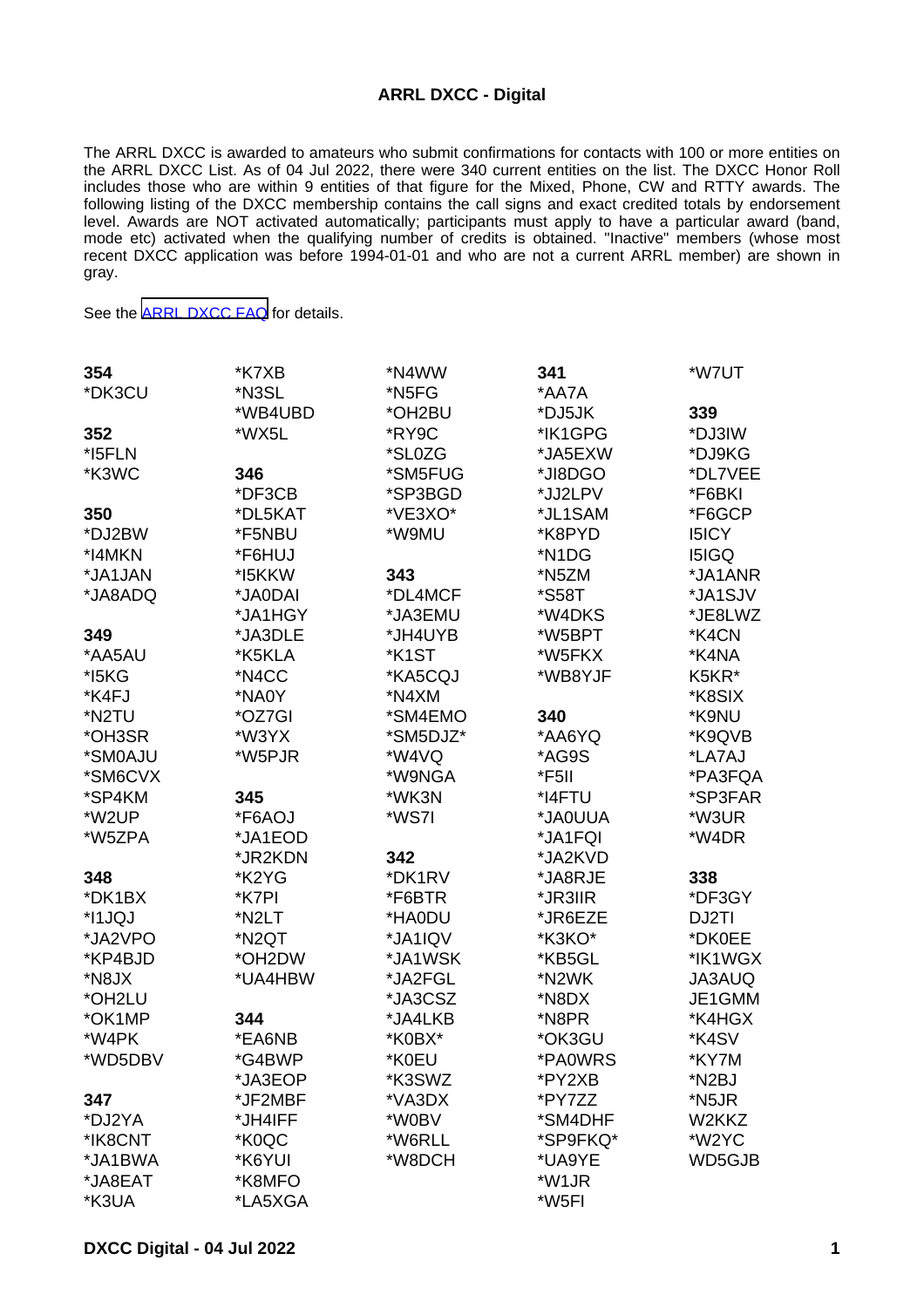| 337              | 335                             | *R3OK              | RU3FM                         | VE3EXY                  |
|------------------|---------------------------------|--------------------|-------------------------------|-------------------------|
| *DJ8NK           | *CT1FJK                         | SV1FJA             | SM5AQD                        | W1MAG                   |
| *JA2XYO          | *DL2FAG                         | W <sub>1</sub> NG  | SP7GAQ                        | W2IRT                   |
| JA3MNP           | <b>GOARF</b>                    | W5JE               | SP8NR                         | WT8C                    |
| *JI4POR          | $*$ I4EAT $*$                   |                    | YO3APJ                        |                         |
| *JQ3DUE          | *IV3JVJ                         | 332                | YV1DIG                        | 327                     |
| *JR1BAS          | *IZ5EKV                         | 4X4DK              |                               | 9A2JK                   |
| *K4QL            | *JH2FXK                         | AA5AT              | 330                           | DF <sub>2</sub> UA      |
| *N0AT            | *JR9OPJ                         | CT1EEB             | CT1APE                        | EA6SX                   |
| N3UN             | *K4XP                           | DL5ZB              | CT1IUA                        | GM4FDM                  |
| *N3XX            | *K6FG                           | HB9BGV             | DL6KR                         | IK4GME                  |
| *N6AR            | *KD5M                           | HK3W               | EA3GP                         | JA5AUC                  |
| *N6JV            | *ON4CD                          | <b>I4AVG</b>       | EU7A                          | <b>JA9APS</b>           |
| *SM3NRY          | *SP3E                           | <b>I5RFD</b>       | JA1GRM                        | <b>KOIEA</b>            |
| *SP3RBG*         | *SP5EWY                         | IK4BHO             | JO1WKO                        | <b>K0JGH</b>            |
| *SP9PT           | W4EP                            | <b>IK4DRY</b>      | K0XB                          | <b>K0SR</b>             |
| *SV1RK           | *W9OL                           | JA1ADN             | N <sub>5</sub> GH             | K2PLF*                  |
| *UT7QF           | WA9CVK                          | <b>JA6TMU</b>      | <b>ON4AOI</b>                 | K5NA                    |
| W1KSZ            | *YO9HP                          | <b>JA7IC</b>       | SM6CMU                        | K9CT                    |
| *W3GH*           |                                 | JR1NHD             | UY5ZZ                         | KE4YD                   |
| *W9IXX           | 334                             | JR1TNE             | VE3LYC                        | LZ2DF                   |
| *W9RPM           | DL1RWN                          | K6TA               | VE6WQ                         | N4BAA                   |
| *WA6TLA          | *G4PWA                          | <b>K7NN</b>        | W6XK                          | N <sub>5</sub> TY       |
|                  | <b>I4LCK</b>                    | KB1JZU             | ZL3JT                         | NZ <sub>0</sub> O       |
| 336              | *IK4WMA                         | <b>KF0QR</b>       |                               | OZ4O                    |
| *IK5HHA          | JA2FJP                          | N <sub>2</sub> FF  | 329                           | RV3LO                   |
| *IK8HJC          | *JA6BZI                         | N8KOL              | 9A7V                          | SM4CTT                  |
| *JA0NZR          | <b>JA7LMZ</b>                   | NI6T               | CT1EKY                        | SM5KNV                  |
| *JA1BK           | *JF3KON                         | OE6MDF             | <b>IW1ARB</b>                 | SP9ODY                  |
| JA1KQX           | K5DU                            | PT <sub>2</sub> BW | <b>JA0GJJ</b>                 | W1ECT                   |
| *JA2FBY          | *K8UT                           | *PY5EG             | JA1XRA                        |                         |
| *JE8CLT          | *KK5OQ                          | SV8CS              | JE1LFX                        | 326                     |
| *JG3QZN          | *LU3CQ                          | UT5UGR             | JE2LUN                        | AA1V                    |
| *JH8RZJ          | *OH4NS                          | W <sub>2</sub> LO  | <b>JH3CUL</b>                 | AB4IQ                   |
| *JL1UXH          | W9ILY                           | W7OM               | JR1XIS                        | DL1YD                   |
| *JR1DUP          | *WB9Z                           | WB2GOK             | K <sub>2</sub> AU             | F6DLM                   |
| JR2BNF           |                                 | WB6RSE             | K4MWB                         | G3KZR                   |
| *JS3CTQ          | 333                             |                    | OE3GCU                        | <b>I5ZGQ</b>            |
| *K5AC            | *AB6QM                          | 331                | SM5CEU                        | <b>I8AA</b>             |
| *K5CON           | DK5WL                           | 9A1CCY             | SM6CCO                        | IK6DLK                  |
| *K5RK<br>*LU8EKC | IK0OZD<br><b>IT9DAA</b>         | DJ5AV<br>DK1FW     | SP9UPH<br>SV <sub>1</sub> DPI | <b>IWOHEX</b><br>JA1WPX |
| *LX1DA           | <b>JA0EOK</b>                   | EA5RM              | UT3UA                         | <b>JA9FAI</b>           |
| *N9CK            | <b>JA2TBS</b>                   | I2AOX              | W <sub>2XI</sub>              | <b>JH1OAI</b>           |
| N9US             | JA3DY*                          | <b>I2EOW</b>       | W3LL                          | K4CIA                   |
| *NI0G            | JA3KWZ                          | JA5WIZ             | W7CT                          | K6WZ                    |
| S53MJ            | *JA4DND                         | <b>JJ2RCJ</b>      | <b>WA1EHK</b>                 | KA9CFD                  |
| *SP8AJK          | JA8BZL                          | <b>K0CA</b>        |                               | LA5IIA                  |
| *UT9FJ           | JA8EJO                          | K <sub>4</sub> PI  | 328                           | N8BM                    |
| *W0DJC           | <b>JH1SJN</b>                   | K8QM               | F6EXV                         | ON4IQ                   |
| *W0LSD           | K4WW                            | K9EMG              | <b>GM3ITN</b>                 | RA4CC                   |
| *W3OA            | K <sub>5</sub> K <sub>C</sub>   | KF <sub>2</sub> O  | <b>HB9BIN</b>                 | SP6CIK                  |
| *W4DXX           | KD6WW                           | OE2SNL             | <b>IK2YCW</b>                 | VE3JV                   |
| WF5T*            | KU0A                            | PE5T               | JA1CLW                        | VE3XN                   |
| *YB5QZ           | N <sub>5</sub> G <sub>G</sub> O | R4GM               | K4UTE                         |                         |
| *YU1FW           | *N7US                           | RA3CQ              | KC6AWX*                       | 325                     |
|                  | NC9T                            | RA3DX              | N3NT                          | EY8MM                   |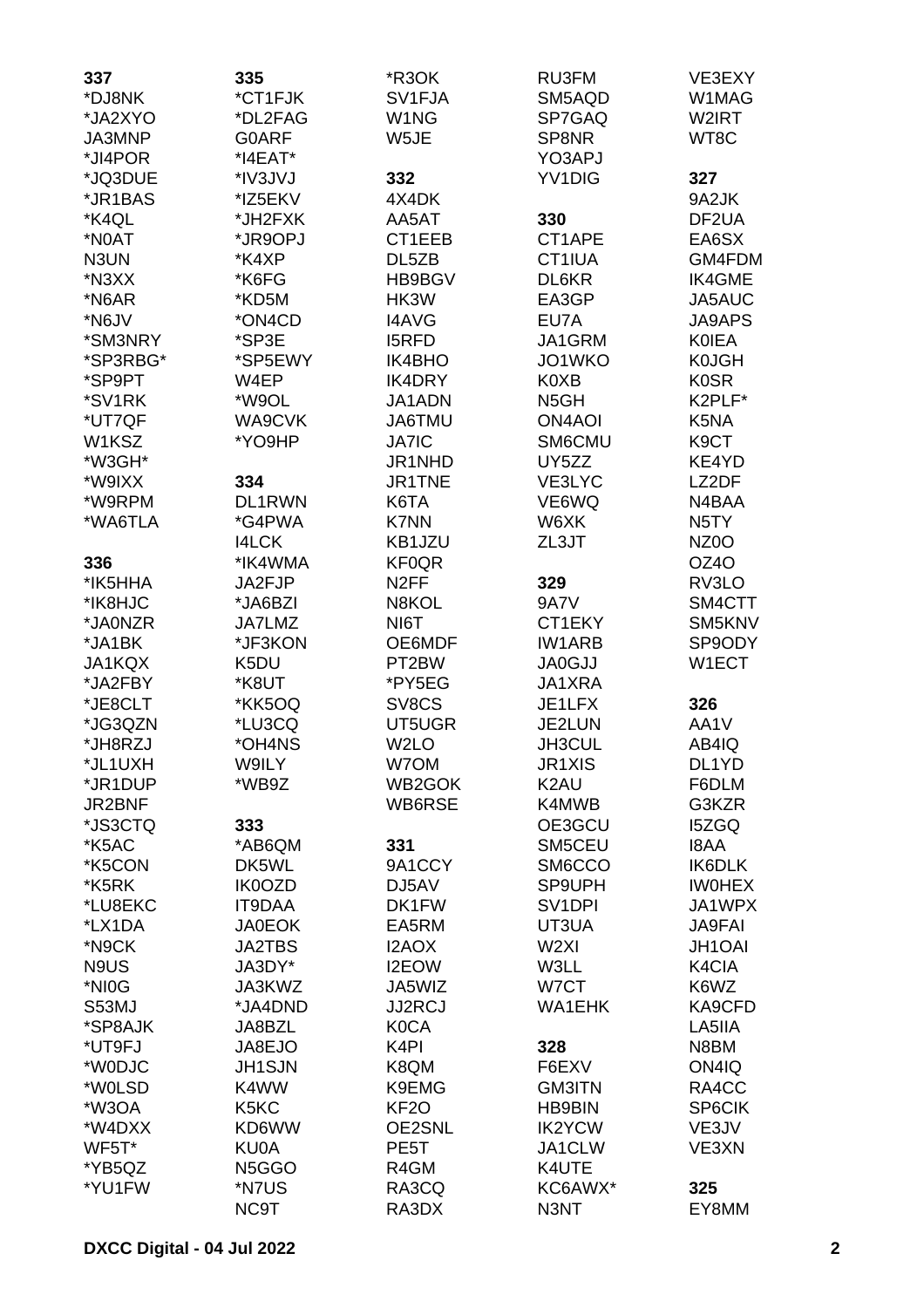| F5IL                            | <b>USOMS</b>                        | JL1XMN                                  | W8OI              | PA1CW                   |
|---------------------------------|-------------------------------------|-----------------------------------------|-------------------|-------------------------|
| G3SJX                           | W <sub>2Q</sub> O                   | JR1BLX                                  | WB5HBR            | SV <sub>1</sub> BTK     |
| HB9AAA                          | W6IHG                               | JR3OEH                                  |                   | W <sub>5</sub> XC       |
| <b>IK1HSR</b>                   | WA4WIP*                             | K <sub>2</sub> OGD                      | 317               | W9IT                    |
| IK5PWQ                          |                                     | K5WAF                                   | E73Y              | XE <sub>1</sub> M       |
| IZ <sub>1</sub> BII             | 322                                 | LA5HE                                   | JA1FNO            | YO3JF                   |
| IZ1LBG                          | DL <sub>2</sub> OE                  | <b>RA0FF</b>                            | JA1GHH            | YU3AA                   |
| JA2ATE                          | DL7MAE                              | <b>S54E</b>                             | <b>JA7MSQ</b>     | ZS2EZ                   |
| JH1EEB                          | <b>GM0AXY</b>                       | SM4GVR                                  | JF2XGF            |                         |
| JR6LDE                          | JA1BOQ                              | W5TCX                                   | JR6FC             | 314                     |
| K <sub>2</sub> FF               | JA1GHR                              | W6MI                                    | K5ZQ              | AA4M                    |
| K4XO                            | <b>JA9CHI</b>                       | WB9EEE                                  | K8EUR             | EA3LX                   |
| NN6K                            | <b>JF0EHX</b>                       | WX4G                                    | K8GI              | F <sub>2</sub> JD       |
| SP1JRF                          | JH1HHC                              |                                         | LA9AJA            | <b>IOEKY</b>            |
| SP6M                            | <b>JH3SIF</b>                       | 319                                     | N4QS              | I2DMI                   |
| WD <sub>5</sub> K               | <b>JR2UBS</b>                       | DF <sub>2RG</sub>                       | PY2YP             | <b>I5OYY</b>            |
|                                 | K <sub>1</sub> CP                   | EA1DFP                                  | RU3QR             | <b>IK0VTG</b>           |
| 324                             | K4DY                                | F5HNQ                                   | SM5CZK            | <b>IV3KVC</b><br>JA1SVP |
| 4Z5AV                           | <b>OE5NNN</b><br>OH <sub>1</sub> MA | <b>HB0CC</b>                            | SP7HOV<br>UA9FAR  |                         |
| EA1DR<br>G3OAG                  | SV <sub>1</sub> LK                  | <b>IOWDX</b><br>IK5CBE                  | <b>W0YG</b>       | JA5BEN<br>JA8EOT        |
| G4CCZ                           | UX1UA                               | JA4PXC                                  | W <sub>2</sub> LK | JH1NYM                  |
| IK5DNF                          | W <sub>2</sub> CQ                   | <b>JA9RRH</b>                           | WF <sub>2</sub> S | JP1NWZ                  |
| JA9LJS                          | W <sub>2</sub> FCR                  | JE2UFF                                  |                   | K8KS                    |
| JE1SYN                          | W2YJ                                | JF1PUW                                  | 316               | N <sub>5</sub> UR       |
| JR2CFD                          | W7AL                                | <b>JJ3HGJ</b>                           | <b>IKOPEA</b>     | N7XR                    |
| <b>JS2LHI</b>                   |                                     | <b>JO7WXN</b>                           | JA1FGB            | NQ7R                    |
| K4HMB                           | 321                                 | K3WA                                    | JA1IZZ            | NTOV*                   |
| K5EK                            | DJ5FI                               | K6EID                                   | JA2VHO            | OE8RT                   |
| K8AV                            | G5LP                                | K8VFV                                   | JA2XW             | PY4OY                   |
| KE9ET                           | GM3YTS                              | KE5PO                                   | <b>JA7BWT</b>     | R7NW                    |
| <b>KL0S</b>                     | HB9BZA                              | <b>KK0M</b>                             | JF1WPB            | RN3QN                   |
| LA7EU                           | <b>HB9HFN</b>                       | KQ8M                                    | JF8QNF            | SV <sub>1JG</sub>       |
| OH <sub>2</sub> BCK             | JA1ACB                              | OE6IMD                                  | K8ZTT             | <b>W0YVA</b>            |
| SP <sub>1</sub> S               | <b>JA7OUV</b>                       | VE3EJ                                   | KN <sub>5</sub> O | WD9DZV                  |
| SV <sub>1</sub> CN <sub>S</sub> | JA9GLW                              | VE3FF                                   | R7LV              |                         |
|                                 | <b>JH4BTI</b>                       | VE3YF                                   | RW4NH             | 313                     |
| 323                             | JL1RUC                              | W7WM                                    | ZS1LS             | DJ9HX                   |
| 4X6UO                           | JN1BMX                              |                                         |                   | EA1N                    |
| AD <sub>1</sub> C               | K6UFO                               | 318                                     | 315               | G3XTT                   |
| DK9KX                           | K8PT                                | 9A2EU                                   | A45XR             | HB9AAQ                  |
| EA3JL                           | N5MOA                               | DJ6TK                                   | AA5AM             | HL3DE                   |
| F5CQ                            | PA3EWP                              | DL5MFC                                  | EA1YO             | <b>IK2QPR</b>           |
| F6DAY                           | SM6CNN                              | <b>I3BUI</b>                            | EA8AKN            | IK4DRR                  |
| F8XT                            | SM6CTQ                              | <b>I5CRL</b>                            | <b>HA7TM</b>      | JA1RTX                  |
| <b>G0DQS</b>                    | W9ZR                                | <b>JA0CRI</b>                           | <b>I4EWH</b>      | JA2BY                   |
| <b>I8IGS</b>                    |                                     | JA3CMD                                  | JA1XEC            | JA3GN                   |
| JA5AQC                          | 320                                 | <b>JA7KY</b>                            | JA5MHD            | JG1GGU                  |
| JH1BIH                          | DL3NM                               | <b>JA9CWJ</b>                           | <b>JA7MYQ</b>     | <b>JG1ULJ</b>           |
| <b>JH1IFS</b>                   | EA5FKI                              | <b>JHOMHR</b>                           | JH6QFJ            | <b>K0JN</b>             |
| K1HTV                           | <b>IK6QOP</b>                       | <b>K0DEQ</b>                            | K9EL              | NN <sub>4</sub> R       |
| <b>K7MTR</b><br>K9MM            | <b>JA0IXW</b><br>JE7JDL             | K <sub>5</sub> B <sub>G</sub><br>OZ1BTE | K9US<br>LZ2JE     | SP6DNZ<br>W6OTC         |
| KA2D                            | JF1KKV                              | SM5EIT*                                 | N0XA              | W7AO                    |
| N3KK                            | <b>JH0INP</b>                       | SV <sub>1</sub> AV <sub>D</sub>         | NS4C              | XE2CQ                   |
| <b>UA0CW</b>                    | JH9AUB                              | UA4CR                                   | ON4UN*            |                         |
| <b>UR0MC</b>                    | <b>JK1KSB</b>                       | W1SKU                                   | OZ1AXG            |                         |
|                                 |                                     |                                         |                   |                         |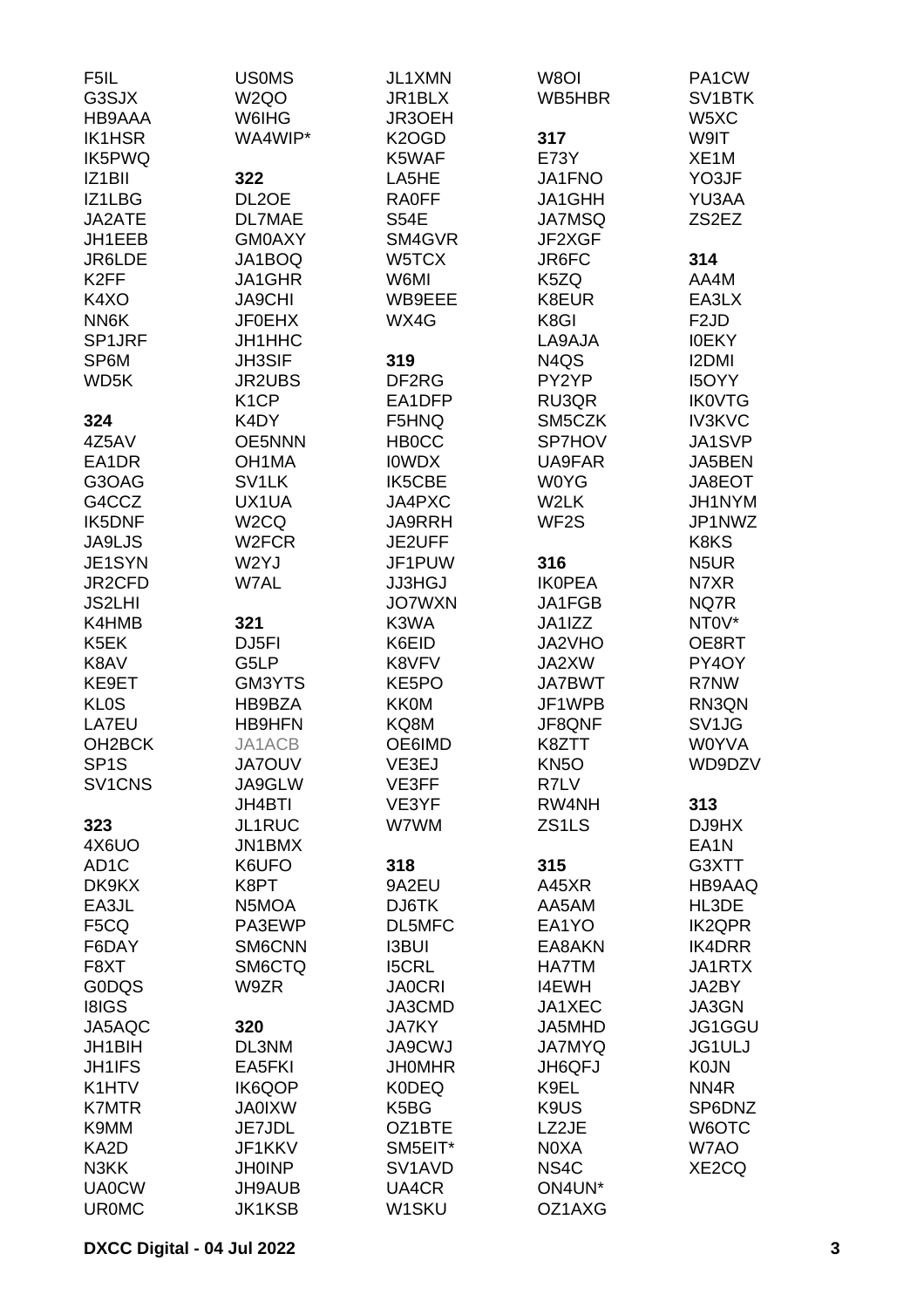| 312                           | <b>KB0EO</b>      | CT1BH               | <b>DS5USH</b>                 | KJ6P                          |
|-------------------------------|-------------------|---------------------|-------------------------------|-------------------------------|
| 9A2AA                         | N7RO              | CT1DKS              | EA6VQ                         | <b>N6OJ</b>                   |
| <b>G0BLB</b>                  | NK2H              | HA5BSW              | JA1DOF                        | W1YIF                         |
| <b>HL3IUA</b>                 | SV1GYG            | IZ7FLP              | JA2BQX                        | W4TV                          |
| JA2BDR                        |                   | <b>JA1ITJ</b>       | JA4ITW                        | WB8K                          |
| JA7GYP                        | 309               | <b>JA1SYY</b>       | JG8FWH                        |                               |
| <b>JA7QVI</b>                 | DJ4PI             | JA2HYD              | JH3VNC                        | 301                           |
| JA8DNV                        | DJ9ON             | JA6WJL              | <b>JH7RXU</b>                 | DL8FAJ                        |
| <b>JA9TWN</b>                 | EA7TV             | <b>JA7AUM</b>       | <b>K0JUH</b>                  | EA2IA                         |
|                               |                   |                     |                               |                               |
| JH1GZE                        | <b>GOOIL</b>      | <b>JA7MOL</b>       | K <sub>2</sub> L <sub>S</sub> | EA3BT                         |
| <b>K0KX</b>                   | JA3RQ             | JJ2PIK              | K6ND                          | F <sub>2</sub> L <sub>Z</sub> |
| K <sub>3</sub> SX             | K <sub>4</sub> SO | JR3GWZ              | LA2IJ                         | F5OVQ                         |
| K3VAT                         | K9YY              | K4IQJ               | N6HC                          | HL3GOB                        |
| N <sub>2</sub> TK             | K9ZO              | NS6C                | N7BT                          | <b>I2PKF</b>                  |
| N <sub>4</sub> D <sub>B</sub> | N4KG*             | OE2LCM              | N9FN                          | I2YWR                         |
| N <sub>4</sub> II             | NO <sub>8</sub> D | PY2BW               | NK1K                          | <b>IK0FUX</b>                 |
| RA4WE                         | SM6BZV            | SM4ARQ*             | NV9L                          | <b>IK0HFO</b>                 |
| RX3AGD                        | WB9CIF            | W9XX                | RA3ZH                         | JA6VQA                        |
| SP3CFM                        |                   | <b>WB0TEV</b>       | UX1AA                         | JF2WGN                        |
| W <sub>2</sub> PK             | 308               | YV5JBI              | WO7R                          | JF3SUL                        |
| <b>WA2UUK</b>                 | <b>DL3IAC</b>     | ZL <sub>1</sub> BYZ |                               | <b>JG3SKK</b>                 |
|                               | EI7BA             |                     | 303                           | JH1QDB                        |
| 311                           | HA5VZ             | 305                 | AG4W                          | JH1RGG                        |
| 4Z4DX                         | JA6LCJ            | 9A2NO               | DK6CQ                         | JL6HKJ                        |
| DL5WW                         | <b>JG3FEA</b>     | AA4V                | F4BKV                         | JR2LJO                        |
| DL6CNG                        | JI1WLL            | <b>IK1SOW</b>       | <b>GU0SUP</b>                 | LA3WAA                        |
| HA5WA                         | <b>K7CMR</b>      | IZ4MJP              | IZ2AMW                        | RA3XDX                        |
| I2VGW                         | K8YTO             | IZ8DFO              | JA2IVK                        | RZ3AM                         |
| JA6AQA                        | LA7JO             | IZ8FDH              | JA2NNF                        | W1ZT                          |
| JH1MFN                        | N8RR              | JA1BPA              | JA8JTH                        | W5AJ                          |
| JH1XUM                        | RL3FA             | <b>JA1MVK</b>       | JE2OVG                        |                               |
| JR2PAU                        | SM5CZQ            | JA2FBC              | K1LPS                         | 300                           |
| K3PA                          | <b>VU2NKS</b>     | JA3AZD              | K <sub>2</sub> RW             | <b>DL1TRK</b>                 |
| NU8Z                          | WA3FRP            | <b>JA7LGE</b>       | K7OSE                         | <b>I4KDJ</b>                  |
| <b>NY0V</b>                   |                   | JA9NLE              | K7ZV                          | IZ8XQC                        |
| PY5HOT                        | 307               |                     | K9RX                          | JA2AH                         |
| <b>S51DI</b>                  |                   | JE2LPC              |                               |                               |
|                               | DL1AMQ            | JH1ORA              | <b>NOFA</b>                   | JA8BNP                        |
| W5SL                          | <b>DL4RCK</b>     | <b>JH7XRG</b>       | OE3EVA                        | JH8JBX                        |
| W8HW                          | EA3XP             | JJ1DWT              | S57AT                         | JI8XLD                        |
|                               | G3SVD             | <b>JN3SAC</b>       | SM4AZQ                        | JL1OXH                        |
| 310                           | IW1QN             | LA9TY               | W4UM                          | K3UL                          |
| CT1FMX                        | JA2HQZ            | N3MN                | W6VX                          | K9NW                          |
| CT4NH                         | JH1AJT*           | N4MM                | XE <sub>1</sub> R             | KA1ERL                        |
| HA1RB                         | <b>JI2KXK</b>     | N6UK                |                               | N4RWG                         |
| <b>TIL8I</b>                  | JM1HJG            | N9RS                | 302                           | <b>NJOM</b>                   |
| <b>JA0DWY</b>                 | K <sub>1</sub> NU | OH8LXT              | 7K1PTT                        | OE2KHM                        |
| JA1ADT                        | K <sub>2</sub> TE | <b>RMOF</b>         | AA5VU*                        | OE5KE                         |
| JA3RAR                        | K7ZD              | W3KX                | EI6FR                         | PY2KP                         |
| <b>JE8TGI</b>                 | N6RV              | W <sub>4</sub> OX   | HK3TY                         | RU6B                          |
| JH1QAX                        | RJ3AA             | WD4LBR              | <b>IK1ADH</b>                 | <b>UA0SR</b>                  |
| JI1LET                        | UN <sub>5</sub> J | YL2MU               | <b>IZORVI</b>                 | UA3DPM                        |
| <b>JJ1SKG</b>                 | <b>WOKKT</b>      |                     | IZ8FFA                        | US8UA                         |
| K6FW                          | W4BP              | 304                 | JA2CXF                        | WB5AAA                        |
| K6XT                          | YL2KF             | 9A3SM               | <b>JA7ZF</b>                  |                               |
| K7WM                          |                   | AB9V                | JE2EHP                        | 299                           |
| K8VC                          | 306               | DF9PG               | <b>JH3KEA</b>                 | AI9L                          |
| K9IO                          | AE5E              | DL5SBA              | <b>K7BTW</b>                  | DL2HYH                        |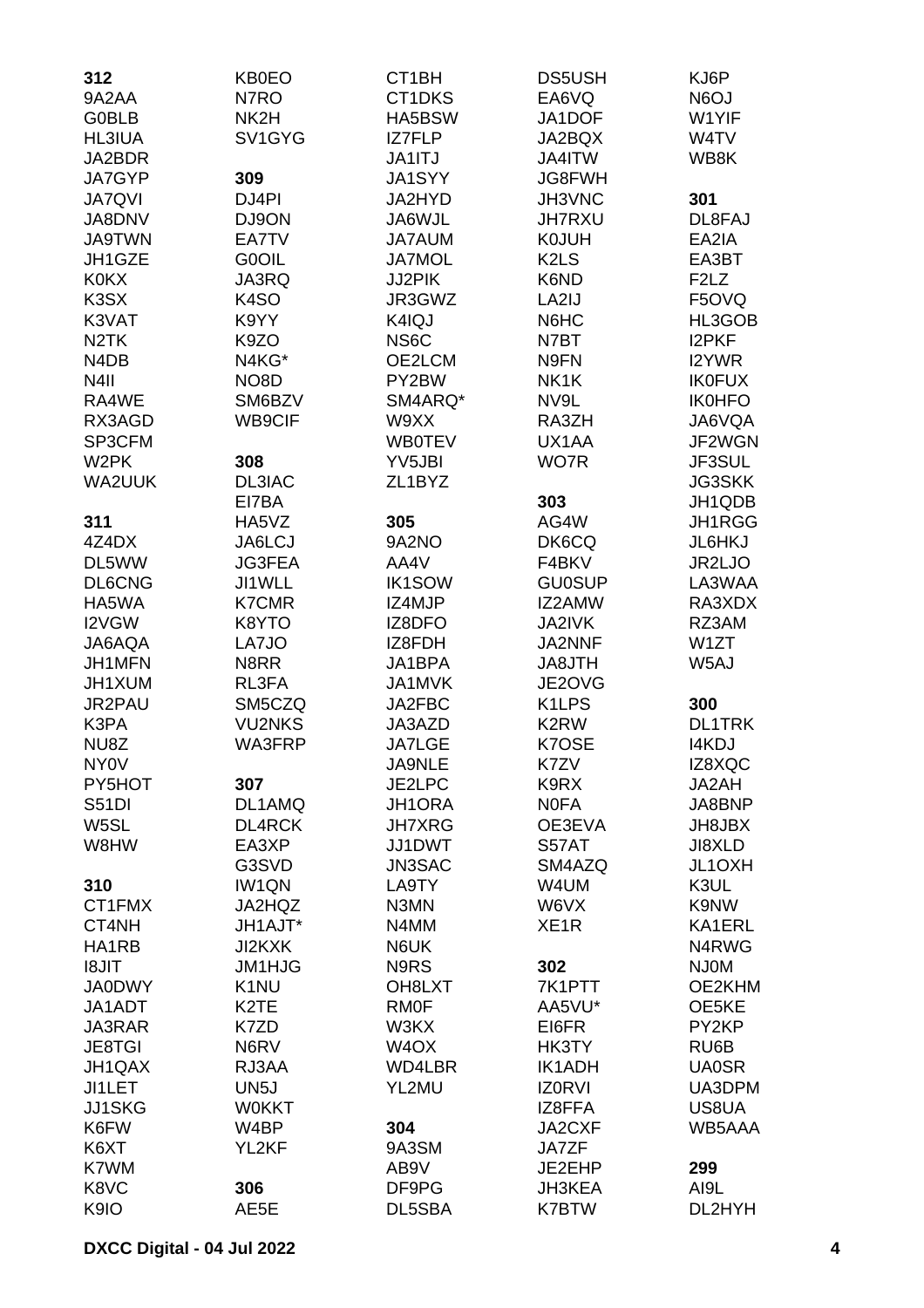| <b>E72U</b>       | <b>JR7WFC</b>        | N <sub>1</sub> PM             | <b>JA7CVL</b>                 | N <sub>1</sub> IBM            |
|-------------------|----------------------|-------------------------------|-------------------------------|-------------------------------|
| G3UAS             | <b>KC7V</b>          | SM3VAC                        | <b>JG0CQK</b>                 | N <sub>2</sub> K <sub>X</sub> |
| HL2WA             | OE1WEU               | SV9COL                        | K0BJ                          | NE <sub>1</sub> B             |
| IF9ZWA            | OZ1BUR               | UN <sub>1</sub> L             | K0GY                          | UA6MF                         |
| JA1IOA            | PY2XU                | VE <sub>1</sub> DX            | K9XD                          | WW3S                          |
| JH2AYB            | RU1AB                | W3GG                          | KC8EU                         | ZS6WB                         |
| <b>JM1CYJ</b>     | UA4LY                | W4EEU                         | N7MQ                          |                               |
| JP1TRJ            | <b>UN7TW</b>         | W6NWS                         | N8DJX                         | 287                           |
| K4EM              | W3ABT                | WB3LHD                        | N8OC                          | AA1ON                         |
| <b>R0FA</b>       | W5ZE                 |                               | OE3SGU                        | AA8OY                         |
| SM5JE*            |                      | 292                           | ON4EB                         | DL6ATM                        |
| SP3PLD            | 295                  | <b>AA0FT</b>                  | UA4CC                         | I2OGV                         |
| SP6OUQ            | 9A5CY                | AA4R                          | W4CZ                          | <b>IK0OPS</b>                 |
| WB9NOV            | DF4PL                | CT1ELC                        | WD8PKF                        | JA5BGA                        |
|                   | <b>IW0SAF</b>        | DJ9ZB                         |                               | JL2JVX                        |
| 298               | JA1UTZ               | DL6JZ                         | 289                           | K1USA                         |
| A65BR             | <b>JA9FPI</b>        | HL4CJG                        | AA8R                          | K4YMQ                         |
| HA1RW             | JI4WAO               | IK2LOL                        | DJ9RR                         | <b>KD0PO</b>                  |
| I2RFJ             | JR4DSM               | JA5IU                         | DK8MCT                        | KD4W                          |
| <b>IK0XBX</b>     | K8FL                 | JA8LRG                        | <b>DL9RCF</b>                 | <b>KI0KB</b>                  |
| <b>IK2RPE</b>     | KF8UN                | JA8ZO                         | G4OBK                         | LA9FFA                        |
| <b>IK5RUN</b>     | N <sub>2</sub> NL    | JH4ALY                        | G6GA                          | N <sub>1</sub> NK             |
| IZ5BAM            | N8TR                 | JM1SZY                        | <b>GM0GAV</b>                 | NA <sub>2</sub> M             |
| <b>JA0DIN</b>     | OE5FGO               | K <sub>1</sub> RO             | HB9SLO                        | PY5EW                         |
| JA5XAE            | SK3PY                | K <sub>2</sub> Q <sub>B</sub> | HL2IFR                        | RM3DA                         |
| JA7ZP             | <b>SMOCCM</b>        | <b>KS0M</b>                   | <b>IK1MEG</b>                 | UA6JD                         |
| JF3PNQ            | SV <sub>1</sub> IW   | LA9VFA                        | <b>JA7JWF</b>                 | W8AV                          |
| K <sub>5</sub> UO | W6ENZ                | <b>NOTB</b>                   | <b>JQ1TIV</b>                 | W9RXJ                         |
| K7EG              | ZS6EZ                | RU6L                          | <b>K0KT</b>                   | <b>WA0ROI</b>                 |
| K7WP              |                      | VA7RY                         | K8ME                          | WS9V                          |
| KK9DX             | 294                  | WX0V                          | K8OM                          | <b>YB0COU</b>                 |
| <b>MM0EAX</b>     | EW1KP                | ZS <sub>1</sub> A             | N <sub>2</sub> W <sub>B</sub> | ZL4TT                         |
| R7DX              | <b>IK4MSV</b>        |                               | R3VA                          |                               |
| UY5AA             | <b>JG4AKL</b>        | 291                           | S51NM                         | 286                           |
| VE1BLX            | JH3FUK               | AJ9C                          | UN7LZ                         | 9A2NA                         |
|                   | <b>JK1GOK</b>        | EA4KD                         | UT2UB                         | DL1SP                         |
| 297               | JR1UFN               | F5PBM                         | W2JU                          | <b>DS1JFY</b>                 |
| CT1GFK            | K <sub>1</sub> GG    | G3SBP                         | W3BW                          | JA2VMU                        |
|                   |                      |                               |                               | JA9AGN                        |
| G3TTJ             | K5WK<br><b>K7NTW</b> | <b>HB9TKS</b>                 | W7YAQ<br>WB2RAJ               | JH1AGU                        |
| G3TXF             |                      | JE3ENP                        |                               |                               |
| IT9DSZ            | <b>KA4RRU</b>        | JO4CFV                        |                               | <b>JK1TCV</b>                 |
| IZ5JMZ            | RZ6BS                | JR2UJT                        | 288                           | K6RO                          |
| JA2AHH            | SM3BCS*              | K <sub>5</sub> XI             | 9A2X                          | K9FD                          |
| K5VIP             | SP1MGM               | K7SP                          | DJ7ZG                         | KG4W                          |
| N9BX              | SP <sub>3</sub> V    | RW7M                          | <b>E76C</b>                   | KK6T                          |
| NM <sub>6</sub> V | TG9VT                | SM5SWA                        | I2MQP*                        | <b>KP4JRS</b>                 |
| R <sub>5</sub> AJ | <b>WOHAH</b>         | W1ZD                          | IK2PZC                        | KV7K                          |
| SV2DGH            | <b>WOML</b>          | W3SB                          | JA2DXD                        | LB8DC                         |
|                   | W1RM                 | YV5KAJ                        | <b>JA2JNA</b>                 | N6HY                          |
| 296               |                      |                               | JA5SUD                        | N6MZ                          |
| EA1EAU            | 293                  | 290                           | JF1NZW                        | RA7A                          |
| HL3AMO            | DK3DG                | AA5C                          | <b>JH8JYV</b>                 | RW3RN                         |
| JA2VQF            | EA3NP                | DL5AN                         | K <sub>2</sub> VV             | W4AO                          |
| <b>JA8KSF</b>     | <b>IOJBL</b>         | DL8SCG                        | K3WW                          | WA4JQS                        |
| JE6TSP            | IZ4GWE               | EV <sub>1</sub> R             | K5JZ                          |                               |
| JH1IAQ            | JF2UPM               | <b>IK8YTA</b>                 | KA8ZPE                        | 285                           |
| JN1RQV            | JM1FHL               | JA2FSM                        | <b>KF7PG</b>                  | 9A4T                          |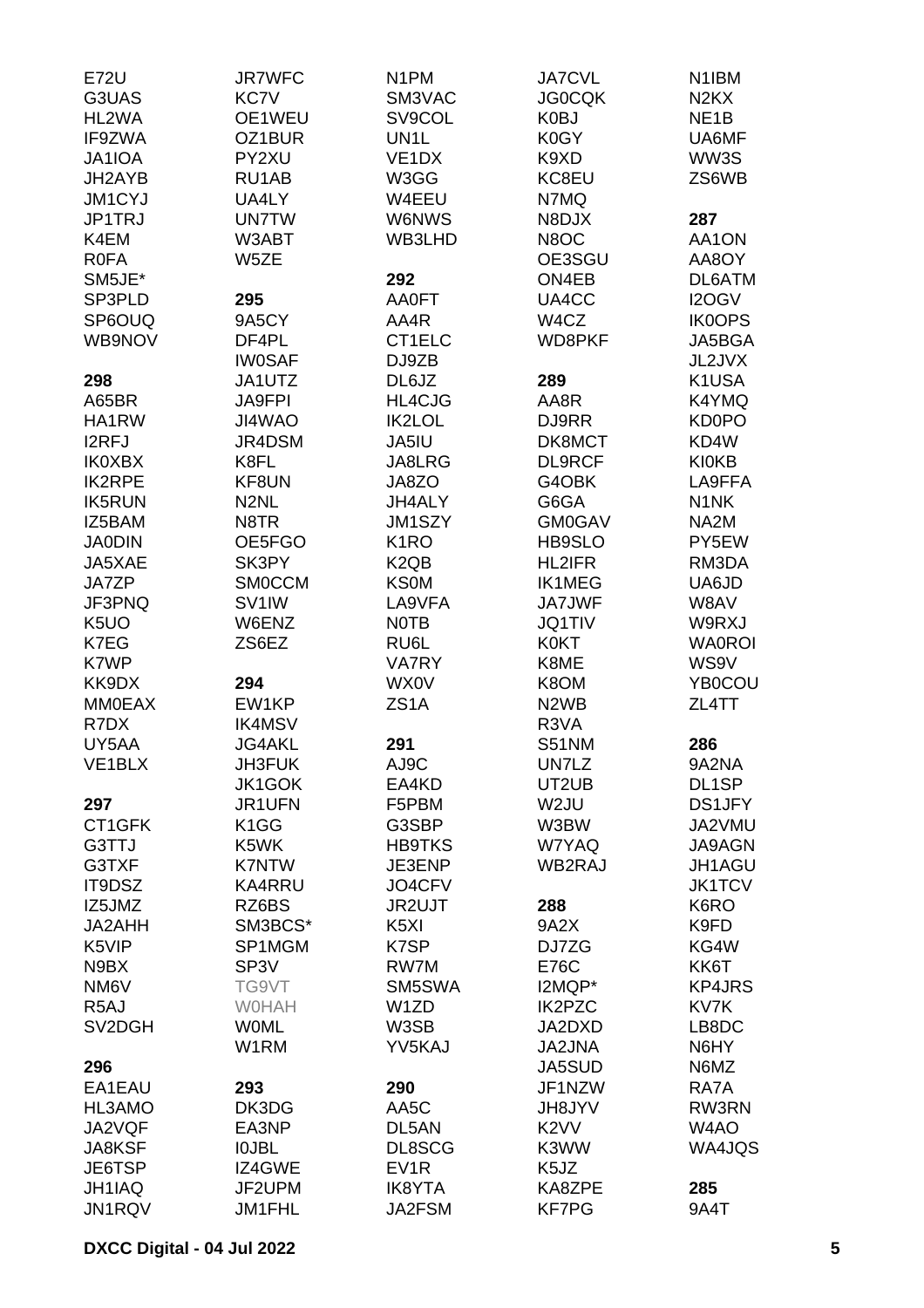| DJ8ES                         | <b>HB9BOI</b>       | W4WM                           | JA5JGY             | SM4OLL                         |
|-------------------------------|---------------------|--------------------------------|--------------------|--------------------------------|
| DL7AFV                        | HK4SAN              | W7DO                           | <b>JH0BQX</b>      | SP3CGK                         |
| <b>DS5RNM</b>                 | JA2JW               | W8KEN                          | K <sub>5L</sub> J  | VE7CF                          |
| G3NDC                         | <b>JA7EPO</b>       | WO <sub>2</sub> T              | K7UA               | W7HPW                          |
| IK6CGO                        | <b>JH7RTQ</b>       | XE <sub>1</sub> H              | K8AJS              | W8RLS                          |
| <b>IV3ARJ</b>                 | N <sub>5</sub> OK   |                                | N4UOZ              | YO7LCB                         |
| <b>IV3XNF</b>                 | N6PSE               | 279                            | N4VN               | ZS2DL                          |
| IZ0AEG                        | <b>ND0F</b>         | 6K5YIA                         | N7GR               |                                |
| JA2JRG                        | OH <sub>2</sub> BLD | AA8LL                          | N8BJQ              | 274                            |
| <b>JA7PL</b>                  | OZ1ADL              | DL1VFR                         | NN4T               | AD5A                           |
| JF1LMB                        | PY2IQ               | F6ECI                          | OH <sub>1</sub> XX | DL7BA                          |
| JK1EXO                        | R <sub>5</sub> DT   | <b>IK0CNA</b>                  | <b>UA0FZ</b>       | EA1RT                          |
| <b>JR3UIC</b>                 | W6RS                | IK2DJV                         | W2YE               | EA7QW                          |
| K4HB                          | <b>WA4LOX</b>       | <b>JA1JAT</b>                  | W3GQ               | IZ8IEV                         |
| KB8VAO                        | WB9B                | <b>JI1NJC</b>                  |                    | JE3EDJ                         |
| PZ5RA                         |                     | <b>K5RKS</b>                   | 276                | JH3FHQ                         |
| W2GW                          | 281                 | K8AC                           | 9A3NM              | <b>K0BBC</b>                   |
|                               |                     |                                |                    |                                |
| W4VIC                         | AB4SF               | K8DV                           | DO4DXA             | N <sub>2</sub> N <sub>S</sub>  |
| W5ZN                          | G4GIR               | KB2HK                          | F5TJC              | N9ISN                          |
| W8NN                          | <b>I1EIS</b>        | KF3F                           | <b>IV3TMM</b>      | OH1TV                          |
|                               | I2DJX               | KZ8Y                           | IZ3ENH             | OZ4VW                          |
| 284                           | IZ8VYU              | LA5LJA                         | JA1DDZ             | S55SL                          |
| EA8RR                         | <b>JA4BXL</b>       | N <sub>5</sub> D <sub>D</sub>  | JA1FJJ             | SM2GCQ                         |
| <b>I5JFG</b>                  | <b>JA8ALB</b>       | <b>NK0S</b>                    | JA1OVD             | VK5GR                          |
| IK1CJO                        | <b>JA9NFO</b>       | OH <sub>5</sub> V <sub>G</sub> | JA1UII             | <b>WOHT</b>                    |
| IZ0GMS                        | <b>JI6IHG</b>       | RD3BD                          | <b>JA3NHL</b>      | W5JAY                          |
| JH1BZJ                        | JR1WCT              | RU6M                           | JA4FKX             | WS6X                           |
| JP1IOF                        | K <sub>1</sub> DW   | RX4HZ                          | JA4ZA              |                                |
| <b>JR6LLN</b>                 | K <sub>1</sub> ZN   | <b>WOMB</b>                    | JA8DKJ             | 273                            |
| K <sub>2</sub> KA             | K4XD                |                                | JG3LGD             | AF9H                           |
| K <sub>5</sub> P <sub>S</sub> | K9IR                | 278                            | JH4GJR             | <b>DS5TOS</b>                  |
| K6MKF                         | K9MK                | AC4G                           | JH7DFZ             | EA3DW                          |
| K7BV                          | OH3JR               | DL8SDC                         | JR6AG              | GM3POI                         |
| K8BL                          | OZ5NJ               | <b>IOYQV</b>                   | <b>JR7GBL</b>      | HB9AMO                         |
| K8TL                          | RK4FD               | <b>IKOUTM</b>                  | KE8UM              | <b>HS1NGR</b>                  |
| N4TL                          | SP1MWK              | K <sub>2</sub> SN              | N9AW               | <b>IK4TVP</b>                  |
| <b>PA7RA</b>                  | UT7WZA              | K3FRK                          | NA9RB              | <b>JH6WMJ</b>                  |
| UN7JX                         | W <sub>2</sub> GG   | KR4F                           | NX0I               | K <sub>2</sub> UU              |
|                               | W4WX                | N <sub>2</sub> AJ              | <b>PA7TWO</b>      | N8SNM                          |
| 283                           | W9RN                | N5AQ                           | W0RI*              | RL3AW                          |
| DL8LE                         | <b>WA0JH</b>        | N <sub>5</sub> X <sub>Z</sub>  | W9JA               | SV <sub>1</sub> V <sub>S</sub> |
| EA1AUS                        | WA3IIA              | N7IR                           | WB6EWM             | SV9AHZ                         |
| EA5BY                         | YB1AR               | NB <sub>2</sub> P              | ZL2IFB             | W <sub>1</sub> SLF             |
| HB9MEJ                        |                     | OE2SCM                         |                    | W8WEJ                          |
| JF1RYU                        | 280                 | PA3AXU                         | 275                | WB5NHL                         |
| <b>JH0NOS</b>                 | DM2DXA              | VE3MV                          | DF2IS              |                                |
| K5DHY                         | HP2AT               | W1VT                           | HA9PP              | 272                            |
| K9ZM                          | <b>IK4PLW</b>       | ZS4TX                          | JA2NDQ             | AA4VV                          |
| OZ1HX                         | JH3QFY              |                                | JA2QXP             | DL2SWN                         |
| PA5TT                         | JL1BYZ              | 277                            | JA2WYN             | EA1AF                          |
| SM6AOU                        | <b>K0TLG</b>        | DF7FC                          | JH1LAH             | JA3VPA                         |
| W9AJ                          | K6PJ                | DM2RM                          | JH1RFM             | K <sub>1</sub> BD              |
| WB8TLI                        | N6KK                | EA1ACP                         | JH1WHS             | K <sub>5</sub> OA              |
|                               | OH6JD               | EA3BS                          | JR8AMF             | K6KLY                          |
| 282                           | VK3BDX              | F6FXU                          | K6UM               | KG9Z                           |
| CU2AP                         | W3ACO               | IK2DZN                         | K8FH               | KX2A                           |
| EA3WL                         | W3RJW               | JA3LDH                         | KG1V               | <b>LA0FA</b>                   |
|                               |                     |                                |                    |                                |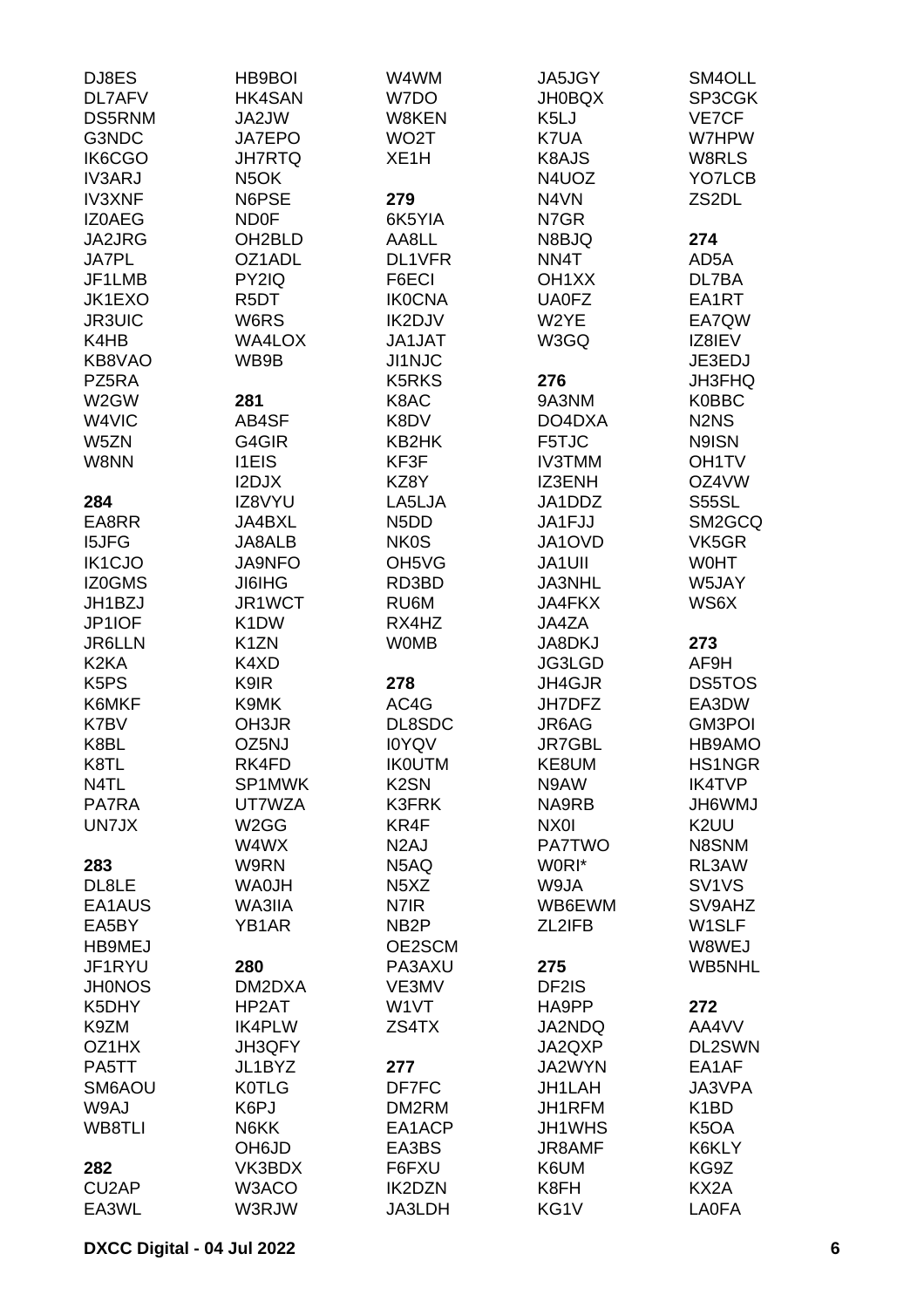| <b>MD0CCE</b>     | SP9DWT             | SM1TDE             | <b>PA50</b>        | JA2MOG             |
|-------------------|--------------------|--------------------|--------------------|--------------------|
| R8TX              | <b>US0YA</b>       | UA4HAU             | VK3KE              | <b>JA7KE</b>       |
| R9SA              | VE3BW              | VK3TC              | WB5TUF             | JE2DZC             |
| SP4K              | <b>WOVX</b>        | W2IZN              | WK7E               | JH1DGJ             |
| SV8RX             | W5VY               | W6AEA              |                    | K4VIG              |
| W7CD              | W7IU               |                    | 262                | KH <sub>2</sub> L  |
|                   | XE <sub>2</sub> K  | 265                | 5P1KZX             | <b>KJ7NO</b>       |
| 271               |                    | DK3PZ              | AB <sub>1</sub> OC | N4LV               |
| AC6BW             | 268                | <b>IKOLNN</b>      | HB9DDO             | NA5Q               |
| EA5RD             | AB <sub>5</sub> C  | IW3GJF             | JA1PCM             | <b>UA0BA</b>       |
|                   |                    |                    |                    |                    |
| HL2KV             | DS4AOW             | IZ5RVG             | JA4DHN             | <b>VU2PTT</b>      |
| JA1XPQ            | <b>JA0DET</b>      | IZ8MBW             | JI1LAT             | W6YOO              |
| JH4ADK            | JA3QOS             | JA1EMQ             | K3QIA              | W8SAX              |
| JK1UNZ            | <b>JH1ACA</b>      | JH1FVE             | K6MI               | W8TWA              |
| KE4UW             | <b>JR4LNG</b>      | LA7WCA             | KA9FOX             | WS5W               |
| RA3QK             | K4CMS              | N9RC               | KJ7M               |                    |
| SP3XR             | N4DW               | OE2GEN             | N5AW               | 259                |
| <b>UA0FO</b>      | N7QT               | OH <sub>4UI</sub>  | N <sub>5</sub> ET  | DF <sub>2UH</sub>  |
| W5CIA             | OE1ALW             | SV8DOU             | NS <sub>2N</sub>   | <b>DL1SMA</b>      |
| YB1UUN            | SM5BFJ             | W1SSN              | <b>OE7FMH</b>      | EA6ET              |
|                   | W7JW               | XE1KK              | ON6AA              | <b>IK2RZP</b>      |
| 270               | WP4U               |                    | OZ8BZ              | <b>JA1IRH</b>      |
| EC <sub>3</sub> A |                    | 264                | SP6JIU             | JA2HOL             |
| JA2MNB            | 267                | 9A1AD              | W4UCK              | JE1PHH             |
| JA4VLK            | 4X1RU              | AB4UF              | W7PAQ              | JE2RDO             |
|                   |                    |                    |                    |                    |
| JA8UIV            | AA9RR              | AB5A               |                    | JF1IXE             |
| <b>JH0RVY</b>     | DL4CW              | DL9FCY             | 261                | JH1DGQ             |
| <b>JH3KAI</b>     | EA1KY              | G8DX               | HB9BYQ             | <b>JH1ILX</b>      |
| JH4HMG            | F6DHI              | <b>HB9CQK</b>      | HB9DQV             | JI8PDC             |
| K9KA              | <b>IOOSI</b>       | IV3GOW             | <b>IK0AGU</b>      | JL3VWI             |
| KE3D              | <b>IK1MDF</b>      | IZ8EDJ             | <b>IV3VBM</b>      | K3BR               |
| <b>NOIW</b>       | JK1VXE             | <b>JA0EKI</b>      | JA3WLN             | KQ3F               |
| ON4CAS            | JR1DQK             | <b>K0TPP</b>       | JF4EQJ             | KZ9DX              |
| <b>PY7RP</b>      | JR1IZM             | K <sub>1</sub> RI  | JQ1CIV             | VE2TZT             |
| <b>S51MA</b>      | <b>JR9LKE</b>      | K4ZO               | K4WNW              | VK3FM              |
| W5PF              | K6EME              | SM3NXS             | K4YYL              | VO <sub>1</sub> XC |
|                   | KI5BLU             | SM7BHM             | N <sub>1</sub> API | <b>W2OO</b>        |
| 269               | PP <sub>1</sub> CZ | SV <sub>1</sub> MO | N4TV               | W7CP               |
| <b>AA7UN</b>      | RA9SC              | <b>VR2XLN</b>      | N7WS               | W9IL               |
| CT1ELF            | SV2AEL             | W7AH               | NE8Z               | WE0Q               |
| <b>I0OWO</b>      | <b>WOHBH</b>       | XE1MEX             | OE1ZL              |                    |
| IK2ILH            | W1BYH              |                    | <b>PA0FVH</b>      | 258                |
| JA1ALT            | W4MAY              | 263                | S57XX              | F <sub>5</sub> JY  |
| JA1EUL            | WA4FFW             | 9A4W               | W7MO               | GM3PPE             |
|                   |                    |                    |                    |                    |
| JA1GVM            |                    | DL2VPO             | WB8CQV             | <b>IK0CHU</b>      |
| JE2KSM            | 266                | DL4CF              | WN6W               | <b>IKOMHR</b>      |
| <b>JF0JYR</b>     | 9A8A               | DL6LIM             | <b>YS1RR</b>       | JA2VFW             |
| <b>JH0INE</b>     | DJ7UO              | F1NGP              |                    | JA3BXF             |
| K <sub>1</sub> OA | EA1CP              | <b>IK6BSN</b>      | 260                | JA3HBC             |
| K3NK              | EA4DL              | IK6GPZ             | 9A6W*              | JE1HRC             |
| KW9U              | <b>JA3ENN</b>      | <b>IZ3ETU</b>      | DC8TS              | <b>JH7BKN</b>      |
| N <sub>2</sub> TN | JA4FJL             | JA2KNW             | DG7RO              | JL1ARF             |
| N4HID             | K6MW               | JA4HAW             | <b>I8KFR</b>       | <b>JP7FSO</b>      |
| N6WT              | K7GS               | <b>JN7DOS</b>      | <b>IK2VUC</b>      | K5MT               |
| NA4M              | K8NVR              | <b>NOACH</b>       | JA1IAZ             | ON5UE              |
| <b>SM7IUN</b>     | N6IE               | ND6G               | JA2DPC             | V51B               |
| SP6EIY            | RQ3A               | NS4P               | JA2KTP             | VE6AX              |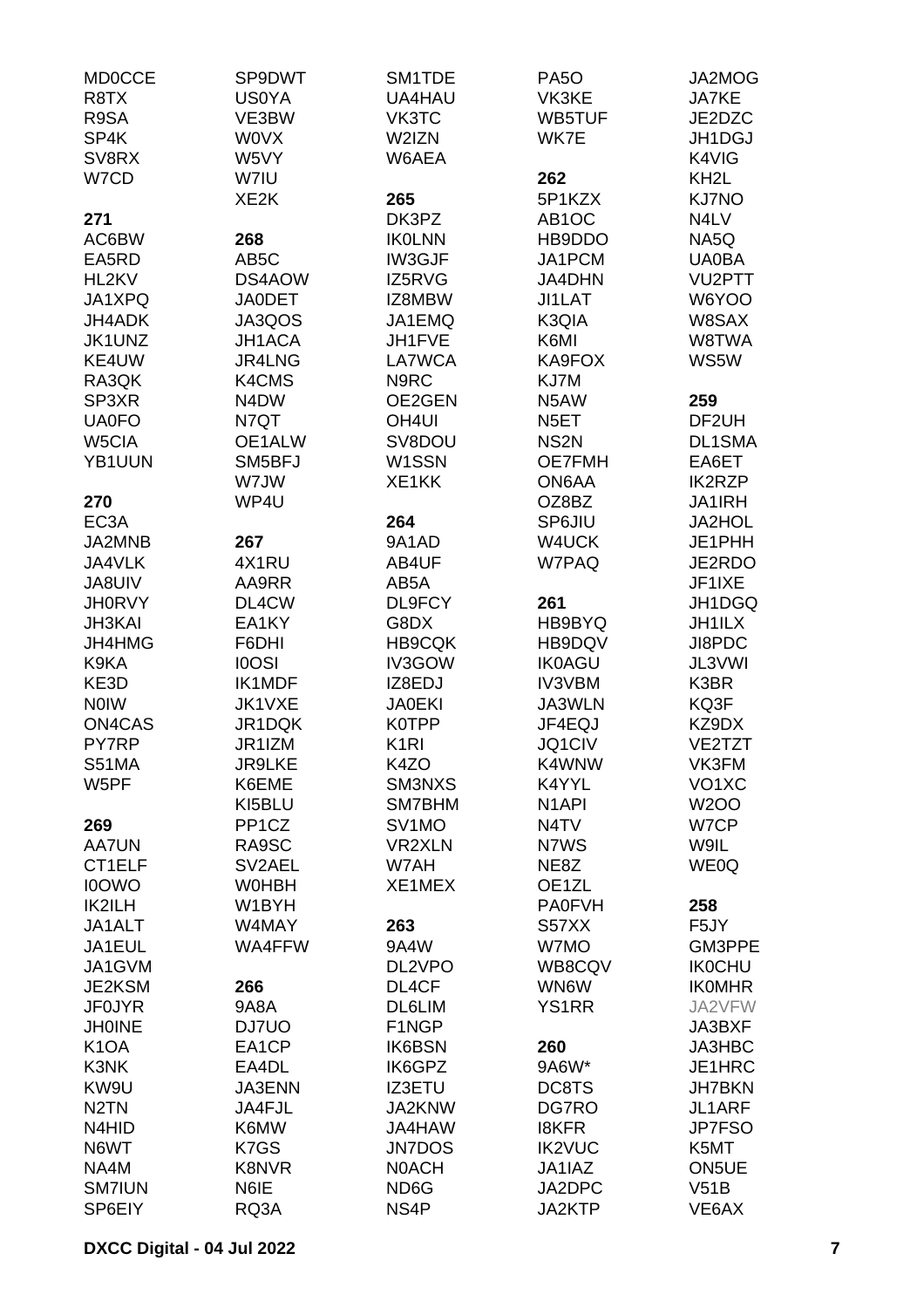| WA4CEM              | VE1JBC             | NQ1K                           | PY2GG                          | 247                           |
|---------------------|--------------------|--------------------------------|--------------------------------|-------------------------------|
| ZL4AS               | VK3HJ              | OE3KLU                         | PY2NQ                          | AC4VM                         |
|                     | W6SFK              | OH1NDA                         | SV1FKZ                         | AF <sub>2</sub> C             |
| 257                 | W8AKS              | OH1NPW                         | VK4CAG                         | CT1BWU                        |
| DL2UH               | W8CZN              | SM2OAN                         | W <sub>2</sub> TB              | CT3MD                         |
| <b>DL6MRS</b>       | YO <sub>2</sub> RR | SM3DXC                         | W6HDG                          | DJ1OJ                         |
| <b>E75C</b>         | YV5NWG             | UR3EO                          | W7ZJ                           | HK4L                          |
| HA5AO               |                    | W7QDM                          |                                | <b>IK0DWN</b>                 |
| <b>JA9IFF</b>       | 254                | W7TUS                          | 249                            | JA1BNW                        |
| JE1VTZ              | DJ2SL              | W8QZA                          | 4X4MF                          | JA2ODB                        |
| JJ2KDZ              | EU1KY              | W9JJB                          | AA1QD                          | <b>JA7VEI</b>                 |
| <b>JR0EQQ</b>       | GW3SFC             | WA1PMA                         | AA7G                           | K5FNQ                         |
| K <sub>1</sub> RY   | <b>IK2GAJ</b>      | WA3AFS                         | AJ4A                           | KS9W                          |
| K4ADK               | <b>IT9RTA</b>      | WA4MME                         | DL2KQ                          | KX4R                          |
| K5VWW               | IZ4VSD             |                                | IK5PWF                         | KZ2I                          |
| K6SIK               | JL1GYZ             | 251                            | <b>IU0LFQ</b>                  | LB6KC                         |
| K9OW                | K <sub>2</sub> SHA | CT1GPQ                         | <b>IV3TMV</b>                  | LB7ZG                         |
| KM <sub>1</sub> D   | K4MQG              | CU <sub>2</sub> D <sub>X</sub> | IZ5DKJ                         | OH <sub>1</sub> ZK            |
| NN4SS               | <b>KR0P</b>        | F4GDI                          | JH3GCN                         | <b>ON4ATW</b>                 |
| OE8SPW              | KU4XO              | HB9BNQ                         | JH4CBM                         | PY2VA                         |
| OZ1LCG              | N4IG               | HL3EHK                         | K <sub>1</sub> LT              | SP6FXY                        |
| RL9F                | N7RU               | JA1AYC                         | K <sub>1</sub> UU              | SQ6SZ*                        |
| SP6LUY              | N8DC               | JA3DBD                         | K4MS                           | VR2XYL                        |
| SV <sub>1</sub> ACK | OE2DAN             | JE1BMJ                         | KC2BW                          | WB4KTC                        |
| VR2XMT              | <b>PA0TCA</b>      | JH1ERJ                         | NA5DX                          | WF5E                          |
| W2NRA               | W2LE               | JH1NYN                         | ND4X                           | ZL3RJ                         |
| W9FI                | W4UEF              | JJ1BMB                         | <b>UA30</b>                    |                               |
|                     | WA5VGI             | JJ1KZZ                         | <b>VU2CPL</b>                  | 246                           |
| 256                 | WB8C               | K <sub>1</sub> SM              | W <sub>1</sub> TO              | 4L1MA                         |
| 4X1SK               |                    | K8YC                           | W1YRC                          | BV1EK                         |
| DL9GTB              | 253                | K9GA                           | W5UHQ                          | DL8ZAW                        |
| EC <sub>1</sub> A   | BH4IGO             | KF7F                           | W6AER                          | E21EIC                        |
| G4ZOY               | EI8IU              | KZ1W                           | W9MO                           | <b>HB9MFM</b>                 |
| <b>JK1AJX</b>       | JA1MZL             | VK3EBP                         | W9YSX                          | I2TZK                         |
| K2NV                | JA8FFM             | W1EW                           |                                | <b>IV3IXN</b>                 |
| K8ROX               | JP1LRT             | W4JS                           | 248                            | JA1JPM                        |
| <b>NOKV</b>         | KK8X               | WB8YTZ                         | DK2NG                          | JA5NPV                        |
| N3KV                | N6PM               | XE <sub>2</sub> D              | <b>DL7AFS</b>                  | JS1NDM                        |
| N9LB                | SM3AFR             |                                | EA8MT                          | K <sub>5</sub> CR             |
| <b>S52D</b>         | VE3DZ              | 250                            | HB9DDZ                         | K9ARZ                         |
| S59DJK              | W1AX*              | AF5CC                          | JH1UBK                         | KF5EA                         |
| VE4EAR              | W4PNY              | CT1FPQ                         | JH1VUO                         | N <sub>1</sub> M <sub>D</sub> |
| W1CYB               | WQ6Q               | <b>DH0GSU</b>                  | JP7EIP                         | N7ELL                         |
| W7MEM               | XE1RBV             | DL5NO                          | K <sub>1</sub> KA              | OE2DYL                        |
| WB4YDL              |                    | <b>IU2ANW</b>                  | K <sub>2</sub> C <sub>BI</sub> | UN3G                          |
| XE1EE               | 252                | IV3AVQ                         | KA6BIM                         | <b>VU2IBI</b>                 |
|                     | DL6XK              | <b>IWOBYL</b>                  | KC5LK                          | W7SYK                         |
| 255                 | EW4M               | JA1PVX                         | KD3CQ                          | WE2K                          |
| DF2NU               | <b>IWOHOU</b>      | JA3JOR                         | KE5TD                          | WW5G                          |
| JA3UCO              | JA2ZL              | JA7GAP                         | LA5SJA                         | YO <sub>5</sub> BRZ           |
| JG1OGM              | JA9LX              | K4SE                           | N6AD                           |                               |
| <b>JIOVIF</b>       | <b>K0WK</b>        | KF6HI                          | PY2MC                          | 245                           |
| <b>K0TT</b>         | K4NNX              | KX2B                           | PY4AZ                          | <b>HB0WR</b>                  |
| N7ZO                | K6RI               | N <sub>4</sub> GN              | SM6VR                          | <b>IK0PRP</b>                 |
| OZ0J                | K7KB               | N <sub>4</sub> ONI             | VE3NI                          | <b>IU0HDC</b>                 |
| SV5DKL              | KV <sub>1</sub> J  | N4TJ                           | W7JY                           | <b>IV3IIM</b>                 |
| VE <sub>1</sub> HQ  | N3QE               | OH <sub>5</sub> VT             | WB4M                           | JA1VRU                        |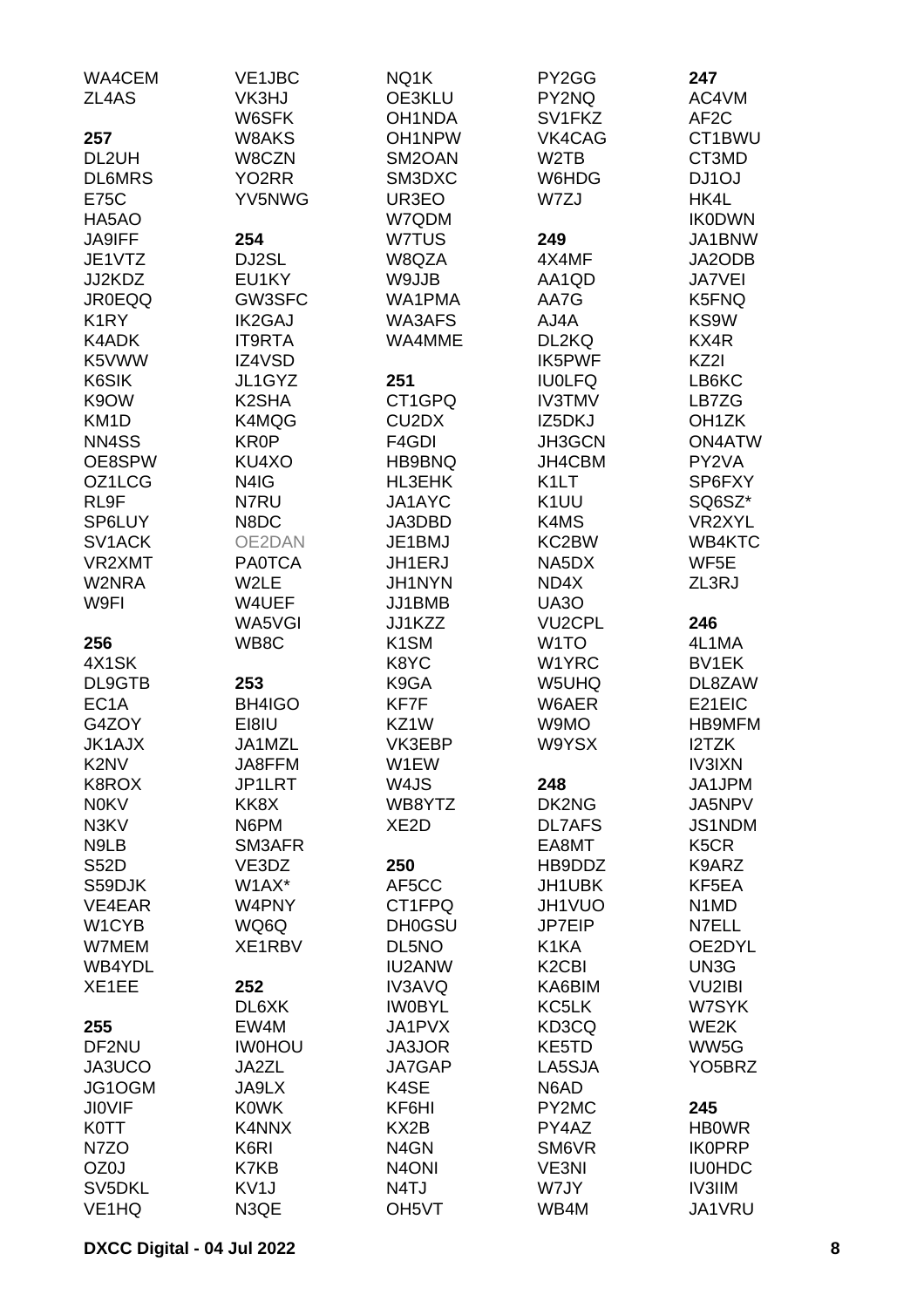| <b>JA4HXF</b>       | JR1VAY            | <b>JR0WZR</b>                 | NM <sub>5</sub> Z  | CT1EAV             |
|---------------------|-------------------|-------------------------------|--------------------|--------------------|
| K3JT                | K8KWT             | K <sub>2</sub> UO             | R3BB               | CT1FUH             |
| KM4H                | <b>UA0SC</b>      | KE1F                          | SM7NDX             | EI1DG              |
|                     | W3BNN             |                               | VE3YV              | G4AYU              |
| LA6UL               |                   | KQ4AV                         |                    |                    |
| SM3LGO              | W5GAI             | N4MIK                         | W4IS               | <b>IW5AOT</b>      |
| VE2BR               |                   | NA5U                          | WA6APQ             | <b>JA1IXY</b>      |
| <b>WOAWL</b>        | 242               | <b>ON6KE</b>                  | <b>WBOULX</b>      | JE1OHL             |
| W <sub>1</sub> PR   | AB2RF             | RN3D                          | <b>WJ0T</b>        | JF2OZH             |
| W6ZQ                | G3LZQ             | <b>SMOMPV</b>                 |                    | JO1LVZ             |
| <b>W9RIT</b>        | HB9DHK            | UA3AGW                        | 237                | JR2PZX             |
| <b>WA0RVK</b>       | <b>HB9DRS</b>     | W7VS                          | 9A6ST              | K1AM*              |
| WB6JJJ              | IK8EPC            | WA4MIT                        | AF6PK              | <b>K8ROK</b>       |
| WB9PNU              | JA1HOM            | WB5STU                        | DK5DC*             | N <sub>2</sub> ZZ  |
| WL7E                | K0GD              | ZS <sub>2</sub> Y             | EA2RY              | N8LJ               |
| WX0Z                | K0JY              |                               | G4XEE              | N8XI               |
| XE <sub>2</sub> X   | K6LRN             | 239                           | JA3IWB             | N9AU               |
| YO <sub>2</sub> CMI |                   | EA4DEI                        |                    | NA4EA              |
|                     | K9WX              |                               | <b>JA7MA</b>       |                    |
|                     | KI4DLS            | HI3T                          | JJ1DJW             | VK6OZ              |
| 244                 | N7UVH             | <b>I8DVJ</b>                  | JR1WYW             | W3KHZ              |
| AA9A                | NZ <sub>50</sub>  | <b>JA0GCI</b>                 | K3EA               | <b>WA9GON</b>      |
| DL1ZBO              | OE1SZW            | JA5JUG                        | LX1CW              | WY1G               |
| DL5XL               | SV1HEP            | JA6GPR                        | N <sub>2</sub> YBB |                    |
| <b>DS5ACV</b>       | WB0O              | <b>JG3IWL</b>                 | NG7M               | 234                |
| EI2GLB              | YO3VU             | K9JU                          | OZ1DSD             | 9A4SS              |
| G8APB               |                   | KA6RWL                        | <b>S54A</b>        | CU3EQ              |
| HL2EIZ              | 241               | KE8KMX                        | VE2HJ              | HB9DVZ             |
| IT9BLB              | 4X6UU             | KX4TT                         | <b>WODD</b>        | HB9DWL             |
| <b>JA0NFP</b>       | AC5AA             | N <sub>5</sub> L <sub>Z</sub> | W4HG               | JH5HDA             |
| JA1VLK              | BA7IO             | NN4X                          | W5WP               | K4JAF              |
| <b>JA7HRM</b>       | DF <sub>2GH</sub> | OH <sub>1</sub> TM            | W6SL               | N0OK               |
| JM1GHT              | DL7WL             | OK1MR                         |                    | ND9G               |
|                     |                   |                               |                    |                    |
| <b>JR7MAZ</b>       | IZ1DFG            | S55DX                         | 236                | NF <sub>1</sub> G  |
| K6DLB               | <b>JA0MRW</b>     | <b>SP7ITB</b>                 | DK2GZ              | SM6BGG             |
| K8SIA               | <b>JA1TOU</b>     | UN9L                          | DL8DWL             | SP7JJE             |
| K9NR                | JI1CQA            | W5DAW                         | DL8OH              | SV2BXA             |
| KD <sub>0</sub> Q   | K7TM              | <b>WA1FCN</b>                 | EA1KP              | W4GHD              |
| LA7GIA              | <b>KB1EFS</b>     |                               | <b>IW2HUS</b>      | W8IW               |
| LZ2ZG               | KC8CY             | 238                           | <b>IZONRG</b>      | WA8MCD             |
| N7TY                | N4ENE             | 9M6YBG                        | JA1ETN             |                    |
| ON5GQ               | N6XJ              | DS5DNO                        | JA3GAK             | 233                |
| RN3RQ               | ND4V              | EU4T                          | JA6ATL             | CT1FCX             |
| VE3KI               | ND <sub>8</sub> L | <b>JA0EVI</b>                 | JH1VHU             | DF <sub>1</sub> SD |
| W4LSC*              | SV1FJP            | JE2EBT                        | KV4T               | <b>HB9AWS</b>      |
| W7AV                | TA1CM             | <b>JG3KLF</b>                 | N5ORT              | <b>IK5JAU</b>      |
| W7YA                | UA9FFV            | <b>JHOCLK</b>                 | OE1WHC             | JA1DUH             |
| W8LMG               | VA3LX             | JM1GAW                        | R6FFB              | <b>JA1FVS</b>      |
| WG6P                | W3MF              | K1MAA*                        | VA7CRZ             | <b>JA7XBG</b>      |
|                     | W <sub>5</sub> GO | K3PP                          | VE7BV              | JE1TNL             |
| 243                 | W7IV              | K6BV                          | <b>VE7TK</b>       | JH8NQV             |
|                     | W7VY              |                               |                    |                    |
| 9K2OD               |                   | K6CF                          | <b>WA0SXV</b>      | JR1CAD             |
| DM5EE               | W9BF              | KA1DJ                         | WX1S               | K7EV               |
| EA3AGZ              |                   | KR <sub>6</sub> C             |                    | KW4MM              |
| <b>HB9CRV</b>       | 240               | KZ4V                          | 235                | <b>S59SV</b>       |
| IZ8FWN              | GW4MVA            | N <sub>4</sub> MI             | 4F2KWT             | UA6AUA             |
| JE4NAN              | <b>IK5BSC</b>     | N4PQX                         | 9A6T               | VA7QI              |
| JF2DND              | IK8GJR            | N6GP                          | AA4HP              | W2IUC              |
| JH1LPZ              | <b>JA0UH</b>      | N9MR                          | CT1APN             | W7ZR               |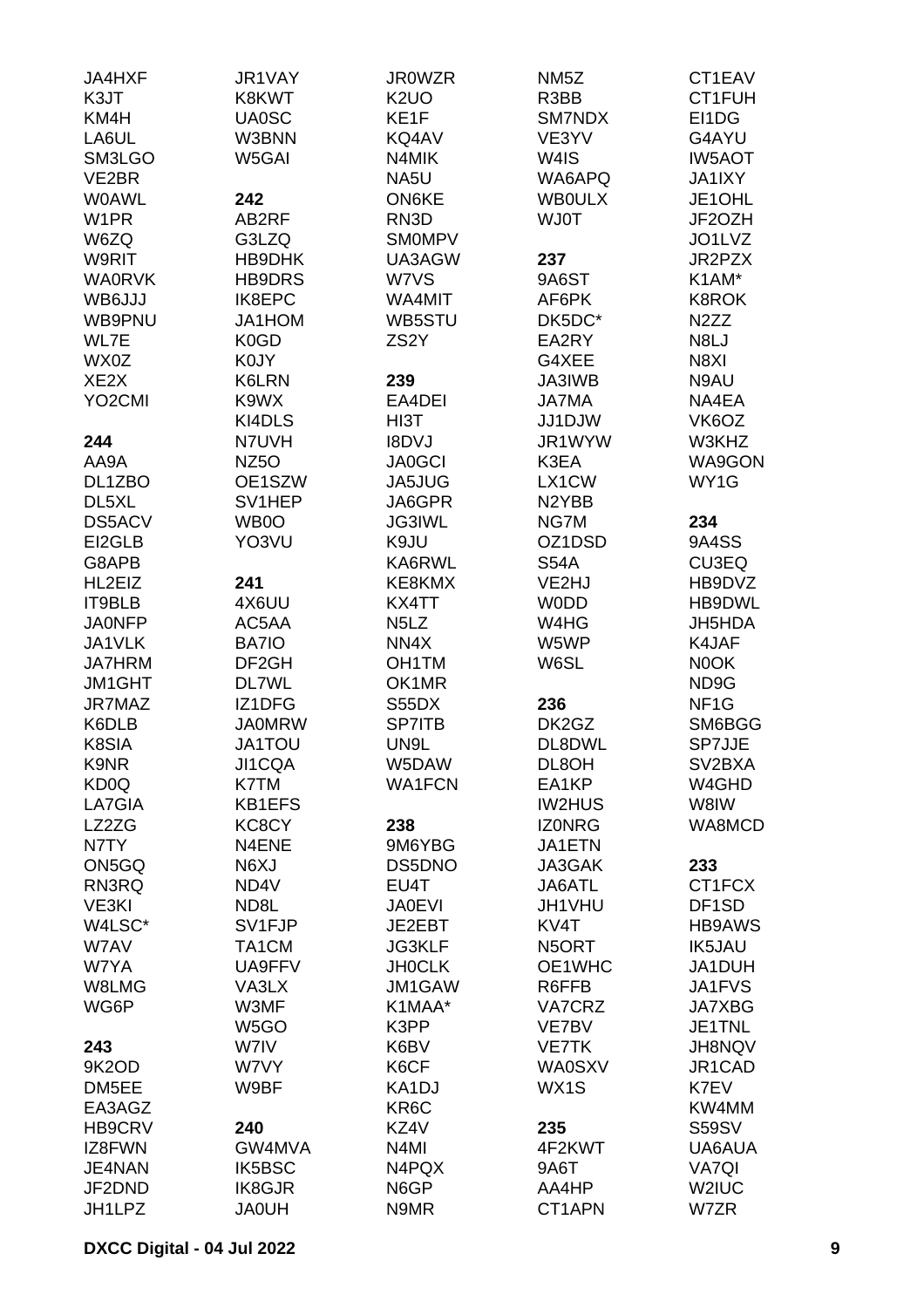| W9BB                | DJ8SN                         | 228               | 226                | K7LV               |
|---------------------|-------------------------------|-------------------|--------------------|--------------------|
| WA3WZR              | <b>DL7UPN</b>                 | BA4RF             | 5T5PA              | KB3LIX             |
| YO4RST              | EA5BM                         | CT3HF             | CT3KN              | KI1U               |
|                     | G7SSE                         | EA6AJ             | DK5QK              | KS4S               |
| 232                 | HB9ERU                        | HA5FA             | EA3EQT             | KZ5DX              |
| <b>AA0MZ</b>        | <b>JA0CIU</b>                 | <b>HB9KNY</b>     | HL2VA              | N6VNI              |
| CT4GO               | <b>JA0LFV</b>                 | HL5BMX            | IZ3XEF             | NU <sub>10</sub>   |
| DF7SF               | <b>JA1OQJ</b>                 | <b>I4JBJ</b>      | JA3MIO             | SP6AXW             |
| F <sub>1</sub> JKJ  | JA4BUA                        | <b>JA2CKK</b>     | <b>JA8CJY</b>      | W5AP               |
| F5UJK               | <b>JG3RWX</b>                 | <b>JH1APK</b>     | <b>JH7QLR</b>      | W5KI               |
| G3XLF               | JL3MCM                        | JR6GIM            | JJ2VLY             | W9CSX              |
| IZ2MHT              | K <sub>1</sub> GE             | K0MN*             | <b>JR0AMD</b>      | WV2I               |
| <b>JA2ITK</b>       | K4JC                          | K <sub>1</sub> AR | K <sub>0</sub> SD  | WW8RT              |
| JH1DSF              | K6SRZ                         | K5GKC             | K4KAY              | XE2YWH             |
| K <sub>2</sub> DH   | LA3MHA                        | K6KZM             | KN3P               |                    |
| K <sub>5</sub> GH   | NH6T/W4                       | <b>K7AWB</b>      | KW9A               | 223                |
| K8ZT                | NX7U                          | K9QJ              | LX2SM              | 7M4CLF             |
| K9UQN               | <b>SA0AQT</b>                 | KA5V              | N9LJX              | 9A9L*              |
| KM8AM               | SV8LMQ                        | KI4TWA            | W0EWM*             | 9H1SP              |
| KS4YT               | VE <sub>1</sub> OP            | N <sub>1</sub> ZJ | XE1HG              | AK6I               |
| N3VA                | VU2LBW                        | N3KN              | YL2TW              | CT1DOF             |
| NT <sub>5</sub> V   | W1EQ                          | RA3BL             | YV <sub>5LI</sub>  | EA1BLA             |
| PY4BL               | W <sub>2</sub> OR             | SM5BS             |                    | JA1WWO             |
| <b>S52OT</b>        | W3NS                          | UR5FEO            | 225                | <b>HWA8AU</b>      |
| UN6TA               | W9ZCL                         | VA6MM             | HB9CXZ             | JF3SFU             |
| VK5CE               | XE1FAS                        | W7KS              | HB9RG              | JH7CUO             |
| W5WI                | ZL3NB                         | W8TN              | IC8SQS             | <b>JH7IQQ</b>      |
| WA6SCW              |                               | W9BS              | <b>IK8UHA</b>      | JJ1PFC             |
| WN6K                | 229                           | W9KVR             | IT9JOF             | KE3ZT              |
| XE <sub>1</sub> J   | <b>ABORX</b>                  | WU9V              | JA7AB              | N5WE               |
|                     | CE3GN                         |                   | <b>JA7FAS</b>      | OH <sub>1</sub> TX |
| 231                 | EA7AN                         | 227               | K2RU               | ON6ZV              |
| 9A6R                | EA8PP                         | AA4FL             | K6ME               | PA3BWD             |
| <b>CU3AK</b>        | EC6AAE                        | <b>DS3HWS</b>     | K6XJ               | SP7VC              |
| DL4DW               | G3KMQ                         | <b>GOVXE</b>      | K7LJ               | SV1NJW             |
| EA2AAZ              | G4FKA                         | JA1MLY            | K8FF               | VA1CHP             |
| EA4DB               | HA5KFV                        | JH1RVQ            | KN6KI              | <b>WOJW</b>        |
| <b>JH7WQX</b>       | <b>IK0HBN</b>                 | K0AZ              | KW4J               | W5RY               |
| K <sub>2</sub> UR   | <b>JA2ACI</b>                 | K4RO              | LB5GI              | WA2VYA             |
| K4JKB               | JA3GM                         | K6ZP              | N7DED              |                    |
| N <sub>4</sub> FN   | JE1IBI                        | K7NO              | N8CL               | 222                |
| N <sub>5</sub> FF   | <b>JR7FRW</b>                 | K8NK              | NR <sub>0</sub> P  | AD <sub>3</sub> C  |
| SM5FQQ              | K <sub>1</sub> BZ             | K9RT              | OH <sub>1</sub> JP | DF1ZN              |
| SP <sub>1</sub> DSZ | K <sub>5</sub> PI             | LU8ADX            | OZ1RE              | DJ5EJ              |
| SV <sub>1</sub> XV  | K <sub>8</sub> C <sub>S</sub> | N3RW              | SP3SUN             | G3VAO              |
| UA3LAR              | KF4MH                         | OZ1IKY            | SV1FJF             | GM1BSG             |
| VK <sub>2</sub> CA  | <b>NORN</b>                   | PY2HH             | W2YK               | <b>I2LXA</b>       |
| W1JMM               | N6PEQ                         | PY5IP             | ZL3TE              | <b>IK2GPQ</b>      |
| W6CYX               | N7GVV                         | R6MO              |                    | <b>JA0KJE</b>      |
| WB2WPM              | OH <sub>1</sub> LR            | SP5APW            | 224                | JA1BDF             |
| WO9S                | OZ2ABI                        | VE3CRG            | DL6ZNG             | JA1WTI             |
| ZL <sub>1</sub> HD  | PA1AW                         | W4DC              | JA3FHL             | <b>JA7BME</b>      |
| ZL2AYZ              | VO <sub>1</sub> HP            | W6DE              | <b>JJONSL</b>      | JI1MNT             |
| ZS5LEE              | W3UA                          | W9HBH             | <b>JS6TWW</b>      | JR4VEV             |
|                     | W7DPW                         | WA9JWL            | K <sub>1</sub> NJ  | K <sub>1</sub> NY  |
| 230                 | W7YW                          |                   | K3SEW              | K4QD               |
| AF4HX               |                               |                   | K <sub>4</sub> OP  | KK2M               |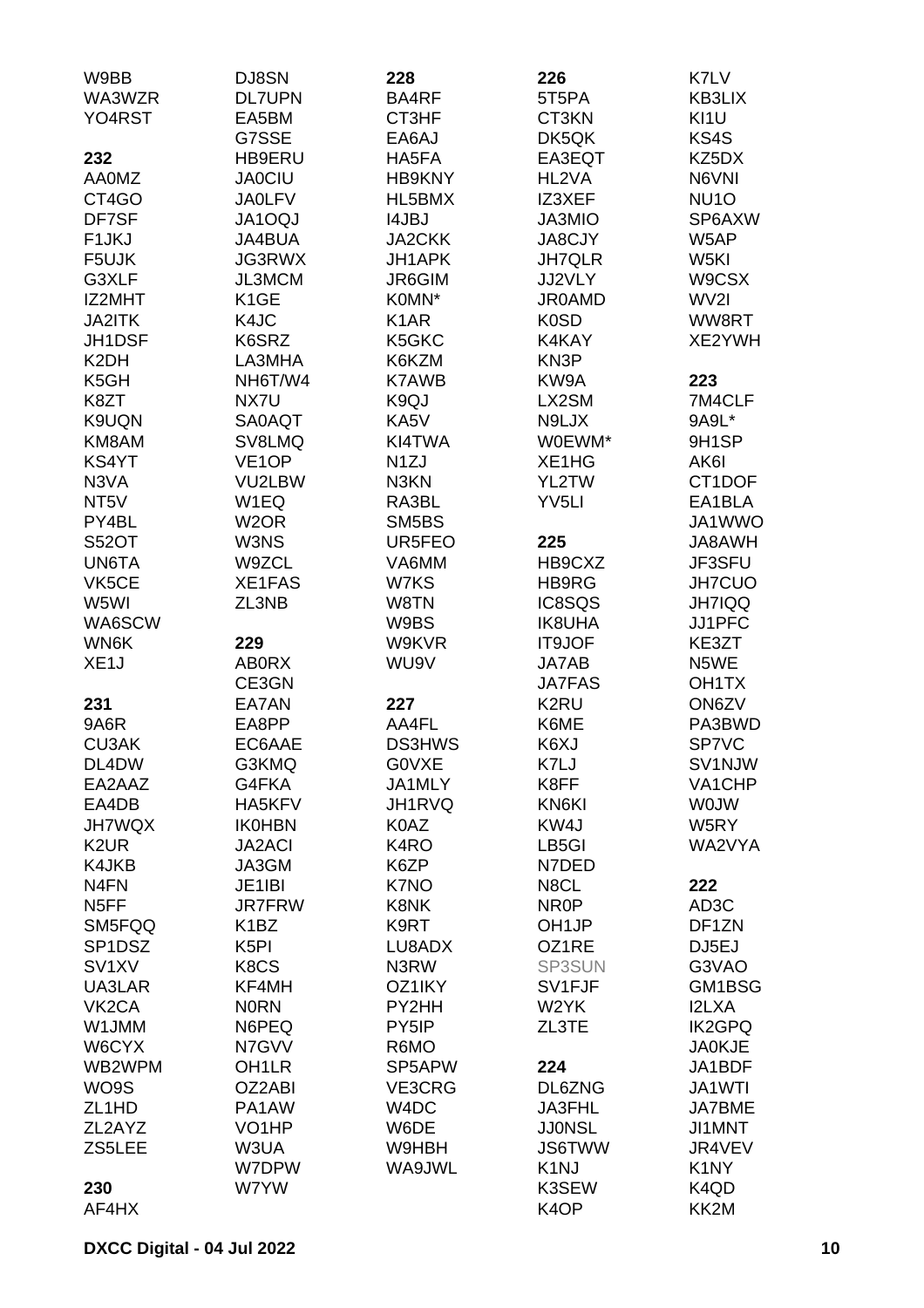| KM6HB                         | 219                 | DK5WJ              | W4FC              | 213                            |
|-------------------------------|---------------------|--------------------|-------------------|--------------------------------|
| LA4PM                         | AA4NC               | DK8IZ              | WA6YEE            | EA4EJP                         |
| LB2TG                         | <b>DL1HRN</b>       | EA3EQS             | WA9DU             | HB9JNM                         |
| LU2DSL                        | EB3CW               | F5HRH              |                   | HL2FDW                         |
| N <sub>2</sub> N <sub>W</sub> | HA2ESM              | <b>IK2YQX</b>      | 215               | IZ5MOQ                         |
| N3RC                          | HK3PJ               | <b>IV3KCB</b>      | CU3AA             | JA6BP                          |
| N9JCS                         | HL4CCM              | IZ1JLG             | <b>HB9TOC</b>     | <b>JH1XOX</b>                  |
| PY2GM                         | JA1BNL              | JA0PE              | <b>IW5ALG</b>     | K <sub>2</sub> C <sub>IB</sub> |
| <b>SP7ICE</b>                 | JA1VDJ              | JA6CBG             | JF1WLK            | K3NQ                           |
| W4ARK                         | JF2HPA              | JH3LIB             | JG1SWM            | K5JMB                          |
| W5WS                          | <b>JH3FCF</b>       | <b>JK3GWT</b>      | <b>JH0AWC</b>     | KC9K                           |
| WC4B                          | <b>JM1ESG</b>       | K5ZD               | JH1LZU            | <b>KM7R</b>                    |
|                               | K0QQ                | K8RRT              | JH3GFA            | RO <sub>1</sub> B              |
| 221                           | K <sub>9</sub> OR   | KB <sub>2</sub> S  | <b>JM1LPN</b>     | VU2DED                         |
| AC7ZG                         | KE4FW               | <b>MOVAA</b>       | <b>JM1TWR</b>     | W1ZK                           |
| DF4WC                         | KG6I                | N8EHW              | <b>JR7VHZ</b>     | W8LR                           |
| DJ6OI                         | <b>KL7TC</b>        | NU <sub>1</sub> B  | <b>K0LB</b>       | WK8A                           |
| F5LMJ                         | N <sub>2</sub> DPF  | <b>OH7TV</b>       | K3FM              |                                |
| G0ATX                         | NI <sub>5</sub> F   | S51DD              | K3SV              | 212                            |
| HB9DHG                        | SV <sub>2</sub> CLJ | SP <sub>5</sub> DL | K4KGG             | AB <sub>1</sub> J              |
| <b>I8LWL</b>                  | UA3TT               | W1RY               | KE <sub>1</sub> B | <b>DL2RTL</b>                  |
| <b>IZ7AUH</b>                 | <b>WOQC</b>         | W5DNT              | KI6X              | <b>IU0ICA</b>                  |
| JA6CMQ                        | <b>WORX</b>         | W6SR               | OZ7DN             | IW5EIJ                         |
| JI2KUJ                        | W9CTJ               | W7PC               | W1KDA             | IZ0GYP                         |
| K <sub>2FU</sub>              | <b>WB0N</b>         | <b>WB2KSK</b>      | W1MR              | JA2XCR                         |
| KK1W                          | ZL3PAH              | WP3R               | W1WC              | JI3BFC                         |
| N4NW                          |                     | YB2TS              | W8OP              | JJ1QUV                         |
| NF4A                          | 218                 |                    | <b>WA7NB</b>      | <b>JR2HRR</b>                  |
| PA3EBP                        | 7L4VYK              | 216                | WD5COV            | K9EXY                          |
| S55ZZ                         | CT1CJJ              | 7J1ADJ             |                   | KA1R                           |
| W2/CT1GIF                     | DF1KG               | AA4U               | 214               | KD4RH                          |
| W5VQ                          | F5VHQ               | CT7AUP             | EA1P              | <b>KD4SN</b>                   |
| W6DPD                         | HB9BOS              | DL3ZH              | EA3CJ             | N4SC                           |
| YB2TX                         | <b>IK5FKE</b>       | DL4FAP             | <b>EA3HRE</b>     | N6QI                           |
|                               | JH1FNU              | <b>I8YAV</b>       | HB9LCW            | N9AOL                          |
| 220                           | JJ1LBJ              | IZ1JMN             | <b>IZ0BVU</b>     | NY2NY                          |
| AA4DD                         | JQ1EST              | <b>JA2KAK</b>      | <b>IZ0FUW</b>     | OH <sub>2RI</sub>              |
| CT1BOY                        | K <sub>1</sub> APJ  | JA4CZM             | <b>JA9IWR</b>     | <b>SMOEUI</b>                  |
| <b>I4JED</b>                  | K4YJ                | JI3CJP             | JF1TEU            | SM5CBM                         |
| <b>I8IEQ</b>                  | K5EJ                | JM2RUV             | <b>JK1JAS</b>     | VE6LB                          |
| <b>IW7DOL</b>                 | K9FN                | <b>K0TI</b>        | JO4JDU            | W <sub>1</sub> H <sub>S</sub>  |
| JA1CJO                        | KA8SYV              | K <sub>1</sub> DJ  | K1PTF             | W <sub>1</sub> UU              |
| JG1NBD                        | KA9OKH              | K <sub>4</sub> GO  | K2YYY             | W2BJN                          |
| JR1QLM                        | KB9DAK              | K <sub>4</sub> OY  | K <sub>2</sub> ZD | WE9R                           |
| K4WA                          | N <sub>1</sub> IW   | KE4BKL             | K4JJW             | WI7P                           |
| N <sub>1</sub> EN             | N <sub>1</sub> WQ   | KF <sub>2</sub> OG | K6XN              |                                |
| N <sub>2</sub> CQ             | N <sub>2</sub> LM   | KK4OK              | KF8VX             | 211                            |
| N4UFO                         | NT9L                | KM <sub>1</sub> C  | KM4HQE            | AA2IL                          |
| OH1XFE                        | NX1L                | <b>MOIKW</b>       | KM8V              | AB9M                           |
| PA3GCV                        | UN6T                | N4ART              | LU1BR             | AG7N                           |
| R9HBF                         | W8PAT               | N <sub>4</sub> PYI | N4QWZ             | BX5AA                          |
| SP3QYQ                        | WO <sub>2</sub> X   | N4QV               | OH2LHE            | DL4SZB                         |
| SP4MPH                        |                     | OZ9GA              | <b>UN7FW</b>      | EW1P                           |
| <b>SP7JLH</b>                 | 217                 | TF <sub>5</sub> B  | <b>WB4GLI</b>     | <b>IU8HEP</b>                  |
| W1WLW                         | AA6RR               | VE3SKX             | WX0Y              | JA6ENL                         |
| YB1TQL                        | AD8P*               | VE3XJ              | YB3MM             | JH1CHU                         |
|                               | AH <sub>0</sub> U   | VK6LC              |                   | KC9FFV                         |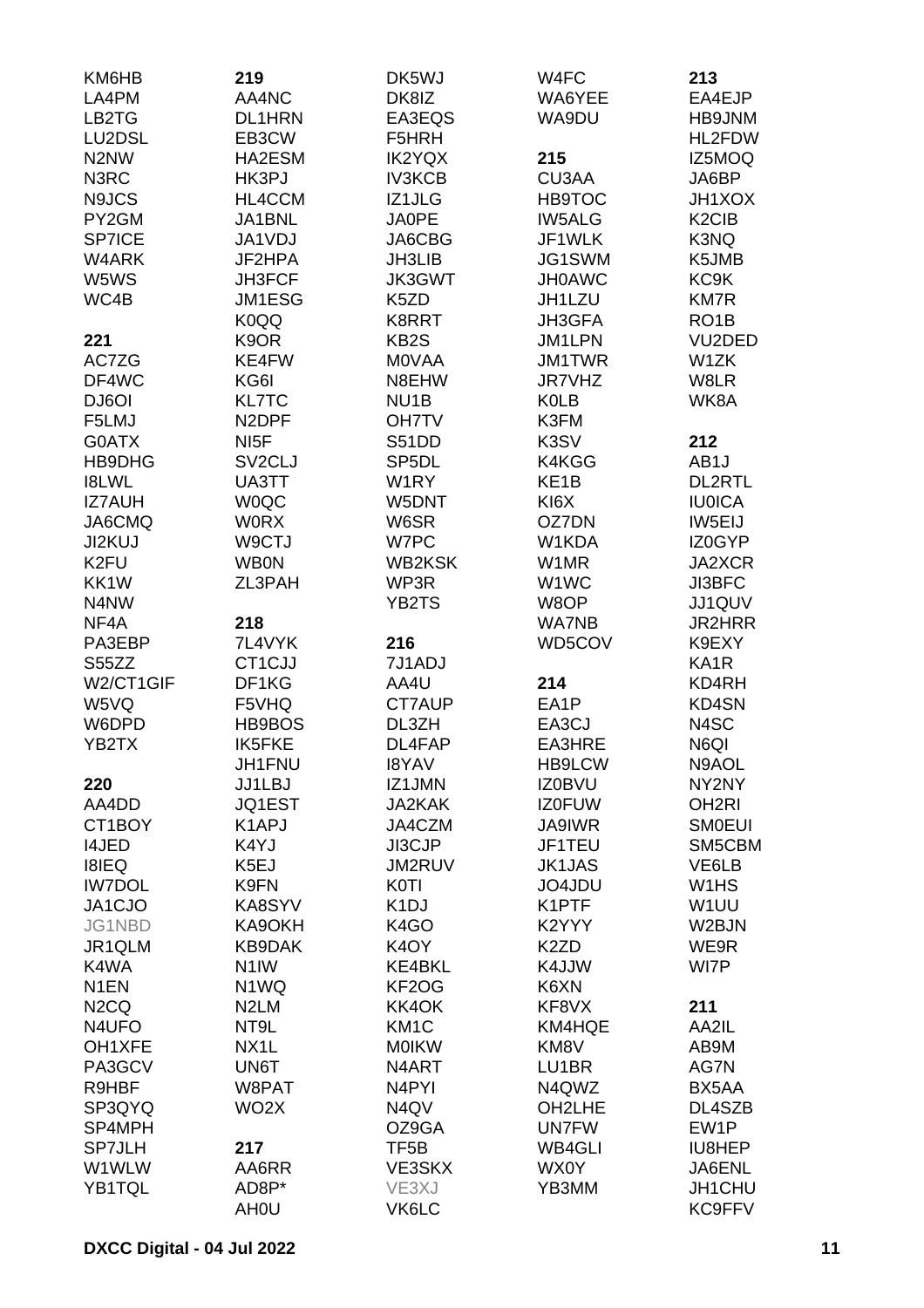| KG8P               | G1VDP              | AL7TC             | 205                | AA4LR               |
|--------------------|--------------------|-------------------|--------------------|---------------------|
| KK4OW              | HL2ZN              | DL4ZAB            | 9K2NO              | AI2N                |
| LA6OP              | I2YPY              | EA1JO             | AJ8B               | AK5Q                |
| LU9DO              | <b>IU4CHE</b>      | G6NHU             | DG5LAC             | DL6ZBN              |
| N4HB               | <b>IZ0BTV</b>      | <b>GM0VRP</b>     | F4FLF              | EA3ELW              |
| N5VYS              | JA3WMS             | IK5BOH/2          | HC <sub>1</sub> BI | <b>IK4ADE</b>       |
| ND <sub>5</sub> S  | JA4FCV             | <b>JA6JNF</b>     | <b>HL4GAV</b>      | IK4DCX              |
| NK4L               | JH2IEE             | JF1OSL            | <b>IKOWRB</b>      | JA1SKE              |
| OH <sub>3</sub> OJ | K <sub>2</sub> EK  | JG3WCZ            | IZ4DIW             | JH4PBQ              |
|                    | K <sub>2</sub> TV  |                   | JE3FOR             | K <sub>1</sub> KO   |
| SP9AI              |                    | JH1OBS            |                    |                     |
| TA <sub>1</sub> L  | K4DET              | <b>JH7VTE</b>     | JE4CIL             | K5YE                |
| UA3NFI             | K4WZ               | <b>JM3GXU</b>     | JH2LMH             | KD9M*               |
| UR4IOR             | <b>KJ7TEA</b>      | JO3WHB            | JL3OUW             | NK <sub>5</sub> B   |
| W3MR               | LA <sub>1</sub> K  | <b>JR0QFA</b>     | <b>K0JJR</b>       | NR9J                |
| W8OM               | N <sub>4</sub> CRI | KE5BR             | K2RET              | <b>SMODSF</b>       |
| <b>YB0EIN</b>      | N4IQ               | KI4WCQ            | KE1VT              | TA6N                |
|                    | RA1AOB             | KN4JX             | LB5WB              | TF3VS               |
| 210                | SM2YIP             | LA9VBA            | RA3TT              | UN7BK               |
| AF4Z               | SP2FAX             | N5PHT             | SQ2OMK             | <b>W0ZS</b>         |
| HB9RYZ             | UT7KF              | NE3F              | <b>W0QQ</b>        | W9ANT               |
| IC8XIL             | VE3OTL             | PT7DX             | W <sub>2</sub> CG  | WB1AEL              |
| <b>IWOHQE</b>      | <b>VU2ABS</b>      | SM4CTI            | W4KCM              | WD8KND              |
| JA1OND             | VU2MSA             | UT2IZ             | <b>W9OO</b>        | WS1F                |
| JA6OXT             | <b>WOMU</b>        | VK2AAH            | WA5NOM             | ZS6HON              |
| JL3DGI             | W6TK               | <b>WOJMP</b>      | WB3AVN             |                     |
| <b>JR3RIY</b>      | W8GNM              | W1KMA             | WB3D               | 202                 |
| JR6GV              | <b>WA0I</b>        |                   | WV8DX              | AA8SW               |
| <b>K0KO</b>        | WB9TFH             | 206               |                    | AK4AO               |
| KH6M               |                    | 7L1WII            | 204                | DF2WF               |
| KK8MM              | 208                | 7M2PSC            | AA2T               | DF8FT               |
| KU1T               | <b>AD0TR</b>       | 9H1AE             | <b>CU3HN</b>       | EA2BFM              |
| KV4AA              | DL2DWC             | AG3V              | DL2KC              | <b>IK0PCJ</b>       |
| KW3W               | EI5KO              | AL7R              | <b>I1YDT</b>       | IZ5FSA              |
| <b>KX7DX</b>       | GM4UZY             | DF7EE             | IZ4IRO             | <b>K0BRO</b>        |
| N4NX               | HB9BEM             | DF9HI             | IZ8AJU             | K8NN                |
| N4TD               | HB9VAB             | F5INJ             | J68HZ              | K9MBQ               |
| NI3K               | IK6BOB             | HB9G              | <b>JA1DSI</b>      | KA6A                |
| R9TO               | <b>IK8SCR</b>      | <b>IK1UGX</b>     | JA2BAY             | KN4PPD              |
| UA3FX              | JE2DLR             | JA2KSP            | JH1IED             | N7QU                |
| UR5EDX             | <b>JH7WNV</b>      |                   | <b>JK7LXU</b>      | NA <sub>2</sub> P   |
| <b>WOBBI</b>       |                    | K <sub>1</sub> WY | <b>JR7XKN</b>      |                     |
|                    | <b>JK3NQV</b>      | K9UWY             |                    | OZ5HP               |
| W3UM               | K9SM               | KF2DT             | K2TER              | OZ9U                |
| W7HR               | LU3VA              | KK9M              | <b>K7WLX</b>       | <b>PA0HWM</b>       |
| W9AMX              | N2SQW              | N4AL              | K9QFR              | PY2FUL              |
| W9FR               | N3TR               | OZ6EI             | LA2QM              | RX9JX               |
| <b>WA0JZK</b>      | N5WA               | PA3ABH            | N <sub>5</sub> RN  | SP8FB               |
| WB6BFG             | N9QQK              | PB7Z              | N7GCO              | SV <sub>2</sub> DCD |
| WB8BZK             | ON8VM              | VA7XX             | <b>WOPE</b>        | UN7G                |
| WF1H               | SM5APS             | W5PD              | W <sub>1</sub> GD  | VY2NA               |
| WI4B               | SQ5NRY             | W6DR              | W5MO               | W0OGH               |
|                    | VU2AE              | W8BBQ             | W5VU               | W4YCH               |
| 209                | WA5TXY             | W9DX              | W7NP               | W7APM               |
| AA6PI              | WC4H               | W9MDB             | WA4TMJ             | W7KSK               |
| <b>DD0VU</b>       | ZS6C*              | WC5M              | XE2AU              | WA8CDU              |
| DK5RL              |                    | YO3DDZ            |                    | WE4S                |
| EU1DX              | 207                |                   | 203                | YB1AYO              |
| EU1U               | 7K3QPL             |                   | 4F3BZ              | YB2BNN              |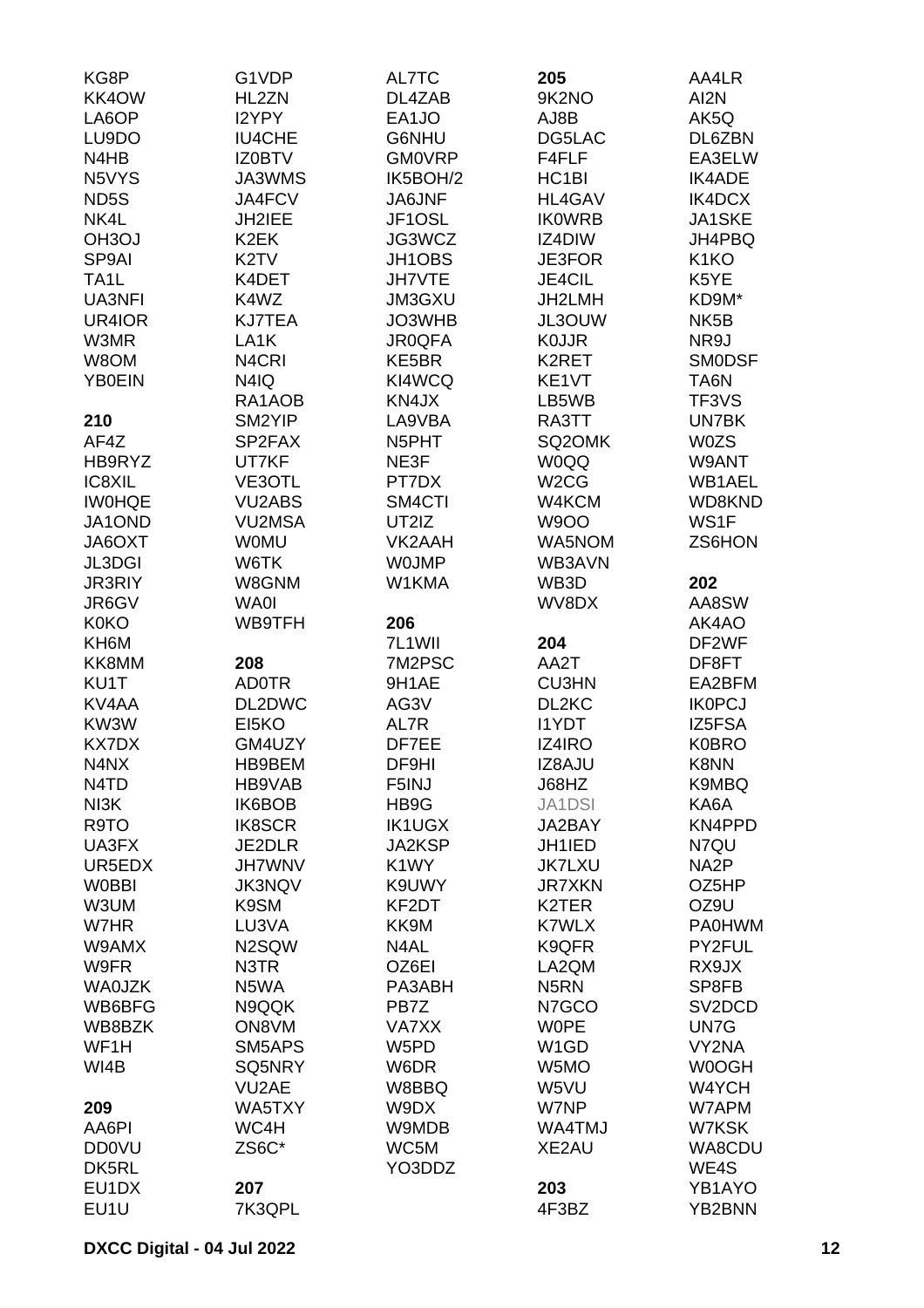| Z32ZM              | JF1CPH             | <b>HB9TQL</b>      | W <sub>2</sub> GR             | <b>MOHIH</b>       |
|--------------------|--------------------|--------------------|-------------------------------|--------------------|
|                    | JF2VAX             | <b>IKOIKE</b>      | W3DF                          | N0ABE              |
| 201                | <b>JF7NNI</b>      | <b>IK2RGT</b>      | ZL <sub>2</sub> CC            | N3OUC              |
| AB0X               | <b>JJ1TKN</b>      | JA1MOD             |                               | N4HN               |
| AK7O               | <b>JR8JSG</b>      | JE4FNC             | 195                           | N6MXU              |
| <b>DD0VE</b>       | K <sub>2</sub> JK  | JK1OPL             | 9A2JH*                        | N7VPN              |
| HL4XM              | K5HK               | JO1ABS             | EI3CTB                        | N9IO               |
| JA1GVT             | K5ZK               | K3PT               | EI8FH                         | OH <sub>2</sub> IS |
| JA1WJT             | K8WK               | K7XC               | HK3CW                         | SV1HAK             |
| JE3PCP             | K8YSE              | K9SE               | JG1WNO                        | VR <sub>2</sub> CC |
| JP1HDK             | K9FD/KH6           | KA2CYN             | K <sub>2</sub> MP             | VU2IT              |
| <b>K0NV</b>        | K9UO               | KB2FCV             | K6EGF                         | W <sub>2</sub> GHD |
| K <sub>1</sub> FT  | KI4TZ              | KC5RR              | K6QU                          | W4FDE              |
| K <sub>1</sub> PL  | KJ0I               | NW6S               | KC1BUF                        | W7NN               |
| KC1OPD             | LA7EIA             | RK2FWA             | KE <sub>1R</sub>              | W8RAH              |
| N <sub>1</sub> IA  | N <sub>2</sub> JJ  | W1NA               | KE6FV                         | W8UL               |
| NA <sub>2</sub> K  | N3ZP               | W <sub>2</sub> YR  | KG5WR                         | WA2VQV             |
| NI4Y               | N <sub>5</sub> PR  | ZL3HAM             | KY <sub>5</sub> I             | WY0V               |
| OK2QA              | N7IP               |                    | LZ2TWY                        | XE <sub>2</sub> B  |
| RD9M               | NC4RY              | 197                | N4KM                          | <b>YB1RUS</b>      |
| SP5TT              | NX4DX              | EA5GXI             | NC7B                          |                    |
| VE2OWL             | OH2ECG             | ES4AW              | VE3YXO                        | 193                |
| VK2BYI             | OH3PYY             | HB9BOU             | VU <sub>2</sub> DCC           | AD6ZJ              |
| W1AW               | PY2APK             | JA1AML             | W7VAS                         | AG1A               |
| W3PTM              | <b>RU0SN</b>       | JA4DGG             | WB4CW                         | <b>CU3AN</b>       |
| W <sub>5</sub> ZO  | SM6APB             | JI1DMH             | YO7NE                         | DL7BO              |
| W6GJB              | W <sub>1</sub> OP  | K1ACL              | ZL <sub>2</sub> DD            | DL8IM              |
| WA1MPB             | W2/JR1AQN          | K5NV               |                               | DM2HK              |
| WA3F               | W2UA               | KE9I               | 194                           | EI9JF              |
| WA8HC              | W4EEN              | N3ME*              | AA4EA                         | EW4C               |
| WB3JFS             | W4RQ               | N4AOE              | AK6A                          | HC1HN              |
| WB9MSM             | W5HEZ              | N9RD               | DJ7JC                         | IK2GOQ             |
| WC <sub>2</sub> C  | W6IGK              | <b>NEODX</b>       | DL7UGO                        | <b>IW7DVM</b>      |
| WN9Q               | WD4IXD             | PY2DS              | <b>DS3DNT</b>                 | <b>JA1XUY</b>      |
|                    |                    |                    | HB9BFS                        | JA7QQQ             |
|                    | YB4IR              | PY2RN<br>RN3CT     |                               |                    |
| 200                | ZL <sub>1</sub> LC |                    | HB9HBZ                        | JF6XQJ             |
| 3D <sub>2</sub> AG | ZS1XG              | TG9AJR<br>W3DM     | HK6K                          | JH2KMK             |
| AG5CN              |                    |                    | <b>IK3ACI</b>                 | JR4DHK             |
| AK1P               | 199                | WB4SON             | IK6GZM                        | K8ARY              |
| DJ3XG              | G8AJM              | WF4W               | <b>IK6OIN</b>                 | KB5GA              |
| DJ4XA              | <b>IOLYO</b>       | YO3AIS             | IZ8EEI                        | KB5HC              |
| DL1HBT             | <b>IT9JPS</b>      |                    | IZ8EJB                        | LA2GH              |
| EU <sub>1</sub> M  | IU8IYE             | 196                | JA3RAZ                        | LA8AW              |
| G4NBS              | JH4FEB             | AA5H               | JA6BCV                        | NA9Q               |
| G8UBJ              | N0YO               | AD5WB              | <b>JH0AKV</b>                 | R9MJ               |
| <b>HB9CIC</b>      | N9UA               | DK3BK              | JH1OVY                        | W9QO               |
| HB9EFK             | <b>ON7TK</b>       | F5CT               | JK1MZT                        | WA2BOT             |
| <b>IU0ILH</b>      | UA1ZFL             | F6FTB              | JL1CNY                        | WG0G               |
| <b>IZOMYH</b>      | W4HVW              | KC1ERO             | K <sub>0</sub> GX             | WS <sub>1</sub> L  |
| <b>JA0JPD</b>      | W9BEA              | KC8YDS             | K <sub>5</sub> X <sub>X</sub> | WX4TM              |
| JA1SGU             | <b>WA7BNG</b>      | N4DJT              | K9AAN                         | YO4AUL             |
| JA1WIO             | <b>WA7ZDU</b>      | N8TFD              | K9SG                          |                    |
| JA2FYO             | WQ1H               | N9SF               | <b>KB7PKC</b>                 | 192                |
| JA5VMQ             |                    | NF <sub>10</sub>   | KC6X                          | DH3KM              |
| JA6JYM             | 198                | RT <sub>20</sub>   | KF8HR                         | <b>DL7XS</b>       |
| JA7JM              | 403A               | TF3JB              | <b>KM4NS</b>                  | EW4A               |
| <b>JA7NGE</b>      | <b>AC0B</b>        | VU <sub>2</sub> OT | KU8X                          | HA5AWT             |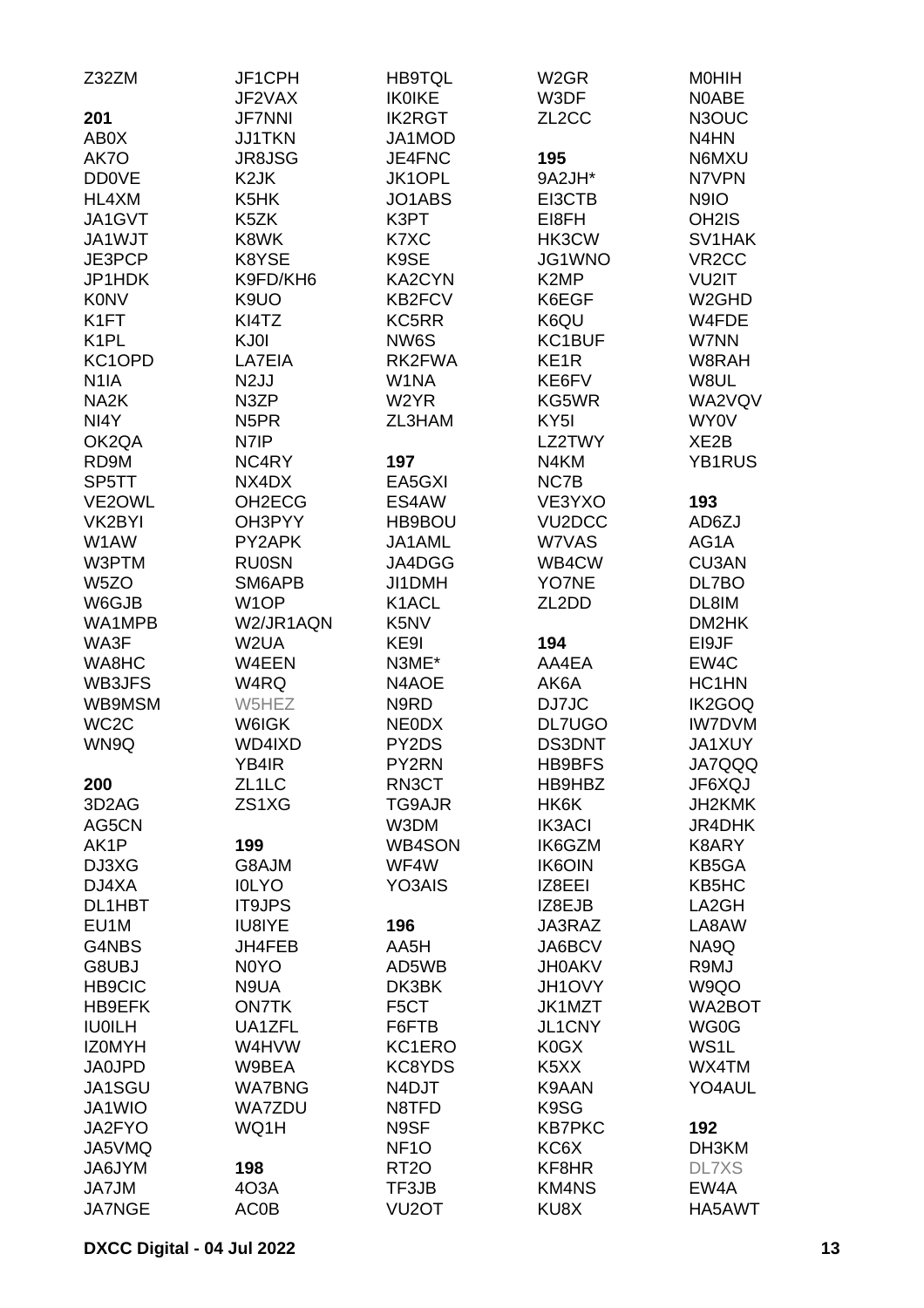| <b>IK0WMJ</b>          | K4WFM               | VK3MB                         | VE3TM              | N4BAF                   |
|------------------------|---------------------|-------------------------------|--------------------|-------------------------|
| <b>IK8VRH</b>          | K6OJ                | W1DYJ                         | W4DVG              | N4GBK                   |
| JA1SZN                 | K8EB                | W4GE                          | W4KVS              | N4GOA                   |
| JA1UTB                 | KF8PD               |                               | W6SA               | N4TOL                   |
| JA9RT                  | KR8T                | 187                           | WA3YZD             | N7KDT                   |
| JE2SOY                 | N3ND                | 3W3B                          | WM4AA              | NR4M                    |
| JE7BUH                 | N8RU                | 7Z <sub>1</sub> SJ            |                    | PA <sub>5</sub> X       |
| JF2SKV                 | NU1T                | DK9CG                         | 185                | UX5UO                   |
| <b>JH1AWJ</b>          | PV8ABC              | EA3GCT                        | 4S6RYD             | VU2MB                   |
| JK3DGX                 | SV3AGT              | EC <sub>5</sub> A             | DJ1TO              | W1NRB                   |
| JQ1PCX                 | SV9FBK              | F <sub>1</sub> ICS            | <b>DJ7WG</b>       | <b>WA3SKQ</b>           |
| <b>JR3MTO</b>          | W2DXE               | HI3AA                         | DL7JRD             | WA5LFD                  |
| <b>K0ABC</b>           | W5TUF               | JE1LES                        | G3VSQ              | WB0OQV                  |
| K6JJ                   | W6DX                | <b>K0HD</b>                   | HB9ARI             |                         |
| <b>KB4KBS</b>          | XE2W                | K <sub>2</sub> KYH            | HB9FBG             | 183                     |
| KR4BD                  | YB2DX               | K <sub>4</sub> SX             | HK4EI              | CT1BNW                  |
| <b>NOODK</b>           |                     | KC4DM                         | IZ2GNQ             | DJ3OE                   |
| N4JQQ                  | 189                 | KD4POJ                        | <b>JA7NLW</b>      | EA3HDZ                  |
| NA2AA                  | 9A5MI               | KK9H                          | JH1BHW             | G4YCS                   |
| NA5C                   | AC5Q                | N <sub>5</sub> H <sub>C</sub> | <b>K0PC</b>        | HK6P                    |
| NU4Y                   | AC8TO               | NF7D                          | K4EA               | <b>IOBJV</b>            |
| RA3SD                  | DD1JN               | SV3EXP                        | K8WHA              | I2ZGC                   |
| W3ATV                  | E29TGW              | W1ZS                          | KB4MRX             | <b>IK2ULS</b>           |
| W6HGF                  | F8BJI               |                               | KN6J               | IK8ERL                  |
| W6RKC                  | G4IUF               | 186                           | LB2EG              | JA6AVT                  |
| W9HZ                   | <b>IT9AAI</b>       | A61BK                         | <b>LY10</b>        | K <sub>0</sub> SQ       |
| ZS4JAN                 | <b>K0YQ</b>         | DM5JBN                        | ND3L               | KA9TOX                  |
|                        | K4NKT               | HI8RD                         | SV1CER             | KC2STA                  |
| 191                    | K8LY                | HL1VAU                        | WA2HIP             | KE5HDE                  |
| 9M8DEN                 | N4FY                | IK8IJN                        | WA8LRW             | KM4CQG                  |
| AD4AA                  | NA3F                | <b>ISOBZR</b>                 | <b>WB5TOI</b>      | KP4ED                   |
| AH <sub>2</sub> O      | SM3LBP              | IT9CVO                        |                    | N <sub>1</sub> RR       |
| DF5BX                  | VE3UR               | <b>IW4CIL</b>                 | 184                | N7NR                    |
| F4HAB                  | VR <sub>2</sub> CH  | IZ4DZD                        | AC8L               | N8AGU                   |
| HA5PT                  | W4GHW               | JA1FUI                        | <b>BI8CKU</b>      | NA5Z                    |
| JJ1SBO                 | W6JZ                | JA2AXB                        | DL4NN              | NN <sub>1</sub> SS      |
| K5DCW                  | <b>WI0E</b>         | JA3AVO                        | DL5KUT             | NN <sub>5</sub> E       |
| <b>KC9WPS</b>          | WS9W                | JH1BSJ                        | <b>E70T</b>        | OD5YA                   |
| KN7D                   |                     | JH2WDT                        | EA1AHA             | OH3TY                   |
| <b>NA7RH</b>           | 188                 | JL1QDO                        | F4GTB              | RA3CO                   |
| SP1NEN                 | AI8P                | JL6USD                        | <b>HB9HIT</b>      | SP <sub>5</sub> JP      |
| SP3UY                  | AK5X                | <b>JR7COH</b>                 | <b>IK2AUK</b>      | VE7VZ                   |
| SP4WSG                 | DJ9FK               | <b>K0KVR</b>                  | <b>JG3KMT</b>      | VK2DAG                  |
| UN <sub>10</sub>       | JA4EFV              | K1ROA                         | JH6WHN             | W3DRY                   |
| W <sub>2</sub> KA      | <b>JF3AHI</b>       | K3GT                          | JR1HYA             | W4HOG                   |
| W9YE                   | JR <sub>1</sub> LZK | K9JDP                         | JR4CZM             | W4PGM                   |
| WB4KTF                 | K3WI                | KC <sub>1</sub> UX            | <b>K0SRL</b>       | W8MSP                   |
| XE1GZU                 | KJ4UZU              | KE4S                          | K1GND              | W8QXR                   |
|                        | N4AA*               | KF4VTT                        | K4HC               | ZS <sub>1</sub> J       |
| 190                    | N6NU                | LA5HPA                        | K4WES              |                         |
| EA5HM                  | N7ZA                | N <sub>2</sub> ZA             | K8CR               | 182                     |
| EA8AJY<br><b>I2EAY</b> | N9DR<br>NC6K        | NS3L<br>OH <sub>1</sub> WR    | KE4KMG<br>KP3V*    | 7K1CPT<br><b>DL7APK</b> |
| JA6CM                  | SP9AUV              | <b>OH6NIO</b>                 | KS4Q               | HB9DVO                  |
| JF1CKO                 | SV7CUD              | RU <sub>2</sub> K             | KV1E               | <b>WLH6AL</b>           |
| JT <sub>1</sub> BV     | TA <sub>1</sub> DX  | SP5ECC                        | N <sub>2</sub> BAT | <b>JA7JAA</b>           |
| <b>KOMFI</b>           | UR7TT               | VE2AXO                        | N <sub>2</sub> YF  | JA9AA                   |
|                        |                     |                               |                    |                         |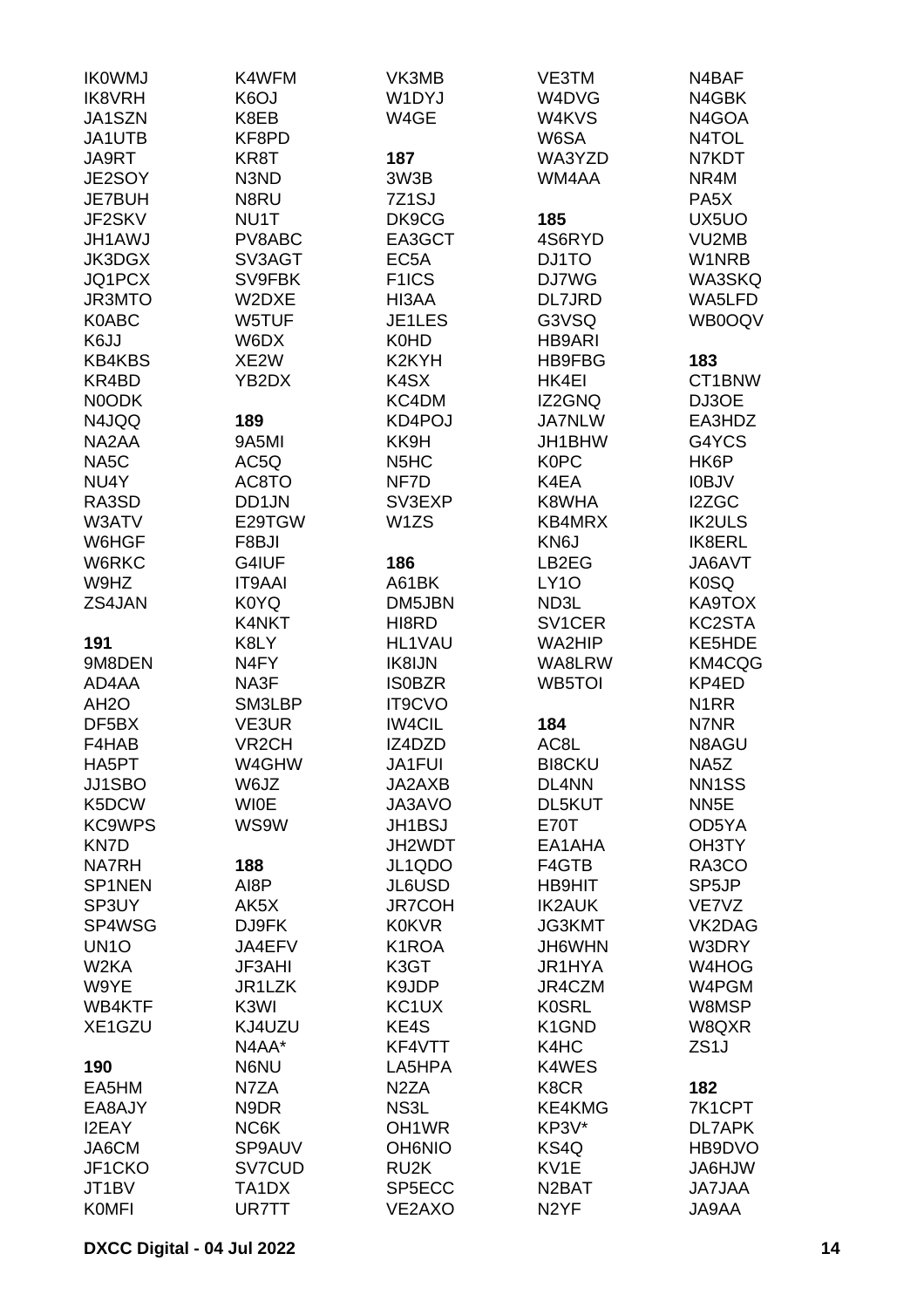| JH2AJY                        | G4DYA             | K2MK               | WV6E              | KD4MM*             |
|-------------------------------|-------------------|--------------------|-------------------|--------------------|
| JM1JZN                        | <b>IK1IYU</b>     | K2PF*              |                   | <b>KE7W</b>        |
| K2HAT                         | <b>IW3RCK</b>     | K5RT               | 176               | KE9UA              |
| K <sub>2</sub> WJ             | <b>JA7DPC</b>     | KB3KJ              | CT7ANG            | <b>MM0BQI</b>      |
| K3MD                          | <b>JR6GHN</b>     | <b>MORTP</b>       | DL5CW             | N <sub>2</sub> MN  |
| K8TLC                         | <b>KB7SAT</b>     | N4PAJ              | <b>DL7UIO</b>     | N <sub>5</sub> MI  |
| KB1AWM                        | KB8DID            | N <sub>4</sub> PJ  | DL9SAD            | NI8Z               |
| M3DFW                         | KG4IYS            | NJ4F               | EI8KN             | NJ7G               |
| N <sub>1</sub> SV             | KT <sub>1</sub> J | PY4KS              | EW7A              | NY2KW              |
| N <sub>3</sub> P <sub>S</sub> | N <sub>5</sub> TF | RZ6DX              | G3VPW             | SP3IBS             |
| N6BM                          | NA9A              | TA <sub>1</sub> CQ | <b>JH8UQJ</b>     | SP8HKT             |
| RM6LW                         | NH <sub>6</sub> L | VA6JV              | <b>JJ1HLL</b>     | VA3NXM             |
|                               |                   |                    |                   |                    |
| SM7GXR                        | <b>S58J</b>       | VK4CC              | JS6SCC            | VA3XQ              |
| UT3UX                         | W4ASE             | W4RBO              | K2RKJ             | <b>WOUVC</b>       |
| VK3NX                         | W9GM              | W7KKC              | K3GGN             | <b>WOYK</b>        |
| <b>W0SD</b>                   | WA4YIZ            | W9NIO*             | <b>K3RRR</b>      | W1FA               |
| W3US                          | WA8A              | WV4V               | K4HEB             | W <sub>2</sub> PP  |
| W <sub>4</sub> CCS            | WY4I              | WX2CX              | <b>KB7AK</b>      | W5RRK              |
| W4HX                          | XE1YD             | YL3DQ              | <b>MOKCM</b>      | W7XZ               |
| WW4LL                         |                   | ZS <sub>2</sub> I  | MM1PTT            | W9ROG              |
| WX2U                          | 179               |                    | N <sub>1</sub> UZ | YB4CHP             |
|                               | 3A2MW             | 177                | N4CQ              | <b>YU1NR</b>       |
| 181                           | AA0ZP             | A71AM              | N7NF              |                    |
| 9Y4VU                         | AE5B              | AA3AZ              | NA <sub>2U</sub>  | 174                |
| <b>AKOMR</b>                  | <b>CT7AUK</b>     | AK9B               | NF4J              | AA9GR              |
| CE3BBW                        | DB3KE             | DD9WG              | NW2M              | AC9EM              |
| DL6UAA                        | DL1DWT            | DF2ME              | OE2BZL            | AG0A               |
| EA5DKU                        | DL3HAH            | DL5CF              | OH8GBT            | BA1GG              |
| EA7KF                         | DS4GKF            | HB9HHH             | <b>UN0LL</b>      | EI3ISB             |
| EI8GS                         | F6MRE             | HL2DBP             | VE3CWP            | GW4TSG             |
| F1VEV                         | G8GHD             | <b>IT9MUO</b>      | W2FB              | HB9CEX             |
| <b>GOUGO</b>                  | <b>I4UUL</b>      | <b>IU8GNY</b>      | W <sub>4</sub> OV | HK3J               |
| HB9ODP                        | JA1NLX            | IZ4NHH             | W6CN              | <b>IK2SYK</b>      |
| <b>IK0XIH</b>                 | <b>JA7FVA</b>     | JA5RVN             |                   | JA3UOQ             |
|                               | JH6RTO            | JH1CTV             | W6RW<br>W9VOB     |                    |
| <b>IK1PMR</b>                 |                   |                    |                   | JG1AID             |
| JA4SSM                        | JO4IPQ            | JI1SAI             | YB0DJ             | JR3ADB             |
| JF3KOA                        | K5TU              | JP3OIK             | YB1SKR            | K <sub>2</sub> GLS |
| JR3VMJ                        | KC2SST            | JR4LZX             |                   | K <sub>2</sub> IE  |
| K <sub>1VI</sub>              | <b>KC7CS</b>      | K0EOO              | 175               | K4SAF              |
| K <sub>4</sub> ST             | LA <sub>2LI</sub> | K2DSL              | AB4H              | K7LY               |
| K5TA                          | N <sub>3</sub> XM | K3JM               | AB9KZ             | K9BR               |
| K6VVK                         | N4QM              | K4XU               | C31MF             | KR4DA              |
| K8ESQ                         | N <sub>5</sub> KD | K6JAJ              | DL1DUO            | KR <sub>5</sub> D  |
| K9CW                          | N9KW              | K8RCT              | EA5IAG            | N4MEC              |
| KF4ZZ                         | OE2WJL            | K9KVA              | EC1AIJ            | N4XYZ              |
| <b>MOCSD</b>                  | SM7WVZ            | KG6WIK             | F5VML             | N6DVR              |
| N6NR                          | SP3IK             | KM4VI              | <b>GW0ANA</b>     | N6VH               |
| W5JMW                         | SV8CKM            | N3GTG              | IZ0GVZ            | NN4EE              |
| WB5JID                        | VA3HP             | N4ST               | JA2KGQ            | TF3DC              |
| WD5BJT                        | W7BEM             | N7UJJ              | JA8ANQ            | UA6HJT             |
| WV4TN                         |                   | NX7K               | <b>JI5KGQ</b>     | W3ML               |
| YB9AY                         | 178               | <b>OH8JJ</b>       | <b>JJ3FRB</b>     | W <sub>4</sub> OG  |
|                               | AC9O              | SV1GRE             | K <sub>2</sub> EP | WQ5R               |
| 180                           | G8GNI             | V51MA              | K3GP              |                    |
| EA4ESI                        | <b>JA0AVS</b>     | W5AAJ              | K3VPZ             | 173                |
| EW1BA                         | <b>JK1LUY</b>     | WB1ASL             | K5VR              | AA4MM              |
| F4GVO                         | JR1KBJ            | WB8FVB             | <b>KA7CVJ</b>     | AA4US              |
|                               |                   |                    |                   |                    |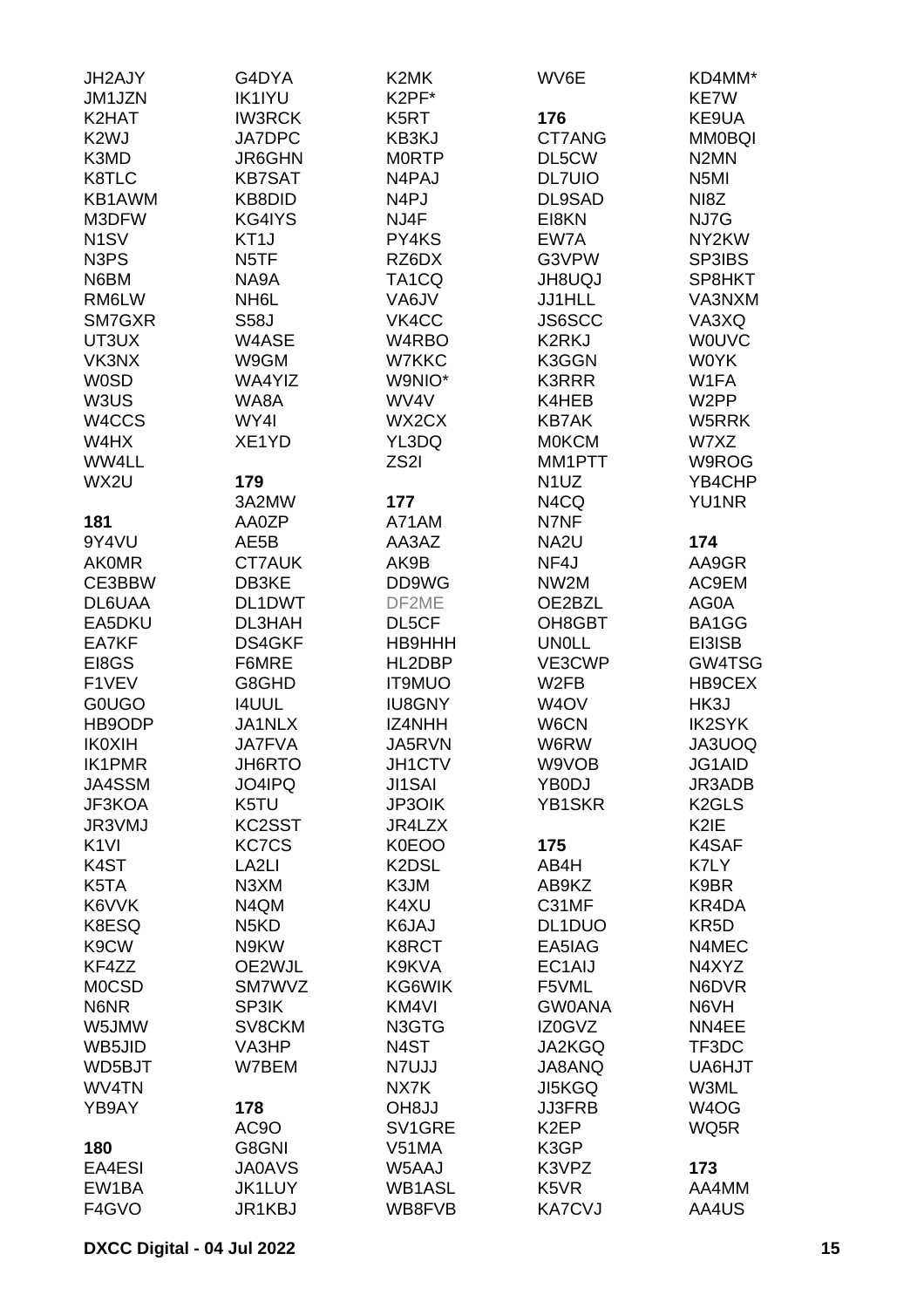| AA8KY                          | DL5PW                         | <b>OE7SEL</b>           | N <sub>2</sub> G <sub>Z</sub>   | XE1ACA             |
|--------------------------------|-------------------------------|-------------------------|---------------------------------|--------------------|
| AI1W                           | ES2AJ                         | SV <sub>1</sub> PIZ     | N5SLY                           | YB1TJ              |
| CT3DL                          | F6ARS                         | W1EG                    | PY3CJS                          | YB5WIR             |
| DJ7GP                          | <b>I4KYO</b>                  | W4UAT                   | PY3VB                           |                    |
| G4FTC                          | <b>IK4AUY</b>                 | W8HGH                   | SV <sub>1</sub> BYI             | 166                |
| HK3VHZ                         | <b>JA7JND</b>                 | W8JA                    | SV <sub>1</sub> C <sub>IB</sub> | DJ6HR              |
| JA6FEG                         | JH4MJO                        | WT2P                    | TF3DT                           | <b>DL1SWN</b>      |
| JA8DIZ                         | K <sub>1</sub> QN             |                         | UX5XK                           | DL4MY              |
| JP1GVC                         | K <sub>2</sub> SD             | 169                     | W2JAN                           | DL8HBV             |
| <b>JQ3TAN</b>                  | K3PU                          | AF4T                    | W5TZX                           | <b>IK5ZUK</b>      |
| K <sub>5</sub> C <sub>D</sub>  | K6TAR                         | AF6F                    | W9VNE                           | IZ4AIB             |
| KF1P                           | K8YE                          | <b>DS4NYE</b>           | WA3WOM                          | JA3EJG             |
| <b>NOJR</b>                    | KF9AF                         | FG8OJ                   | WK9U                            | JF1KML             |
| N5TU                           | <b>KM4ODS</b>                 | HC1HC                   | WX3P                            | <b>JH0OXS</b>      |
| N8VV                           | N <sub>1</sub> HO             | <b>I1FQH</b>            |                                 | JP1EWY             |
| OH <sub>1</sub> H <sub>B</sub> | N4KEB                         | J73WA                   | 167                             | JR1FHP             |
| RL3AA                          | N7EO                          | JA1KXQ                  | AB2NI                           | K7PT               |
| <b>SO4O</b>                    | N8NB                          | JA3HBF                  | AB4EJ                           | KG7H               |
| SP6OPC                         | N8YQX                         | K3OK                    | AC2QH                           | KP4DS              |
| SQ <sub>2</sub> AF             | NS4X                          | K7LOL                   | CU3AD                           | LA2RR              |
| W5TZN                          | PV8AAS                        | K9CHP                   | DK3TL                           | N4WE               |
| W6TEX                          | RD3A                          | KB8KIM                  | F5GSJ                           | N <sub>5</sub> EKO |
| XE1MW                          | <b>SM7CIL</b>                 | KK4ODQ                  | <b>HB9TJG</b>                   | N9ATD              |
| YE1AR                          | SP7DQR                        | <b>MOVCB</b>            | HC1E                            | NC <sub>1</sub> M  |
| YL2EA                          | UA4HAD                        | NI7F                    | <b>HK3PQI</b>                   | ND7K               |
| ZP5YW                          | VU3DJQ                        | OK1DWC                  | I2JR                            | VK3OT              |
|                                | W3FOX                         | V31MA                   | <b>IK0HTP</b>                   | W0OVM              |
| 172                            | W6PK                          | <b>VA7ZT</b>            | <b>IK5PWN</b>                   | W1PY               |
| DL9QJ                          | W7OLY                         | VK7AP                   | IK5XLB                          | WA4RYW             |
| G3LAS*                         | W8LIG                         | VU2SWS                  | IZ3GJL                          | WB8IMY             |
| JA1PRV                         | <b>WA9PIE</b>                 | W3RMS                   | JA1II                           | WK4Y*              |
| JA5XPD                         |                               | W8AF                    | JA6EXO                          | <b>YB0MWM</b>      |
| JK1AXM                         | 170                           | <b>WA4SFF</b>           | <b>JA7FSB</b>                   | YU1JF              |
| K3KY<br>K5XH                   | <b>9A1R</b><br>AA3LX          | WA8COB<br><b>WA8RCK</b> | JA8EIA<br>JE2DOD                |                    |
|                                | AA4A                          | WB2BIN                  | JE6RIJ                          | 165                |
| KA1J<br>KB1HY                  | HB9HVG                        | XE <sub>1</sub> V       | JI3OYK                          | AB4GE<br>AB9YC     |
| N8NA                           | IZ2IPF                        | <b>YBONFL</b>           | JJ1BDX                          | EA4S               |
| NC8I                           | <b>IZ7XNB</b>                 |                         | <b>JR7ILA</b>                   | IZ5IMB             |
| NT9F                           | <b>JA0BES</b>                 | 168                     | <b>K0FG</b>                     | IZ8GGF             |
| OH1TSM                         | <b>JA0EBV</b>                 | AC2RL                   | K1LTJ                           | <b>JA0ED</b>       |
| PV8RR                          | <b>JH1HGI</b>                 | AF <sub>6</sub> O       | K1XE                            | JA1DEQ             |
| VA <sub>2</sub> GA             | JK6DXD                        | EA1DLU                  | K3LA                            | JH1OGT             |
| VE6SH                          | JL1DLQ                        | F4CZV                   | K <sub>3</sub> O <sub>X</sub>   | <b>JJ0LZQ</b>      |
| VR2ZXP                         | <b>K0THN</b>                  | <b>HB9CQL</b>           | <b>KB8ZUN</b>                   | <b>K0EZW</b>       |
| W4EJG                          | K4JOM                         | HI3I                    | KD1F                            | K <sub>1</sub> JE  |
| W4TNX                          | K <sub>5</sub> C <sub>S</sub> | <b>IK3ASM</b>           | LA6VQ                           | K4JWA              |
| W6BBS                          | K5VSD                         | IK5QPS                  | N <sub>2</sub> C <sub>G</sub>   | K9FE               |
| W8HMK                          | K6MBY                         | <b>ISOEBO</b>           | N8LRG                           | KA5JSM             |
| W8JE                           | K7CTV                         | IZ1EPM                  | NA4MM                           | <b>KB0IKW</b>      |
| WM5DX                          | K9BJM                         | <b>K0COM</b>            | SA3ARL                          | KD9ZR              |
| YC6JRT                         | KJ2U                          | K3CWF                   | W2KNG                           | KM4A               |
|                                | KJ4FZ                         | K3DFL                   | W5THT                           | KZ7N               |
| 171                            | KJ8O                          | K8KI                    | W8KA                            | LZ2HM              |
| AC <sub>2</sub> G              | KS4WA                         | KC3AK                   | WM7A                            | N <sub>1</sub> KM  |
| CU7AJ                          | LB8OH                         | KQ5M                    | WO <sub>4</sub> D               | <b>NIOC</b>        |
| DD3KF                          | NK7Z                          | LA3DV                   | WW3A                            | NL8F               |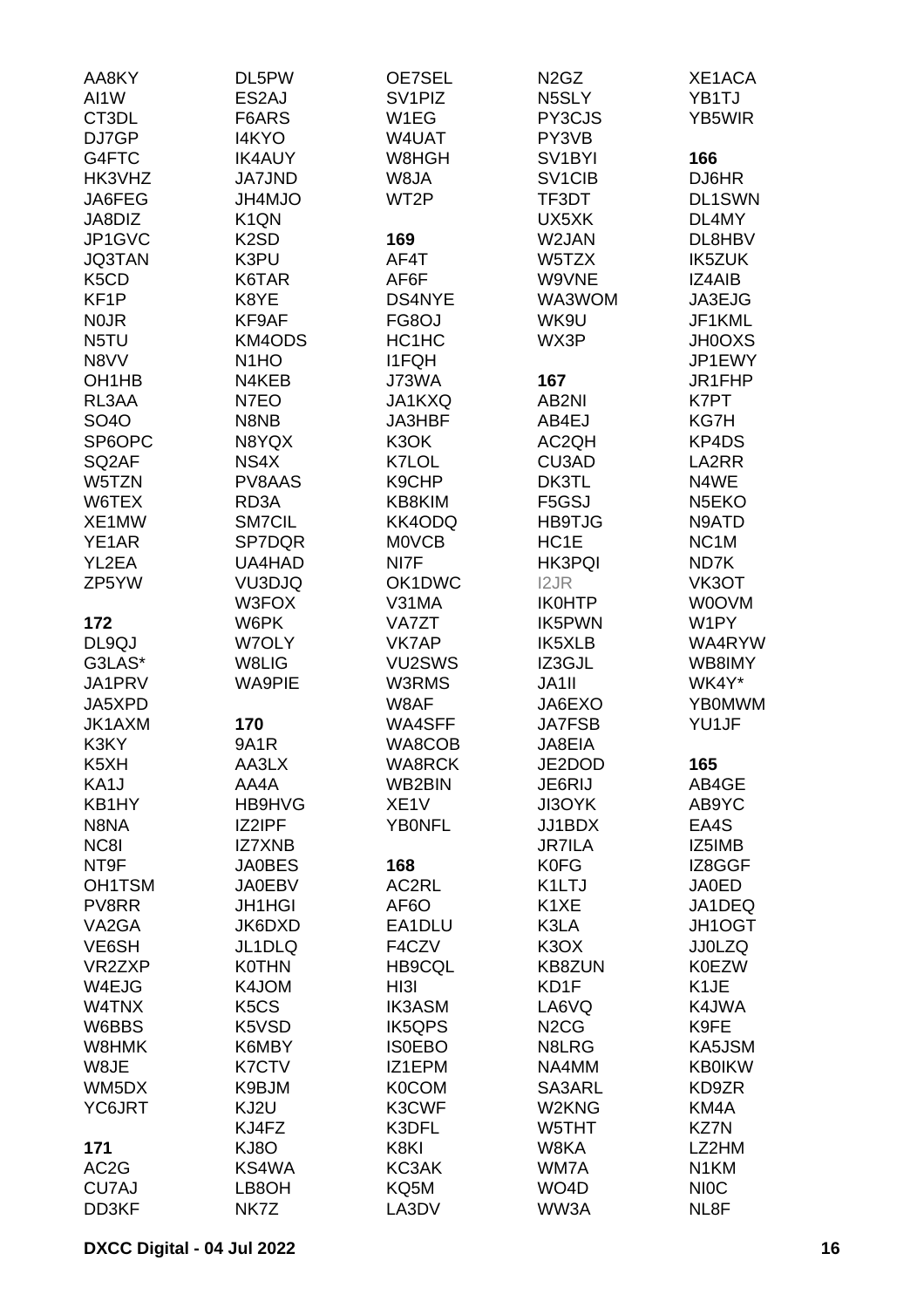| NR <sub>0</sub> Q | N4LSJ              | JH3EQP             | WD6T               | VK3TX             |
|-------------------|--------------------|--------------------|--------------------|-------------------|
| OZ8RO             | N5XUS              | JI1NNE             | WM4W               | <b>W0KW</b>       |
| PP5VA             | N <sub>5</sub> ZY  | JR1AQI             |                    | W1GF              |
| PY5VC             | OH <sub>2</sub> OT | JR1TMP             | 159                | WA3C              |
| RA5BM             | OH3DP              | K0YY               | 6K5AQY             | WA3GOS            |
| SM5BMB            | OZ7FOC             | K <sub>2</sub> CYE | CT3KY              | WB7BBQ            |
| <b>SV3ICK</b>     | SA7CJO             | K4IJQ              | DM5EM              | YB0JVZ            |
| <b>UA0AV</b>      | SP9WZO             | K5WQG              | DS5QLJ             | ZS6CR             |
| W3DQS             |                    |                    |                    |                   |
|                   | TF1A               | K6GFJ              | EB <sub>5</sub> A  |                   |
| W4GH              | W <sub>2</sub> PD  | <b>KF7NN</b>       | <b>ER0FEO</b>      | 157               |
| W6ELI             | XE1SAX             | KG4CUY             | F4FPR              | AE0Q              |
| <b>WA0WWW</b>     |                    | KT4AC              | G4WGE              | AE4WG             |
| XE3E              | 162                | <b>N0ATQ</b>       | JA1CPU             | DL2CHN            |
|                   | 4X6ZK              | <b>NOUCR</b>       | JA1UOA             | DL2DCX            |
| 164               | 8P6SH              | <b>NE11</b>        | JE2WNL             | <b>DL6UNF</b>     |
| DS4GQR            | CT7ABQ             | NS6E               | <b>JR0GXA</b>      | DS4NPL            |
| HB9CXK            | DF3FJ              | R <sub>3</sub> CR  | K0YA               | F4EWP             |
| I8NHJ             | DL9NDV             | S57NML             | K6SY               | F6KOP             |
| JA2CPD            | G3LHJ              | UN <sub>5</sub> C  | KD3HN              | <b>IK8TEM</b>     |
| K4ODL             | GM3WIL             | W6KF               | KM4VJW             | <b>IU3PMA</b>     |
| K6VHF             | IZ1RFL             | W8VK               | <b>NOAKC</b>       | JA2HIJ            |
| K9BO              | <b>JA2CUS</b>      | WB2RHM             | <b>NOSTL</b>       | JE4RAL            |
| K9RB              | <b>JA7MWC</b>      | YB0AZ              | N3GE               | <b>JR3REX</b>     |
| <b>KB7AZ</b>      | JH2PWY             | ZL3RIK             | NX <sub>2</sub> X  | K1ETA             |
| KD4BPZ            | JJ1CWC             | ZP9CTS             | SV4FFL             | K200              |
| KE1IU             | K0HB               |                    | W3WKR              | K4HYJ             |
| KF5WCP            | K8ZZU              | 160                | W4NBS              | K4IU              |
| KG5EG             | KA1YQC             | 7J1YAD             | W4POT              | KA5SYP            |
| NA8W              | KE6V               | 7N4SQJ             | W7VP               | KI3F              |
| OM2AGN            | N4UFP              | AB3TM              | W9MB               | NU4I              |
| SM4RGD            | NE <sub>1</sub> F  | EA1NK              | W9PDS              | NZ4CW             |
| W3FI              | PY2BBQ             | G3YUZ              | WD8MGQ             | OK1IL             |
| W5FPT             | <b>RA0R</b>        | HC2PY              | WF8R               | <b>ON6NG</b>      |
|                   | <b>SM0BSO</b>      | <b>IK4RQJ</b>      |                    | PU4MMZ            |
|                   |                    |                    | XE <sub>1ILI</sub> |                   |
| 163               | SV1CQN             | <b>IU8LMC</b>      |                    | SM5CSS            |
| AA4UC             | W5RF               | IZ2EWN             | 158                | W <sub>2</sub> FS |
| AJ8MH             | W6IA               | JE2RBK             | AA4IB              | W3SW              |
| BA4TB             | WB2KSP             | <b>JG8NKJ</b>      | AI6O               | W <sub>4</sub> TO |
| CX1FK             | WB6ZHN             | JI1BJB             | CT2GZE             | W8BI              |
| HS5XWY            | WD9Q               | K4HDW              | <b>GOUII</b>       | W8DN              |
| <b>IW8CGX</b>     | WM9Q               | K4KE               | <b>HB9FAN</b>      | W9FF              |
| <b>IZ1POF</b>     | WR7Q               | K8LO               | HL1IE              | WB3FHU            |
| JA1ASR            | WV7Y               | KD2CYU             | IZ4GOL             | WB5KSD            |
| JA5IBP            | YB1BML             | KO4MA              | JA1UPT             | WU7X              |
| JH1FRW            | YB2IQ              | LA2PA              | <b>JG2NLN</b>      |                   |
| JK1DDG            |                    | N8LCU              | <b>JH3IOY</b>      | 156               |
| JM1XMH            | 161                | NE6I               | K4KU               | DG1LHM            |
| <b>K0ARM</b>      | EA3NG              | NO <sub>2</sub> EL | K5WTA              | <b>DJ0CL</b>      |
| <b>K0COP</b>      | EA5B               | <b>NW7US</b>       | <b>K8OO</b>        | EA1NO             |
| K <sub>2</sub> EN | G4FVZ              | OZ1HPS             | LA9GV              | HB9HFM            |
| K4AGC             | <b>I4EUM</b>       | VA2LC              | <b>NIOB</b>        | JA2HNP            |
| K6IPM             | <b>ISOMVE</b>      | VA3VF              | PA3AIN             | <b>JA6SUY</b>     |
| <b>KI0HA</b>      | <b>IZ4NIC</b>      | <b>W0ZR</b>        | PT2DF              | <b>JE7KQU</b>     |
| <b>KK4CLY</b>     | JA1RRA             | W1TSP              | RA3QUA             | JH1FXB            |
| <b>KL7XD</b>      | <b>JA4XHF</b>      | WA1UZO             | VE3GLA             | JR1FCS            |
| N4GU              | JA5CDL             | WA2ALY             | VE3GYL             | K0AIZ             |
| N4JT              | <b>JE4KCN</b>      | WB4CIW             | VE <sub>5EL</sub>  | K3HPA             |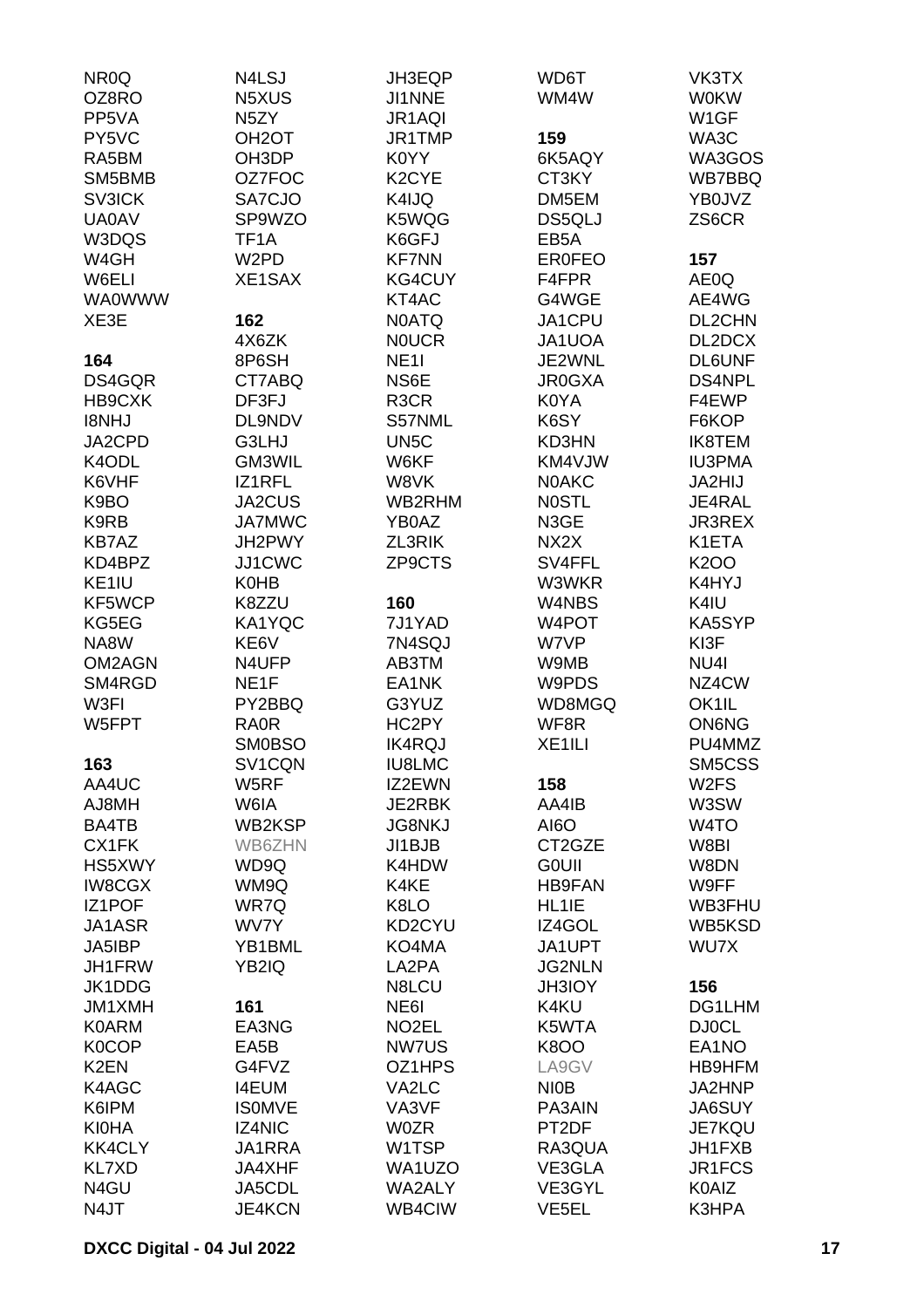| K <sub>5</sub> ER  | VA7DXX                          | <b>JJ1SZA</b>                  | W1UV                           | 150                |
|--------------------|---------------------------------|--------------------------------|--------------------------------|--------------------|
| KA5OWI             | VE3VC                           | K1KOB                          | W8RHM                          | BH3DHE             |
| <b>KB5CSQ</b>      | W5SUM                           | K3NF                           | W9KB                           | CX <sub>2</sub> CC |
| KC4HN              | <b>WA7HR</b>                    | K4OZS                          | W9VQ                           | DK5AD              |
| KD6RF              | WA9AFM/5                        | K7PT*                          | WA0GUD*                        | DL1EJD             |
|                    | WY7FD                           |                                |                                |                    |
| KF5BA              |                                 | LA7CL                          | WB5HJV                         | DM1DK              |
| KZ2R               |                                 | <b>NOVVV</b>                   | WQ5C                           | DS2GOO             |
| <b>NOLD</b>        | 154                             | N <sub>2</sub> Y <sub>G</sub>  | YL <sub>2</sub> C <sub>Z</sub> | EA7BR              |
| N4LKB              | 9A1A                            | N7MDW                          |                                | EI9FVB             |
| NQ3A               | AA6E                            | NA <sub>2</sub> R              | 151                            | G6MXL              |
| RL3BZ              | <b>BG4DRL</b>                   | NA6MG                          | AA3I                           | <b>G7TMU</b>       |
| RM4C               | DH8WR                           | ON6YH                          | AB6L                           | <b>HB9TKB</b>      |
| RV4LC              | DL9ZAL                          | PC <sub>5F</sub>               | AD4XV                          | HI8S               |
| <b>SMONJO</b>      | EA8AAH                          | PY8WW                          | DL1DQR                         | <b>JA0POI</b>      |
| SM7BHH             | <b>GOMGX</b>                    | SM7VGY                         | DL5KUA                         | JA2LWD             |
| SP5ZCC             | G4CTY                           | SO <sub>5</sub> AS             | EA3DNC                         | JA4DLF             |
| SQ5CSF             | IZ5YHD                          | VE3UZ                          | EA3UU                          | <b>JA7DFD</b>      |
| VR <sub>2</sub> CO | JA1CKE                          | W3PT                           | EA4FXZ                         | JA7OBO             |
| VR2IL              | JA1DCO                          | W9BGX                          | EA5DFV                         | <b>JA7PKV</b>      |
|                    |                                 |                                |                                |                    |
| W3LPL              | JA1KRW                          | WB6PIH                         | EA8TK                          | <b>JA7VXB</b>      |
| W4TE               | JA1VRY                          | WW1XX                          | G3OGE                          | JA8MIO             |
| W8GC               | <b>JR2TRI</b>                   | XE3DX                          | HB9BWE                         | <b>JE0FPH</b>      |
| W9WO               | K <sub>5</sub> D <sub>B</sub>   | ZS6RJ                          | HB9UGD                         | JE1JIM             |
| WA1HEW             | K <sub>5</sub> H <sub>X</sub>   |                                | <b>HS7WMU</b>                  | JE3MDQ             |
| WB7B               | K7QA                            | 152                            | IK5BZH                         | JE4MHL             |
| <b>YC3TSJ</b>      | K8VT                            | 7M4AOE                         | <b>JA1XGI</b>                  | JF1IRW             |
|                    | KE8RU                           | AL7GA*                         | JA6WW                          | JF2UZW             |
| 155                | KU <sub>5</sub> B               | CO <sub>2</sub> W <sub>Z</sub> | JF1PTU                         | JG1JAN             |
| 9K2HM              | N <sub>1</sub> M <sub>G</sub> O | DJ4LR                          | JH1WJR                         | JH4RLY             |
| <b>GOTHF</b>       | N <sub>1</sub> NU               | EA2AFV                         | <b>JM1JIV</b>                  | JH8MZF             |
| HB9CAT             | N8NN                            | <b>GU7DAI</b>                  | JR1AWN                         | JI1AYF             |
| HB9GWS             | NV <sub>4</sub> A               | <b>HB9FAX</b>                  | K <sub>2</sub> SWL             | JI1DHY             |
| HK1LAQ             | OE6VHF                          | IK2LEY                         | K3UW                           | <b>JJ0VAR</b>      |
| <b>I2KFW</b>       | OZ5VO                           | IK8TPB                         | K4MQL                          | JL2ULM             |
| <b>IW4EII</b>      | R <sub>1</sub> AV               | IT9YOZ                         | KA1BQP                         | JP3SMH             |
|                    |                                 |                                |                                |                    |
| IZ8EYN             | SQ7FPH                          | <b>IW9FRB</b>                  | KA1VT                          | JQ1HDR             |
| JA1WTO             | UN7FGZ                          | JA1UBZ                         | KB2EF                          | JR1FOH             |
| JF7RJM             | <b>VE7VV</b>                    | JA5XWB                         | KG4Q                           | <b>K0FE</b>        |
| JJ3OFL             | <b>WOVHF</b>                    | JA8WGX                         | KO8V                           | K3TRM              |
| <b>K0CF</b>        | W4PJW                           | JH1KIM                         | N <sub>1</sub> XL              | K4MF               |
| <b>K0SON</b>       | W5QM                            | <b>K0KV</b>                    | N <sub>4</sub> BU              | K5PBR              |
| K <sub>2</sub> DF  | W6GRV                           | K4GJF                          | NA <sub>1</sub> D <sub>X</sub> | K6KML              |
| <b>K7ON</b>        | W6KGP                           | K9OHI                          | NC7M                           | K9RE               |
| KI6DY              | WA3ZKZ                          | KB1WV                          | OV3JW                          | KE5CO              |
| KK4CB              | <b>WW0E</b>                     | <b>KB2CKN</b>                  | RX3BP                          | KG2U               |
| <b>KR7X</b>        | YE6YE                           | KE1AU                          | UN7BY                          | <b>KM2O</b>        |
| <b>KS7S</b>        | YU <sub>5</sub> B               | KW1DX                          | W4DAO                          | KN4GB              |
| N5KDV              |                                 | LA8OKA                         | W9DSP                          | KX7L               |
| N <sub>5</sub> ZC  | 153                             | LA8PDA                         | W9WI                           | LA <sub>1</sub> CO |
| ND <sub>2</sub> K  | AB1NS                           | N <sub>1</sub> RM              | WA2LXE*                        | LA2IR              |
| NX <sub>6</sub> D  | AB9QU                           | N <sub>5</sub> PA              | WA3QPX                         | LA9GSA             |
| OE1TKW             | DL5JS                           | N6FS                           | WB5KFP                         | LU2NI              |
| SM2DMU             | EA1US                           | N6PAT                          | WC4V                           | N <sub>2</sub> CJN |
|                    |                                 |                                |                                |                    |
| SP5LKJ             | <b>HB9FUR</b>                   | OH <sub>5</sub> N <sub>S</sub> | WJ4T*                          | N3RYB              |
| SP6EQZ             | <b>IU0AWH</b>                   | <b>ON7ER</b>                   | WT6X                           | N4HUF              |
| TG9AKH             | JH6JWE                          | SQ9DXT                         | YV4DYJ                         | N9AVC              |
| VA3TTU             | <b>JI1ITW</b>                   | VR2VGM                         | ZL2JAA                         | <b>NR50</b>        |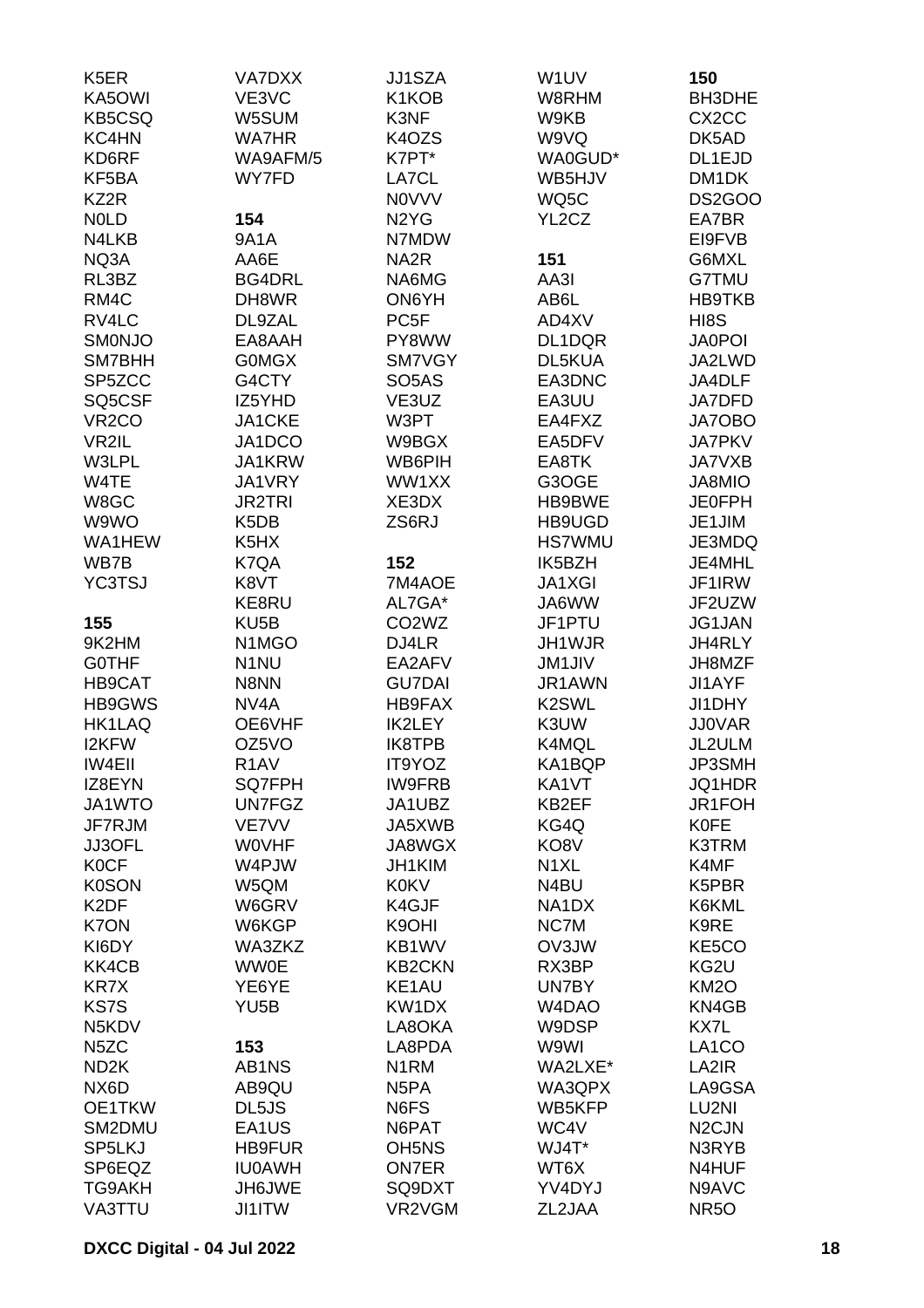| OH2BSC              | <b>IZ0FYW</b>                  | W6FL               | W4TTZ                           | NY9H              |
|---------------------|--------------------------------|--------------------|---------------------------------|-------------------|
| PY3ED               | <b>JA0NPQ</b>                  |                    |                                 | OE9DGV            |
| <b>RA0BA</b>        | JA1MZM                         | 146                | 144                             | OT <sub>1</sub> A |
| <b>RA9OO</b>        | JA4CSJ                         | EC1AE              | AB0Z                            | SP2BUW*           |
| SA7BXU              | JE1FYV                         | EW8AX              | AD7XG                           | UX5HY             |
| SM6JQZ              | <b>JH1IHG</b>                  | HB9GVJ             | <b>BG3ITB</b>                   | VE3BZ             |
| VE1DUN              | JJ6DGP                         | HB9IIY             | DL8PG                           | VE6PL             |
| <b>W0BM</b>         | K <sub>2</sub> RB              | HB9POU             | F <sub>1</sub> OBJ              | YB8EXL            |
| W1ARY               | KF4BI                          | JH4GNE             | <b>IOKKY</b>                    | ZL1AIX            |
| W4MOT               | KF6E                           | <b>JM2LHB</b>      | <b>IK3SWB</b>                   | ZP5JCY            |
| WA3PTF              | N7TR                           | <b>K0YL</b>        | IU2LFP                          |                   |
| WA5RHG              | NY <sub>1</sub> V              | K1FEV              | IV3GHI                          | 142               |
| WW8W                | PV8DX                          | K6BIR              | <b>IZ0ICM</b>                   | 4X1KP             |
| WZ8P                | W4MHA                          | <b>KC3NIE</b>      | JA3AYU                          | A41ZZ             |
| ZL1BQD              | W5DP                           | MW0CPZ             | <b>JHOUUY</b>                   | AE4NT             |
|                     | WA2USA                         | N2MSF              | JQ2QHQ                          | <b>DL2TOS</b>     |
| 149                 | WD6DBM                         | N7WI               | <b>K0SQS</b>                    | F5DBT             |
| CU <sub>2</sub> AF  |                                | NY2E               | K2CQW                           | <b>IT9IPQ</b>     |
| DS4BBL              | 147                            | OK2FB              | <b>K7ORK</b>                    | JF3VEC            |
| F5LMI               | 7K2CWZ                         | SQ5OLD             | K8VD                            | JI4UEN            |
| HB9MXY              | CE8SFG                         | <b>VE7UF</b>       | <b>KA10</b>                     | JR1SLU            |
| HP1AC               | CU8FN                          | VK2AMT             | <b>KD0KZE</b>                   | K0KL*             |
| <b>I5XFD</b>        | DL5HF                          | W4GKR              | KF5ER                           | K4HQK             |
| <b>IW4ARD</b>       | <b>DL7UHD</b>                  | W4LIA              | <b>KL7TS</b>                    | KC2THY            |
| JA9EEH              | EA7LS                          | W9OP               | KO6UW                           | KD1DT             |
|                     | EC4KW                          |                    |                                 |                   |
| JE2ILG              |                                | WB4OMM             | LZ4TU                           | KD4MM             |
| JF2OHQ              | EI6HB                          | <b>WN0L</b>        | <b>MOAQM</b>                    | KF6A              |
| <b>K0IDT</b>        | HB9GZE                         | YB2VYY             | <b>NIOK</b>                     | KM4FTK            |
| K5SES               | <b>IK2JYT</b>                  | ZL1ANH             | R3LC                            | KQ6K              |
| K5XM                | <b>IZORPS</b>                  |                    | SM2LKW                          | N <sub>2</sub> CJ |
| <b>KB2ZPB</b>       | JA1CCH                         | 145                | SV <sub>1</sub> RZE             | PP7LL             |
| <b>NOVB</b>         | <b>JN7TAN</b>                  | CT3EE*             | SV <sub>2</sub> D <sub>SJ</sub> | PS8RV             |
| N <sub>2</sub> VW   | <b>K0BFR</b>                   | DS3CPL             | UN7ZO                           | R <sub>1</sub> AI |
| NO <sub>0</sub> B   | K1MDA                          | DS4DBF             | VK4ZP                           | SV1MNE            |
| PU2GTA              | K4GM                           | JA3MAT             | W3NF                            | SV1PMQ            |
| PY3IT               | K7CMZ                          | <b>JH5OXF</b>      | W8EH                            | UA3EAY            |
| W2PSU               | <b>KL7NW</b>                   | K1ING              | YB9UA                           | VK9VKL            |
| W3MRL               | KU <sub>2</sub> C              | K1KU*              | ZS1SBW                          | <b>WOFG</b>       |
| W4ALF               | KW4CQ                          | K3SF               |                                 | W3MJ              |
| W7IMU               | <b>MODXA</b>                   | K6JBH              | 143                             | W7JWM             |
| W7SX                | MW2I                           | K8BKM              | AE9K                            | W8FIB             |
| W7UG                | N <sub>1</sub> C <sub>NG</sub> | K8YAH*             | AG4TO                           | WZ1Q              |
| WA5KBH              | N4DWK                          | KE4WI              | DF9TW                           | ZS6AKU            |
| WA7YAZ              | N <sub>4</sub> SV              | KI4A               | DG1NPM                          |                   |
| WB6UNG              | N8KSG                          | <b>KJ7KOJ</b>      | DL3DUE                          | 141               |
| ZL <sub>2</sub> AKI | N9BCA                          | KN4WOJ             | EI9CN                           | AA6XV             |
| ZP9MCE              | N9NFT                          | KW4MB              | <b>IK5ZAJ</b>                   | AC7JM             |
|                     | NQ4A                           | N3WD               | IZ4DPV                          | G0OSK             |
| 148                 | NZ6L                           | N6ZN               | <b>JA1JYS</b>                   | <b>HB9TUD</b>     |
| 4F3OM               | PA1GYS                         | N7TWS              | JA3MHA                          | <b>IW4ECF</b>     |
| AC0X                | R7CD                           | NC <sub>3</sub> O  | <b>JH1DTX</b>                   | JA3EY             |
| AD4QS               | TF3MH                          | PA3ACA             | <b>JR3PKO</b>                   | JA5CUX            |
| EA4D                | UN6GVA                         | SM6WET             | KA5M                            | <b>JA7WKG</b>     |
| GI4JTF              | VE3EDY                         | SV2ESW             | KC8AMH                          | JP3OPW            |
| <b>HB9ECS</b>       | W <sub>2</sub> QA              | SV <sub>2</sub> JU | N3AIU                           | JR1AUK            |
| <b>HLOC</b>         | W4DTA                          | W3UTD              | N4LR                            | K6EV              |
| <b>IK2ANI</b>       | W5GZ                           | W4BCG              | N <sub>5</sub> FPW              | KA5YCM            |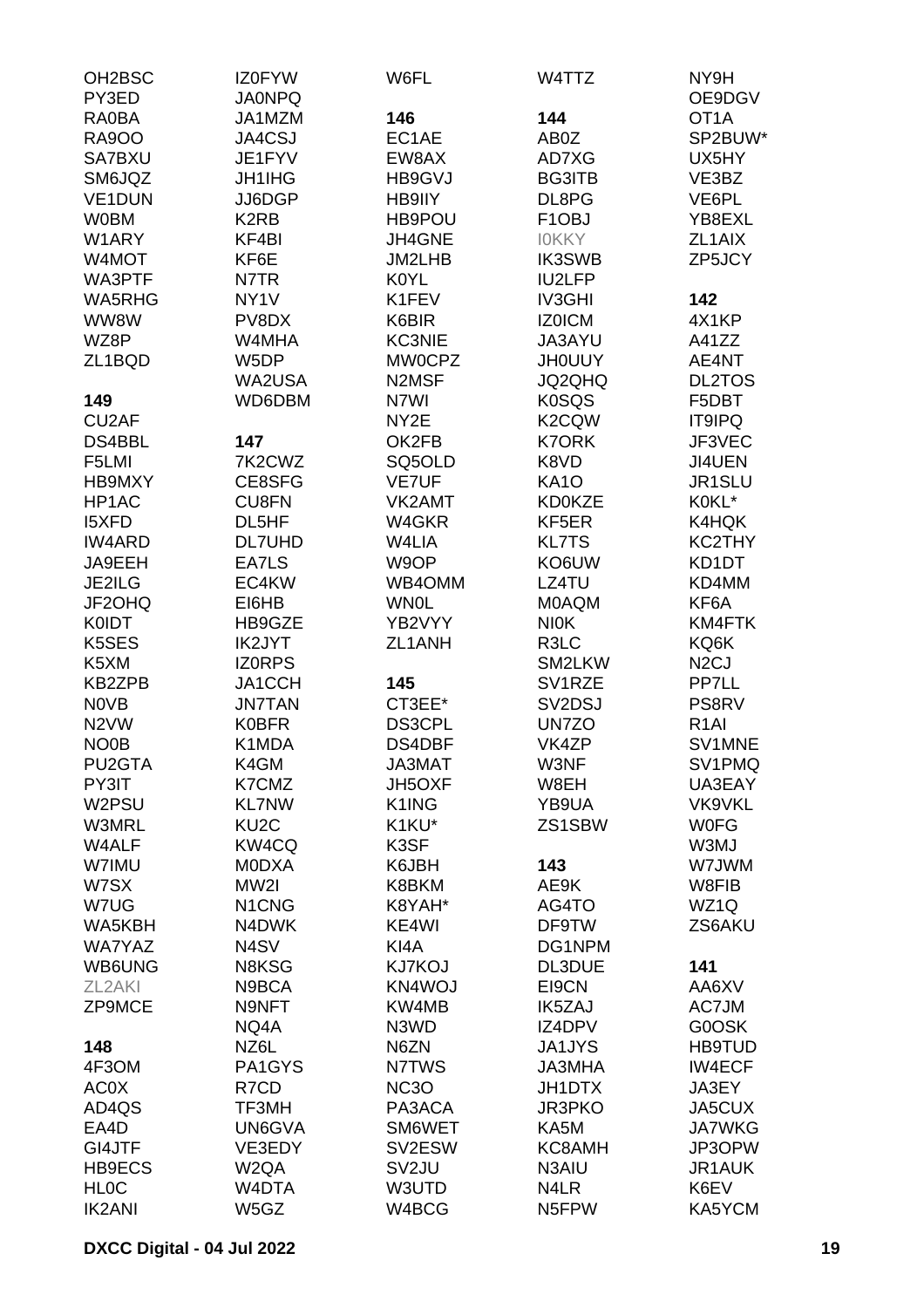| KC8YG               | DL1MDZ                        | KG4URP              | F5JSD                          | <b>KN4NN</b>       |
|---------------------|-------------------------------|---------------------|--------------------------------|--------------------|
| KN <sub>2</sub> L   | F8MRQ                         | KI5FJ               | HB9IQB                         | KX5U               |
| N4ZY*               | G0AZT/W6                      | KK6M                | <b>I7LGM</b>                   | N3GSE              |
| N <sub>5</sub> DT   | <b>HB9TRR</b>                 | KS3F                | <b>IV3RJT</b>                  | N4JJS              |
| N9AAA               | IZ1DXU                        | N8MR                | JA1BFN                         | N6TQS              |
| <b>NK9O</b>         | <b>IZ7QSS</b>                 | N8WXQ               | K0ZT                           | N9VPV              |
| NX4W                | JA1DFQ                        | N9KO                | K <sub>1</sub> ZE              | RZ3DVP             |
| SM6YEC              | JA1VYW                        | OZ2BX               | K3GW                           | SP2SGN             |
| TA1UT               | JA4OPW                        | PV8AJ               | K3LR                           | SV1JMO             |
| TF3Y                | K <sub>1</sub> D <sub>X</sub> | SV <sub>1</sub> IZY | K <sub>4</sub> NI              | W6QO               |
| VE2LX               | K2AMI                         | VE6MV               | K5RRD                          | WA1S               |
| VU2NXM              | K3WGR                         | VK2IS               | K5WW                           | YB8HZ              |
| W <sub>2</sub> PA   | K4BYN                         | W4CWA               | K8YYY                          |                    |
| W3RTY               | K4ZOT                         | W6ESL               | <b>KC9IKB</b>                  | 134                |
|                     |                               |                     |                                |                    |
| W6WA                | KA8YYZ                        | W6NS                | KE3A                           | AB5YI              |
| W8RES               | <b>KB9AIT</b>                 |                     | KI4KWR                         | AC4WD              |
| WA8EFK              | KE8NOA                        | 137                 | KJ4KVC                         | AC9QR              |
| WA8KHP              | KK5ID                         | AA5SH               | LA2XNA                         | AI6A               |
| WB9VGJ              | KK9T                          | AA6MP               | N <sub>5</sub> JB              | CT3BX              |
| YO <sub>5</sub> OEF | LA9KY                         | AB4Z                | N <sub>5</sub> RM <sub>S</sub> | DL1APX             |
|                     | N <sub>2KI</sub>              | <b>AE0MO</b>        | N7VZ                           | DL2JIL             |
| 140                 | N <sub>2</sub> RJ             | AF8C                | NM4SH                          | <b>EI2II</b>       |
| 9M2CQC              | NQ4U                          | EA4E                | OZ1GEJ                         | <b>GMOVIT</b>      |
| AC4FZ               | NS7V                          | F5TJZ               | SP <sub>1</sub> DOZ            | IW8PQ              |
| CE3EEA              | NU7J                          | HI8SMX              | <b>SQ7NSN</b>                  | JA8NFV             |
| DK7YY               | OH4LA                         | <b>IK2CNC</b>       | <b>WOLS</b>                    | <b>JG5VFK</b>      |
| DM3ZF               | PB7XYL                        | <b>IK2RFC</b>       | W1HY                           | <b>JH1KKT</b>      |
| EI5GSB              | W4CU                          | IK3XJP              | W1MRH                          | <b>JH9CEN</b>      |
| HK6W                | W4YR                          | JE2TLZ              | W2HE                           | JI2EMF             |
| IZ1UKG              | W8FDV                         | <b>JR4CTF</b>       | W4LLX                          | JL6WVK             |
| JA4NIM              | W8NP                          | K2HT                | W9GFB                          | JR1POK             |
| JJ0AEB              | WA8Y                          | K6DEX               | W9II                           | JR3QHQ             |
| K4MQM               | WB2UFF                        | K8OS                | WB8RFB                         | <b>K0MP</b>        |
| K7VV                | WB8EKG                        | KC8GE               | <b>WL7CG</b>                   | K <sub>2</sub> AT  |
| KC9LFD              | WT4N                          | <b>KE4BCN</b>       | ZL <sub>1</sub> BD             | <b>K7YMG</b>       |
| KG8CW               | WX2K                          | KE7XM               |                                | K8IU               |
| LA6OK               | XE2AD                         | KG5EIU              | 135                            | K8QKY              |
| <b>MM0INH</b>       | ZL <sub>2</sub> BX            | KJ7G                | AF3K                           | KD2BS              |
| N <sub>5</sub> BA   |                               | LU2MCX              | CU5AM                          | KE0QPG             |
| N5YJZ               | 138                           | LX2KD               | <b>CU7MD</b>                   | KJ4QDZ             |
| N7KA                | <b>AA0KA</b>                  | N <sub>2</sub> RR   | DK4VY                          | <b>KK0DX</b>       |
| N9JR                | AG6HE                         | N <sub>2</sub> SG   | DL2IAN                         | KK <sub>2</sub> A  |
| NS <sub>0</sub> D   | BV2LA                         | N7JB                | DL7AA                          | N1RCT              |
| NW8F                | DK3WL                         | N9BUB               | EA1EH                          | N3PV               |
| PY2GTA              | EA3GCV                        | PY2BT               | EA4BNB                         | N6CPL              |
| PY2YW               | EI2HZB                        | UT9LC               | EB8AIU                         | N8DUY              |
| TA3BP               | EW4DX                         | W3ZGD               | <b>GODTX</b>                   | NS4F               |
| W5MZX               | G3YBY                         | W5LV                | G3KWK                          | NW4M               |
| W6SIY               | G4ZWY                         | W5WLA               | HB9FXY                         | OK1JIR             |
| W8UV                | JA3ART                        |                     | <b>HS0ACS</b>                  | PA9CC              |
| <b>WA7HQD</b>       | JA8RRF                        | 136                 | <b>IK2HLM</b>                  | PT8DX              |
| WB8TGY              | JH1BAM                        | AI3Q                | IZ8BGY                         | SP9FWQ             |
|                     | <b>MMLGHL</b>                 | <b>DJ1TU</b>        | JA5GOJ                         | SV1DAR             |
| 139                 | K <sub>2</sub> QQ             | DL2PR               | JH4VDP                         | <b>VE1AOE</b>      |
| 4I1AWM              | K <sub>2</sub> TA             | DL4LGV              | <b>K0DEW</b>                   | VO <sub>1</sub> LM |
| <b>AD0K</b>         | <b>KC7HS</b>                  | DL8ZAJ              | K7STO                          | W3IZ               |
| <b>BD7IBN</b>       | KD <sub>2</sub> T             | EA6AZ               | KB5HPL                         | W4TTY              |
|                     |                               |                     |                                |                    |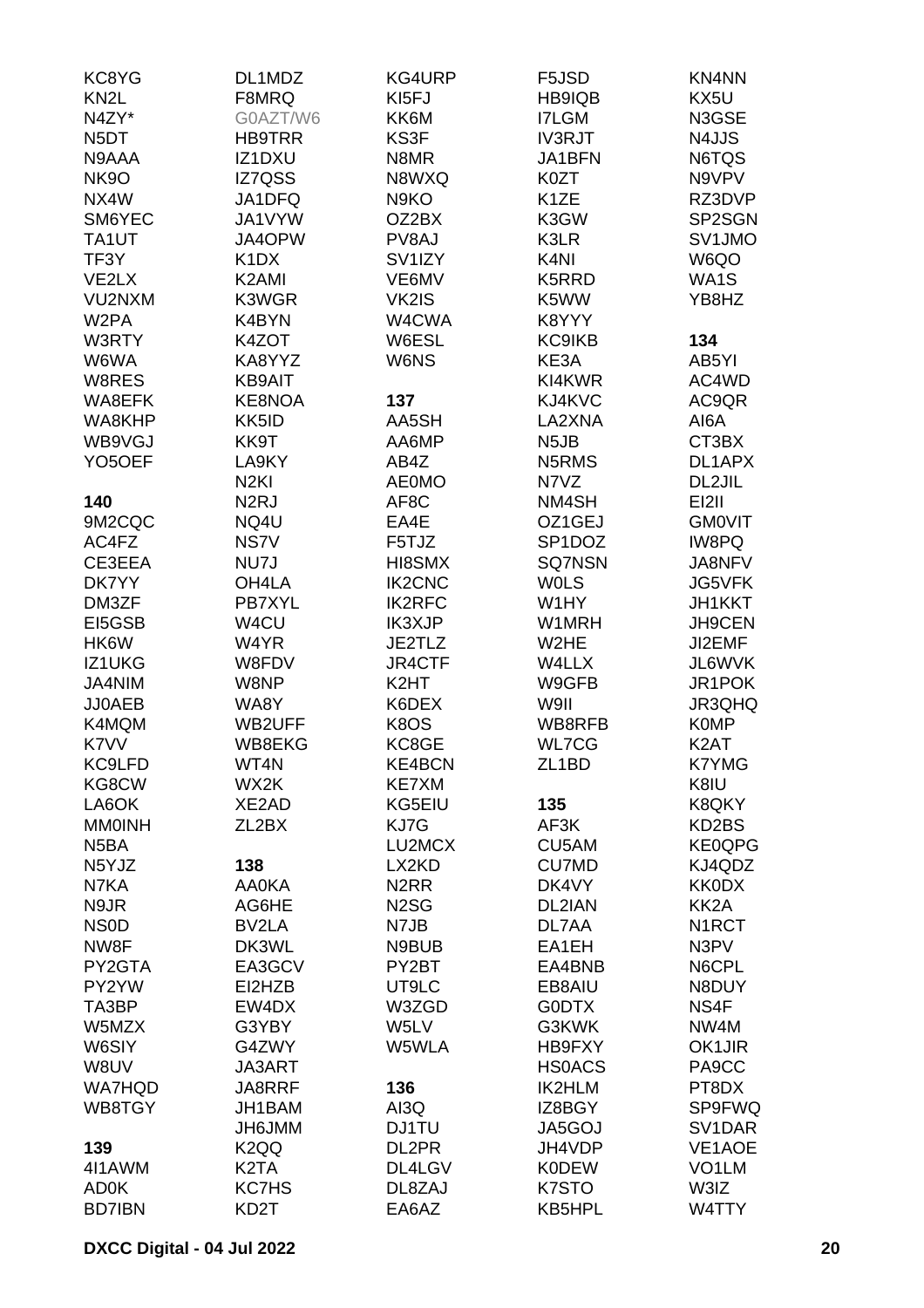| W5GA               | HB9BCK             | N8MRB             | AI4FR               | R9OSN                         |
|--------------------|--------------------|-------------------|---------------------|-------------------------------|
| W6XA               | HL1SX              | N9ID              | DL3GA               | SN <sub>6</sub> P             |
| WA2CXA             | HL4CBX             | NN <sub>8</sub> L | EA7MA               | SQ7RAD                        |
| WA9WJE             | <b>IWODGJ</b>      | NT <sub>3U</sub>  | <b>G0SYP</b>        | W8TOM                         |
| WB6JHI             | <b>IW1GEU</b>      | NV <sub>4</sub> B | GI4OWA              | WD5ELJ                        |
| <b>WR0H</b>        | <b>IW9DNI</b>      | PA2ALF            | HB9BEP              | ZL3DW                         |
| YB1VHC             | JA1SCE             | SM4AWC*           | HL4LT               |                               |
| YB3LZ              | <b>JA7FHL</b>      | <b>SM6NJK</b>     | <b>IK2CMN</b>       | 127                           |
| YB9WZJ             | JE1PNX             | <b>VR2UNG</b>     | JA5OXV              | 7K1LUE                        |
| <b>YC0RI</b>       | K0GEO              | W2KZ              | JO1XHA              | 9AY2K                         |
| ZS6S               | K3NC               | W4DRK             | K4MIJ               | DL3KOG                        |
|                    | K5CWR              | <b>WA2PNI</b>     | K4WY                | DL5JH                         |
| 133                | K7IA               | WV1X              | K5RAV               | E75AA                         |
| 9A3ACZ             | K9LC               |                   | KJ4YLO              | EA3IFC                        |
| AI2S               | KC8RPV             | 130               | KK3Q                | EA6/W3DM                      |
| DL2RD              | <b>KD0PMW</b>      | AB4U              | <b>KX7YT</b>        | EW2DZ                         |
| DS3BBC             | <b>KE7BMG</b>      | AE4S              | KZ5JEF              | G4DBW                         |
| DS3EXX             | KG2GL              | AE8U              | N4PGL*              | HB9DDM                        |
| ER <sub>5LL</sub>  | KG6T               | <b>BG5CNL</b>     | N6DW                | IU5KZG                        |
| HB9GVX             | KU4A               | CE1AT             | N8YO                | <b>JA0BEJ</b>                 |
| HB9MZI             | <b>MOPTZ</b>       | DP1POL            | N9BD                | JA1IHD                        |
| <b>IV3BCA</b>      | N <sub>2</sub> ZN  | EL2BG             | NA <sub>2</sub> J   | JA1PUK                        |
| IZ6GSP             | N4CE               | G3XVF             | <b>NQ2O</b>         | JA5BZL                        |
| <b>JA1SKG</b>      | N7JI               |                   | <b>S53X</b>         | <b>JI3MJK</b>                 |
|                    | <b>NEOU</b>        | HB9ZS<br>IK4IDF   |                     |                               |
| JA2OLJ             |                    |                   | SM2GSR              | JJ2HCM                        |
| <b>JA8NSF</b>      | PY2EBD             | JA8DSO            | SV <sub>1</sub> EOS | JK2VOC                        |
| K4GHS              | SM5ELV             | <b>JK1OTP</b>     | TI2HAS              | JR1ARK                        |
| K4TAX              | V51YJ              | KOIL              | W <sub>2</sub> OIB  | K1EDG                         |
| K4VAC              | VA3DEF             | K <sub>1</sub> GW | W3SCA               | K3FS                          |
| K8BN               | VK5JR              | K4PWS             | W6WF                | K3VAR                         |
| K9FZ*              | W1LY               | K4WPC             | W6YW                | K4LTE                         |
| <b>KE0A</b>        | W2HRO              | <b>KB5FIO</b>     | WA4USA              | K <sub>4</sub> Q <sub>S</sub> |
| <b>NOABA</b>       | W4DWS              | <b>KB5UNX</b>     | WT5L                | K5GZR<br><b>KC2NFJ</b>        |
| N6DSC              | W9HJ<br>WJ1B       | LU4DCW            |                     | KU4V                          |
| N8SHZ              |                    | <b>NOBK</b>       | 128                 |                               |
| NF <sub>2</sub> K  |                    | N0HJZ             | AA7XT               | <b>MOTTB</b>                  |
| OH <sub>1</sub> RL | 131                | N <sub>2NF</sub>  | AJ6T                | N <sub>1</sub> AC             |
| PY2ADR             | 7Z1AL              | N6DN              | DF5MA               | NO <sub>OL</sub>              |
| R7LP               | 9A1CZZ             | N6EB              | EI4BZ               | NY7T                          |
| RN3QO              | AC4CA              | N7MSU             | F6FGY               | OE3JAG                        |
| W4CC               | AD5XD<br>DG0OAT    | ON6LY             | GW4BKG<br>HS1JZT    | PY6ACP                        |
| W7DRM<br>W7JET     | DL2XN              | PT7BI<br>SP3CMA   | JA3PRM              | <b>SMOJCA</b><br>SQ7B         |
|                    | <b>DS5BRE</b>      | SV8RMA            |                     |                               |
| WA5HOD             |                    |                   | <b>JP7VHQ</b>       | UR7EY                         |
| <b>WB2FAU</b>      | F5PBL              | VA3EJN            | <b>KOMKL</b>        | VE3DS                         |
| WQ5W               | G4DDL              | VK2BGL            | K4ED                | <b>WOCO</b>                   |
| WU9D               | HL <sub>5</sub> YI | W4DYR             | K7GM                | <b>WOIZ</b>                   |
| WZ6P*              | <b>IU0HXY</b>      | W4NE              | KI8AE               | W7IUV                         |
| YO9BPX             | IZ1JIZ             | W5BU              | KN7K                | W9HLQ                         |
|                    | <b>JJ7TDH</b>      | W6OUL             | N <sub>1</sub> TQ   | WR7T                          |
| 132                | JP1KHY             | W8EOG             | N <sub>1</sub> ZTB  | YB0KTT                        |
| 7K3BKZ             | <b>KI0KN</b>       | WA1AAA            | N7ML                | YB9DE                         |
| A41MK              | KM6LBW             | WW3QB             | N8OYY               |                               |
| AA5DE              | N3PPH              | YB8HI             | ND4Q                | 126                           |
| AE5FM              | N3TTT              |                   | NZ4Q                | 4K6DI                         |
| AK4PR              | N4VG               | 129               | ON6LP               | <b>407CC</b>                  |
| G3YJQ              | N6DHZ              | AA4AK             | PY3WW               | 9H <sub>2</sub> NC            |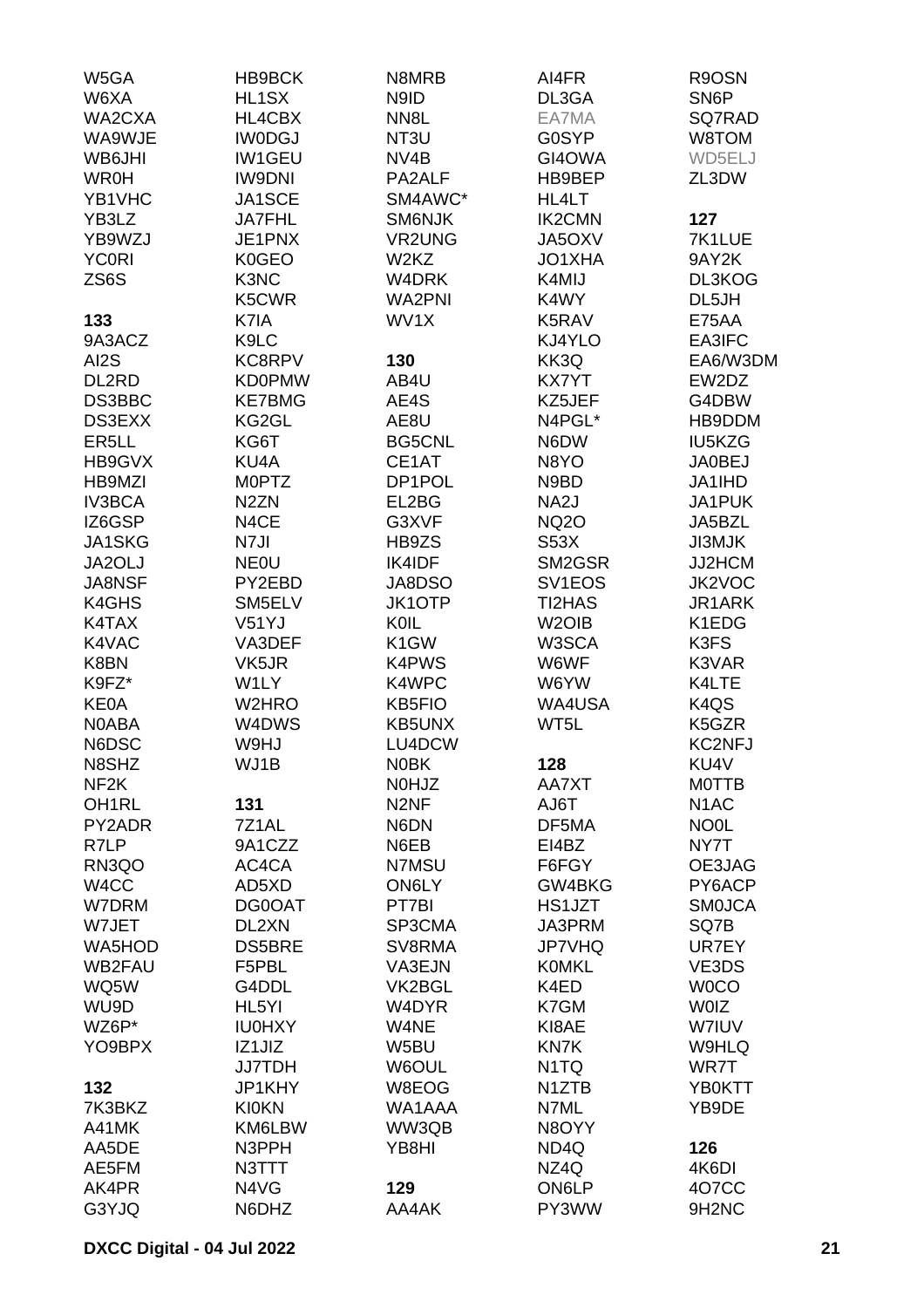| A61DJ             | N <sub>2</sub> YTF | N8RF                          | 122                | <b>JH3PTC</b>                 |
|-------------------|--------------------|-------------------------------|--------------------|-------------------------------|
| AL9A              | N3JIX              | ON4ARJ                        | AG5ND              | JT1DN                         |
| DL2GH             | N6MA               | PA8F                          | D70LW              | K2ITT                         |
| E21YDP            | N9EA               | SQ7JZO                        | DK7AO              | K4JEZ                         |
| EA1AZ             | NS7K               | TK5EP                         | E25KAE             | K5JUC                         |
| G4HUN             | RW4UU              | VE3QN                         | EA7ZY              | K9UB                          |
| HB9FPC            | TA1HZ              | VU2BQN                        | G4VWI              | K9XT                          |
| HL3EIL            | UA9CGL             | W <sub>2</sub> GM             | HA5AEZ             | KC1NYY                        |
| <b>IW3RUA</b>     | VA3NL              | W5HNK                         | JA1ODC             | KF4UDL                        |
| <b>IZOTHX</b>     | <b>WORMS</b>       | W5QP*                         | JF1LZQ             | KL7X                          |
| <b>JG8TQL</b>     | W2HDI              | WA5NFC                        | JG3LDD             | <b>KR7LD</b>                  |
| JM6NVD            | W2MKW              | WB2AA                         | K3BLN              | KT <sub>1</sub>               |
| <b>JS2IYY</b>     | W5AFY              | WM4D                          | K4LOD              | KY3N                          |
| K0OOK             | W8MHW              | YB7WW                         | K4MWK              | N <sub>2</sub> M <sub>A</sub> |
| K4AFE             | W9DKC              | YL3AX                         | K5HDE              | N8TEM                         |
| K <sub>4</sub> CC | WA4UWD             |                               | K6GFB              | N8USY                         |
| K7UT              | WB6RAB             | 123                           | <b>KA2KON</b>      | NH7U                          |
| KA8MMI            | WV0Q               | A71EM                         | KB4ET              |                               |
|                   |                    |                               | KU4MP              | NJ1Q                          |
| N <sub>1</sub> AH | WV8EDU             | AC <sub>1</sub> O             |                    | NK4R                          |
| N5OHL             | <b>WX7HS</b>       | <b>CU8AS</b>                  | KW0A               | OK1DX                         |
| N6ML              | WY2E               | DF9DD                         | N <sub>1</sub> KI  | ON6MX                         |
| NA9L              | XQ7UP              | <b>G0GFC</b>                  | N <sub>2</sub> QLT | OZ8FTDM                       |
| OE8MOS            | YC1KLL             | <b>GOMMI</b>                  | N3HYB              | RA6XV                         |
| PY1KZ             | YL3GDM             | <b>IW1PUR</b>                 | N4WOT              | VE7BC                         |
| W2JLK             | YO9FNP             | JA6COW                        | N <sub>5</sub> QT  | W3OD                          |
| W4IOE             |                    | JG1TGQ                        | N8JEN              | W4SW                          |
| W6ZL              | 124                | <b>K0MD</b>                   | NU6V               | W4TIJ                         |
| W7SMW             | 8P6ET              | <b>K0VG</b>                   | OZ3TT              | W4TNH                         |
| WA6QGH            | AB7TJ              | K <sub>1</sub> I <sub>G</sub> | PV8BR              | W5DQ                          |
| WB3EVL            | <b>ACODQ</b>       | K <sub>1</sub> XO             | PY5GA              | W5HTG                         |
| WC3W              | CQ0ODX             | K2RRB                         | SM5API*            | W7GSV                         |
| WT3Q              | D44PM              | K7VC                          | TA <sub>1</sub> AL | W7PN                          |
| WT9U              | DS3EXT             | K9WMS                         | <b>TG9AWS</b>      | <b>WAOCIE</b>                 |
| WU6K              | EA3GLB             | KB8RTB                        | VE3FJB             | WS4WW                         |
| ZD8HZ             | <b>G7CNF</b>       | KC9EI                         | <b>VU2RMS</b>      |                               |
| ZL2JON            | HL2AHL             | <b>KL7QW</b>                  | <b>WOALA</b>       | 120                           |
|                   | HL3AHQ             | KQ5S                          | W1KE               | AA2FN                         |
| 125               | <b>IK2WSO</b>      | <b>NOIRM</b>                  | W4KK               | AC6CD                         |
| AB6Z              | IW8BZE             | N <sub>1</sub> J <sub>G</sub> | W4MPS              | AC9X                          |
| AD7L              | JA6FOD             | N7GRB                         | W4PGC              | AD5CA                         |
| DS4AKP            | <b>JF0HEN</b>      | NZ6N                          | W6GEE              | AL7JR                         |
| <b>E24OYI</b>     | JF2AIJ             | PG5V                          | WD9EWK             | DL1DWI                        |
| EA5K              | JH1CJQ             | R6AF                          | <b>WG0M</b>        | DL5XR                         |
| EA7ANV            | <b>JJ3DKQ</b>      | RA9SAS                        | <b>WZ0L</b>        | EA2CJ                         |
| EI6FM             | K6CW               | SA5CDO                        | ZS6A               | EA4GQS                        |
| G4WWG             | K6ED               | UR5EIT                        |                    | HA5AGP                        |
| <b>HL4CKT</b>     | K9KEU              | UT5UML                        | 121                | <b>HB9AOF</b>                 |
| JE6UJH            | K9UC               | W1YM                          | AK5Y               | HL3ERJ                        |
| JE6UWU            | KA4H               | W <sub>2ZI</sub>              | AK6DV              | <b>IK1AMC</b>                 |
| JR3TOE            | <b>KEOLY</b>       | W4BGH                         | DC3RJ              | <b>IU0PVM</b>                 |
| K4CX              | KF <sub>2</sub> G  | <b>WA0STV</b>                 | DG1DJK             | JN3RBE                        |
| K7TQ              | KM4AF              | WA6EZV                        | EA4URE             | <b>K0VM</b>                   |
| KO4IBL            | KQ4LA              | WH6EY                         | G4XRV              | K3ARB                         |
| <b>KW7N</b>       | N <sub>1</sub> KEZ | XE2N                          | HA3OU              | K3MQ                          |
| LA9VDA            | N4DE               | <b>YCOMAT</b>                 | JA1DM              | K7OGW                         |
| LX1TO             | N4XQN              | <b>YE0TUR</b>                 | JF2RSF             | <b>K7PAX</b>                  |
| N2XQM             | N6NO               |                               | JH1XFR             | K9TVG                         |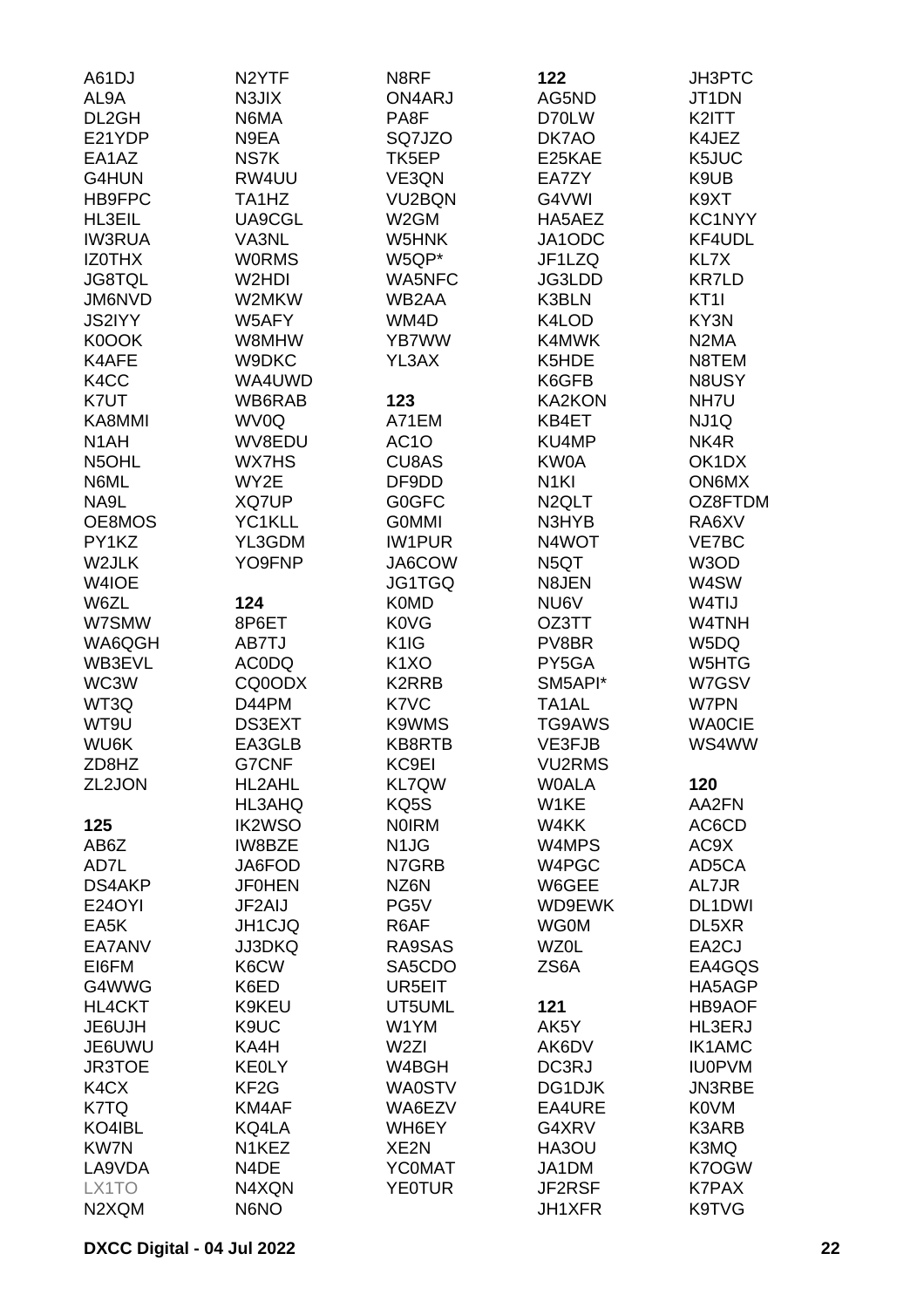| <b>KD0S</b>                    | <b>MJOLEL</b>                 | N8IK                          | NF5KF                         | <b>OH3KAV</b>      |
|--------------------------------|-------------------------------|-------------------------------|-------------------------------|--------------------|
| KM <sub>5VI</sub>              | <b>NOTK</b>                   | N9HF                          | OD5PL                         | OZ3SM              |
| N <sub>2</sub> R <sub>D</sub>  | N <sub>1</sub> KC             | PY5CC                         | PJ2LJG                        | <b>ROCAF</b>       |
| N4EDT                          | N <sub>2</sub> WLG            | R5ACQ                         | R3FP                          | R2YES              |
| N4GE                           | N3AF                          | SV <sub>1</sub> EJD           | SM4JSF                        | <b>SMOKCR</b>      |
| N <sub>4</sub> PO <sub>D</sub> | N4XMX                         | VK4BRT                        | SQ2BXI                        | SP3EPG             |
| N6NG                           | N7JP                          | W4NJ                          | VK3OI                         | UR5WCW             |
| NC4CC                          | N7RVD                         | W6JWK                         | W3WTD                         | UW3QB              |
| NE3K                           | OK1DH                         | WB5TEQ                        | W4VZH                         | VE4HQ              |
| NE5DX                          | PU8YPL                        | WB6FWS                        | W4ZYT                         | <b>W0SA</b>        |
| OH3GGQ                         | RA2FKD                        | YB1BUL                        | W5ZH                          | W2ZQ               |
| OZ4ZT                          | RN9N                          | YB6HAI                        | W8KHP                         | W3DAD              |
| R7HF                           | SM7GIB                        | ZS6GC                         | ZL <sub>1</sub> BIV           | W4DSM              |
| <b>RA0AM</b>                   | VE3MDX                        |                               |                               | W5YM               |
| S79VU                          | <b>VE7UM</b>                  | 117                           | 116                           | W6BXQ              |
| SM4FYX                         | W0ZY                          | 5P6MJ                         | 2E0FVN                        | W6OZI              |
| SM7HZK                         | W1USN                         | 9H1AZ                         | 9G5ZS                         | WA3MVQ             |
| SV1QXU                         | W2MIE                         | 9K2HS                         | AA5KD                         | <b>WB0DHB</b>      |
| VK3BM                          | W8YV                          | 9L1YXJ                        | AA8DC                         | WN7J               |
| VK6AS                          | WA2RP                         | AB4BJ                         | AD4YQ                         | YO3GA              |
| <b>W0ANZ</b>                   | WU2M                          | AG3X                          | AD9I                          | YO4PX              |
| W1AVK                          | XE1RCS                        | DF1CH                         | AF4OX                         | <b>YU7AM</b>       |
| W1FZ                           | YL3KV                         | DG7YEO                        | AF6G                          | ZS <sub>2</sub> CR |
| W <sub>1</sub> OG              | ZL3GA                         | <b>DJ7TW</b>                  | DD7ZT                         |                    |
| W5/NH7C                        |                               | DL3MR                         | DF5WA                         | 115                |
|                                |                               | DL4NWM                        |                               | AB8M               |
| W5VFO                          | 118                           |                               | DK4TP                         |                    |
| W7AII                          | 4Z8BB                         | DL7UX                         | DK7AE                         | <b>AC0XY</b>       |
| W9RLL                          | 9A2DM                         | DO9LX                         | DL1SVA                        | DK <sub>1</sub> CO |
| WA6BOB                         | DB8DT                         | DU1IVT                        | DL2LDE                        | DK1MCS             |
| WB7QXU                         | DC8VA                         | DV1/JO7KMB                    | <b>DL2RPN</b>                 | DK3NU              |
| WD9GMK                         | DJ4DN                         | EI9KF                         | DL3MB                         | DO3BOX             |
| ZR6DX                          | EA5KA                         | <b>GOJSP</b>                  | DL5DQL                        | DX3H               |
|                                | EA8TZ                         | <b>IOKMJ</b>                  | <b>DL6MIG</b>                 | G3SWO              |
| 119                            | G3VDB                         | <b>IZ3CAN</b>                 | EA1WS                         | HA3JB              |
| AA6RE                          | G4XXI                         | JH2VVH                        | G4KCM                         | HG6IA              |
| AC9DX                          | HL2ADO                        | JO1VRV                        | HA5OMM                        | <b>HK5FCI</b>      |
| <b>AE0P</b>                    | <b>IK2BUF</b>                 | K <sub>2F</sub> J             | HB9ESC                        | <b>IK8JRD</b>      |
| DL1HAZ                         | <b>JA6HOR</b>                 | K <sub>3</sub> X <sub>C</sub> | <b>IOIA</b>                   | IZ1XBB             |
| DL3CR                          | JH1VES                        | K4ZIN                         | <b>IW9FRA</b>                 | IZ2CSX             |
| DL5HU                          | JH2GSW                        | K6BRN                         | <b>IZ2ZPH</b>                 | JF1KIG             |
| EA <sub>1</sub> CJ             | JN1DGP                        | KC2ZOR                        | <b>MLORAL</b>                 | JG1JPE             |
| <b>G0BBB</b>                   | JP3RRW                        | <b>KK7DS</b>                  | JH1BCS                        | JH2ABL             |
| I3PVE                          | <b>JR3DXJ</b>                 | <b>KR7RK</b>                  | JR1RCQ                        | JI1MPS             |
| <b>IK2UCL</b>                  | <b>K0WJ</b>                   | LA6JKA                        | <b>K0IP</b>                   | JL1FUQ             |
| <b>IV3YYK</b>                  | K0XM                          | <b>MOOIC</b>                  | <b>K0TV</b>                   | JR1EYB             |
| IW5BT                          | K <sub>2</sub> D <sub>C</sub> | <b>MOTQR</b>                  | K <sub>2</sub> OP             | JS2IWW             |
| JA6EDJ                         | K4DXT                         | N <sub>2</sub> SU             | K7ADD                         | K4VD               |
| <b>JA7GFI</b>                  | K6DJ                          | N3XRU                         | <b>KB1OIQ</b>                 | KF <sub>2</sub> TI |
| <b>JS3OSI</b>                  | K6UT                          | N3YZ                          | KB2BK                         | KF <sub>2</sub> X  |
| K <sub>1</sub> J <sub>D</sub>  | K8ZEE                         | N4BPP                         | KB2GCG                        | KJ4IZW             |
| K5PAX                          | K9BIZ                         | N4WD                          | KF4DUE                        | KL7J               |
| K6RG                           | <b>KB7QFE</b>                 | N6FB                          | KG4TEI                        | KO <sub>1</sub> H  |
| K8PTT                          | KC1GWX                        | N6KW                          | KK6YA                         | <b>MU0FAL</b>      |
| KC6G                           | KE8Y                          | N6XT                          | KP2N                          | <b>NOVTZ</b>       |
| KH6KG/W5                       | KT <sub>1</sub> M             | N7GHZ                         | N <sub>5</sub> P <sub>G</sub> | N4QVM              |
| LU1AC                          | KW2E                          | N8MSA                         | N9MS                          | N4UPX              |
| <b>MOTWB</b>                   | N8HM                          | N9XX                          | NZ4DX                         | N5BCA              |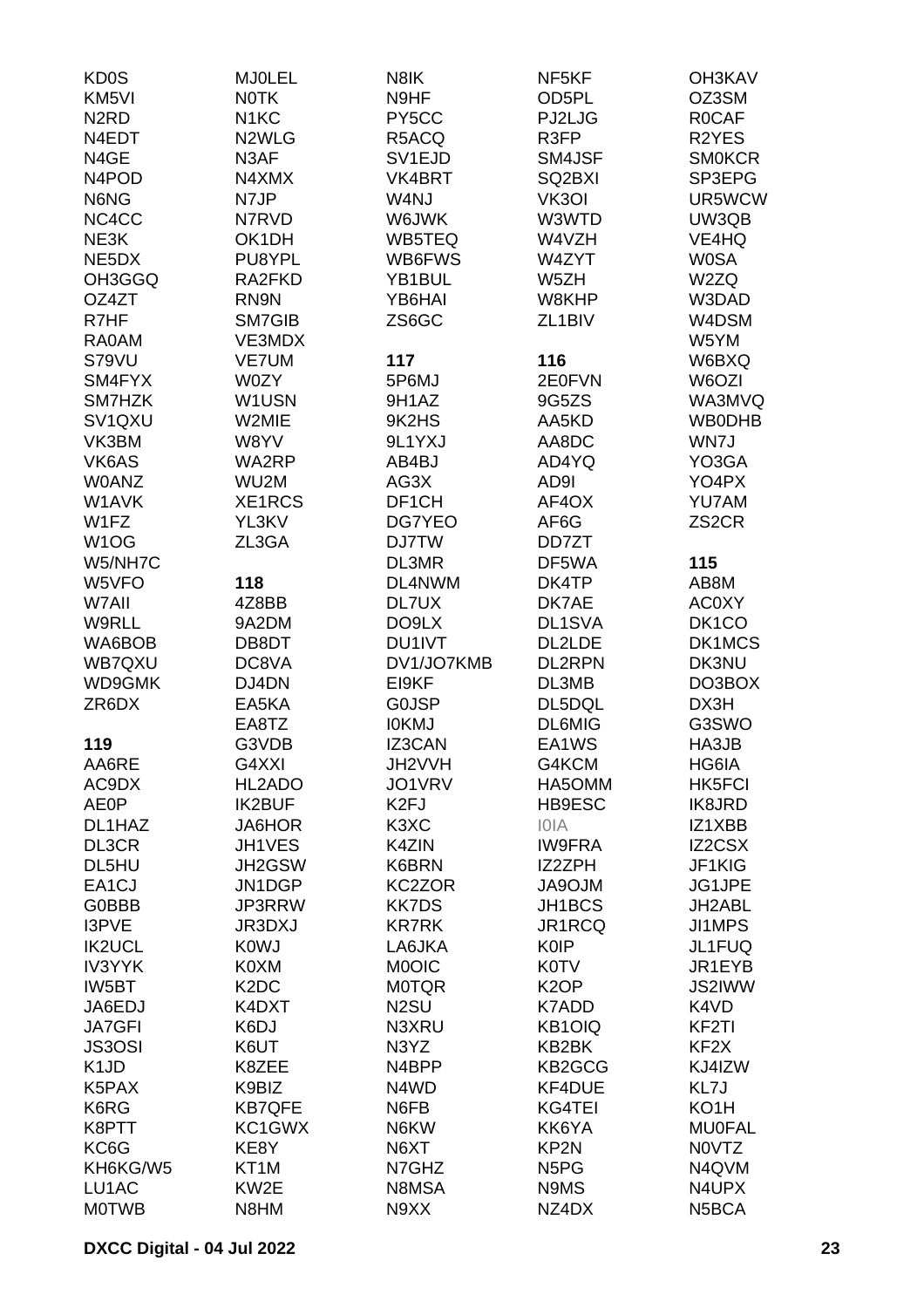| N <sub>5</sub> BO  | NO3U              | WG5T                          | W7SLS              | VK3YR                         |
|--------------------|-------------------|-------------------------------|--------------------|-------------------------------|
| NA1VT              | NT6AA             | WV4Y                          | W8LNK              | W4AG                          |
| NJ1H               | NW7D              | YC2JPO                        | W8MQW              | W4DFU                         |
| NJ3T               | NY <sub>6</sub> C | YD1BJJ                        | WA2CBX             | W4GKM                         |
| <b>NU0Y</b>        | <b>ON7BS</b>      | YU1AM                         | WH7DX              | W4GV                          |
| OH <sub>2</sub> ID | <b>PU3RTS</b>     |                               | WM <sub>5</sub> H  | W7WW                          |
|                    | SP5ELW            | 112                           |                    | WB3AVD                        |
| PJ4/DL6KR          |                   |                               | XT <sub>2</sub> DP |                               |
| UR5NMZ             | SV1AHV            | 4X1DB                         | YB8FL              | WE9M                          |
| <b>WOTLX</b>       | TF3EK             | DJ9UP                         |                    | WQ5T                          |
| W1CEW              | VE3XK             | <b>DL2RUG</b>                 | 111                | WV <sub>5</sub> Y             |
| W4EY               | W6FFH             | DL4HCF                        | AA4CK              | <b>YB0NDT</b>                 |
| W4ZE               | W8LNL             | HB9DED                        | AE4VJ              | ZS6NJ                         |
| W9FFQ              | WA2LTH            | <b>IU0NWJ</b>                 | AP2IA              |                               |
| WA6OWM             | WA3I              | <b>IW0GYC</b>                 | DG3IAM             | 110                           |
| WB7JEP             | WA5IWB            | IZ4COT                        | DG6DBV             | 9A2GA                         |
| WM2U               | WB2SXY            | <b>IZ7DMT</b>                 | DG8KAD             | AB <sub>2</sub> E             |
| WM6Y               | YF8DX             | <b>JA0IJG</b>                 | DK5MR              | BH4WPN                        |
| XE1SVT             |                   | JD1BLY                        | DK6BZ              | <b>DL6NAV</b>                 |
|                    | 113               | JE7OEC                        | DK9WI              | DU3CQ                         |
| 114                | AJ4VE             | JL1JVT                        | EA4CI              | DW3CWM                        |
| 4K5D               | BX6ABC            | K0QB                          | EI4IWB             | EA1AVN                        |
| BV2NT              | CT1BWW            | K5UZ                          | F1EZY              | EC1AKI                        |
| D44BS              | EA1MV             | K6GO                          | G3ZRN              | F3RG                          |
|                    |                   | K6LPO                         | HK5NLJ/3           |                               |
| DL3SC              | F6JSZ             |                               |                    | F6BEG                         |
| <b>DS5KJR</b>      | G4BMM             | K7PO                          | <b>IN3JJI</b>      | G3NXT                         |
| EA4BQG             | <b>IK2IGQ</b>     | <b>K7WTG</b>                  | IU4BIP             | G4ZKJ                         |
| EA4EPY             | <b>IV3BMV</b>     | K8RC                          | IV3XZG             | HB9DCQ                        |
| F5LCU              | JA1AWM            | <b>KC7RAS</b>                 | <b>JA1JNY</b>      | <b>IW1FOO</b>                 |
| <b>G0KLD</b>       | JA1JMF            | KE6FOA                        | JH4QKY             | IW2FLB                        |
| <b>GOWEJ</b>       | <b>JA6SRB</b>     | KK4DK                         | K1MK               | JA4DHR                        |
| G3TDH              | JE6LZN            | KO4XJ                         | K4TXJ              | JA9PHV                        |
| G4GEE              | <b>JG5DHX</b>     | <b>KS1PPY</b>                 | K <sub>5</sub> AR  | JI4MCP/P                      |
| <b>I1GMF</b>       | JH4QGW            | KW8D                          | K6OWL              | JP3EXR                        |
| I3OBO              | JM1WBB            | LA <sub>9</sub> L             | K7GA               | JP7SOZ                        |
| IT9SMU             | JP1EOM            | N <sub>2</sub> H <sub>X</sub> | K8GO               | K <sub>2</sub> BB             |
| IZ6GVC             | K1ECU             | N3COB                         | <b>KB2SSE</b>      | K <sub>2</sub> K <sub>N</sub> |
| JA4RTX             | K3ADU             | N4UP                          | <b>KC9GLI</b>      | K <sub>2</sub> SNJ            |
| JH1DWN             | K3LAB             | N5UKZ                         | KD9BIE             | K4RDU                         |
| JH3FEN             | K4TMG             | N9CQB                         | KG6TT              | <b>K7LLC</b>                  |
| K1GVW              | K4WRX             | NJ8G                          | LA <sub>1</sub> J  | K8VSY                         |
| K3HW               | K6TD              | OE5WRO                        | LA9XBA             | KB1IKD                        |
| K3IXD              | K6UIP             | <b>OH9MMN</b>                 | <b>MOIFT</b>       | KB8DEX                        |
| K4FK               | K7ACT             | OZ/LA6OP                      | N <sub>2</sub> PKN | <b>KC0XU</b>                  |
| K4QZF              | K7HC              | OZ7PBI                        | N3QW               | KC5GGE                        |
| K4RG               | KA2F              | PD1ROS                        | N6SPP              | KI4SFT                        |
| K5EWS              | KI7CC             | SM5VSS                        | N8ADO              | KK5AB                         |
| K7NK               | KK7X              | SP3CUG                        | NA5J               | KR <sub>2Q</sub>              |
|                    |                   |                               |                    |                               |
| K9MQ               | <b>MOPTB</b>      | SP8TDV                        | NK <sub>5</sub> Z  | KY4CU                         |
| KA9JAC             | NL7XT             | SQ6RGK                        | NP3YL              | N2NWS                         |
| KB9S               | R7KKO             | <b>T88UW</b>                  | NP4BM              | N <sub>5</sub> CF             |
| <b>KE4TTS</b>      | RV3AMV            | <b>TF3IRA</b>                 | OE7OMT             | N8IL                          |
| <b>KE7AUB</b>      | <b>WODHS</b>      | VE2SYQ                        | ON4ACG             | N9APK                         |
| KF8QL              | W <sub>1</sub> AO | <b>VE7GEL</b>                 | OZ9HMN             | N9MW                          |
| N <sub>2</sub> YU  | W4GBU             | VP5JM                         | PA3HGC             | NA4C                          |
| N5UWY              | W5EW              | W1MAT                         | SM1NJC             | NB <sub>3</sub> R             |
| N8NH               | W5PUF             | W <sub>2KI</sub>              | UN6GAV             | NT3B                          |
| NJ4V               | WB4KXS            | <b>W6NUC</b>                  | VE <sub>1</sub> YY | P40YL                         |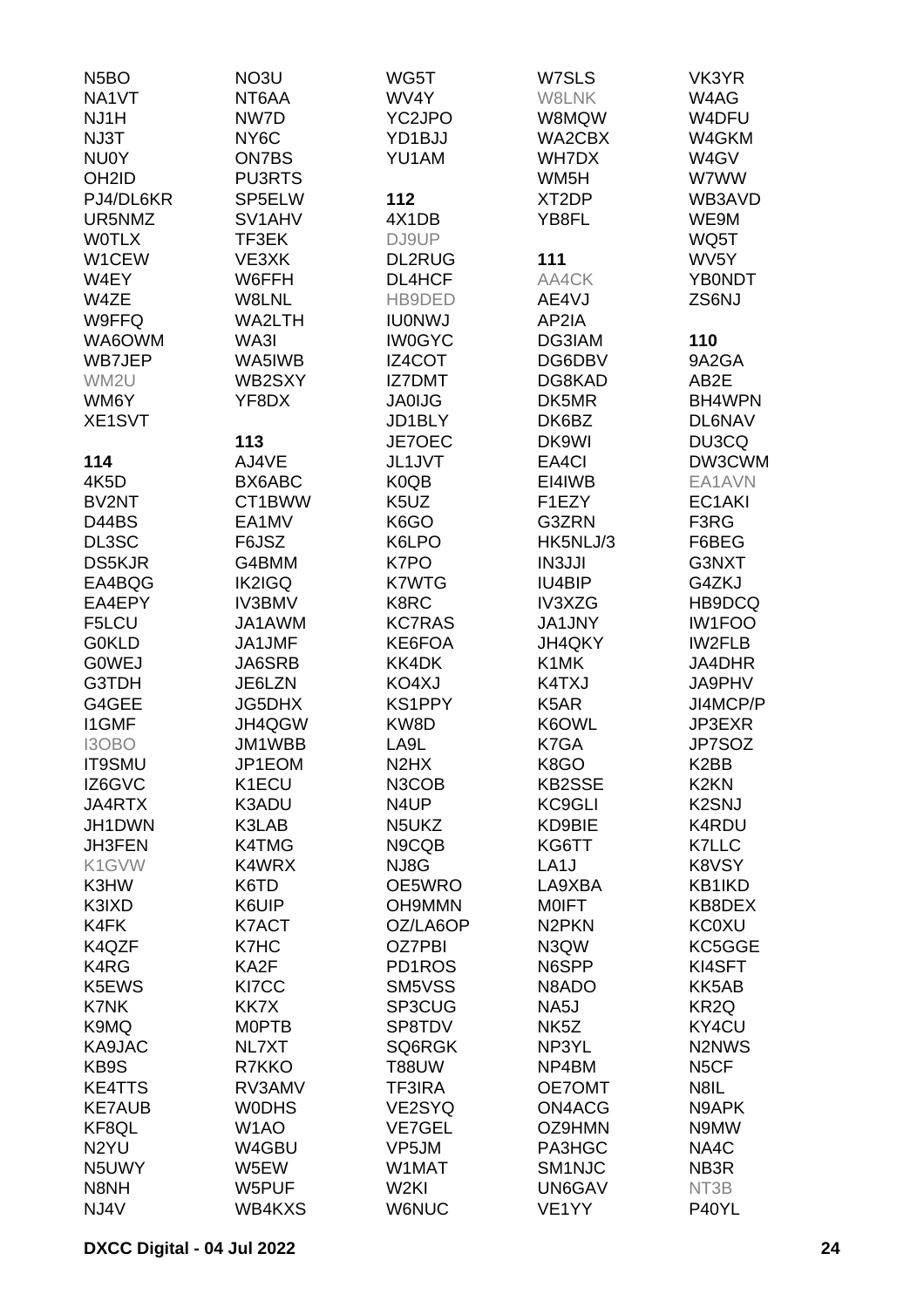| SP7ASZ                        | N6ERD              | K4WQ                          | 9A6NA                          | SQ6NDC              |
|-------------------------------|--------------------|-------------------------------|--------------------------------|---------------------|
| <b>UA0C</b>                   | N9DD               | K <sub>5</sub> K <sub>B</sub> | 9V1PW                          | TA3J                |
| VE3ORY                        | N9XG               | K6VMV                         | AB9DU                          | TA8A                |
| VE7OR                         | NA6O               | K7LFY                         | AC7GL                          | UA6A                |
| VE9BJK                        | RD <sub>4</sub> A  | K8TS                          | AC9GK                          | <b>V31CC</b>        |
| VK2SPB                        | RW6A               | K9IZT                         | AL6A                           | <b>V31CQ</b>        |
| <b>WOMRZ</b>                  | S51HF              | KA1SAW                        | BD5UQ                          | VA2RC               |
| W1HMM                         | SM2HWG             | KB4EC                         | CU3EJ                          | VE3BQ               |
| W <sub>4</sub> P <sub>G</sub> | SM6PPS             | <b>KB5RGH</b>                 | DF <sub>2</sub> KD             | VU <sub>2</sub> SJV |
| W5GML                         | <b>WOMA</b>        | KD <sub>2</sub> GC            | <b>DJ0DX</b>                   | <b>WOWT</b>         |
| W <sub>5I</sub> O             | W1AUV              | KD3KW                         | DM <sub>1</sub> AD             | W2HUV               |
| WA3DX                         | W1FOX              | KD6AZN                        | DV1VHK                         | W <sub>2</sub> SF   |
| <b>WK0DX</b>                  | W1XY               | KD8JSP                        | F1NZC                          | W3FQE               |
| <b>Y39XO</b>                  | W2ZF               | KG4OPX                        | F5NBX                          | W3MAM               |
| YB3BME                        | W7CHE              | KW4QY                         | F5VKT                          | W4BH                |
| YC6EI                         | W7HO               | LY2KX                         | G4GED                          | W4HY                |
| <b>YV4ABR</b>                 | W8DOL              | <b>MOXRJ</b>                  | HA5CP                          | W4IWH               |
|                               | <b>WA2YCI</b>      | N <sub>2</sub> LEB            | <b>HB9SVT</b>                  | W4TOY               |
| 109                           | WB2DHY             | N <sub>2</sub> YCH            | HC6PE                          | W6LAX               |
| 9A3QY                         | WB <sub>2Q</sub> J | N7UP                          | I5HZZ                          | W6OQI               |
| AA5WH                         | ZP5ALI             | N8NOE                         | JA2KFQ                         | W9RZX               |
| AB0Y                          | ZP9EH              | NK <sub>5</sub> A             | <b>JA8IAF</b>                  | WB2CMF              |
| AF9A                          |                    | NK6A                          | <b>JG0PTP</b>                  | WB8LEM              |
| DD2MON                        | 108                | NZ <sub>11</sub>              | JH8BKP                         | WD <sub>1</sub> M   |
| DL5KLX                        | AC9S               | RA4HT                         | <b>JJ4NIQ</b>                  | WO <sub>5</sub> I   |
| DL6WA                         | DF3WI              | RV6LNZ                        | K <sub>1</sub> VW              | WO9I                |
| DO1NSP                        | DH9DX              | <b>S56A</b>                   | K3BAK                          | WR4FT               |
| E73D                          | DJ3XM              | S57CT                         | K5CSA                          | WS3P                |
| EA1WH                         | DL2YCD             | SP5AMN                        | K9DUR                          | WZ6P                |
| F8EZE                         | DL6SAK             | SV3KH                         | KA5ETS                         | XE1AC               |
| F8RR                          | DL9DRA             | TF4M                          | KB2VMG*                        | Z32ZP               |
| <b>G0KRL</b>                  | DS5AAQ             | UA1NFA                        | KE1AK                          |                     |
| <b>GOWDK</b>                  | E20SJC             | VE3ST                         | KH6/W0ZT                       | 106                 |
| GI4RNP                        | EA7KP              | VK5UR                         | KI7UXL                         | 3Z6AEF              |
| HB9WDF                        | EI2JD              | <b>WOJM</b>                   | KI8U                           | 9A1CVW              |
| HL1BX                         | EI5IF              | W1VEM                         | <b>KK4YA</b>                   | AA2AE               |
| <b>I2HEO</b>                  | G0AZT              | W4MIG                         | KK <sub>5</sub> II             | AA3AE               |
| <b>I3XUH</b>                  | G7KHV              | W4OWY                         | KO4PY                          | AA4XR               |
| <b>I8DKR</b>                  | <b>GW0TKX</b>      | W4SKB                         | N <sub>1</sub> AM              | AE5RM               |
| JA1ANH                        | <b>HL1LKF</b>      | W5RJ                          | N <sub>1</sub> GN <sub>B</sub> | AF7WM               |
| <b>JA1FON</b>                 | I2WEG              | W6ACU                         | N <sub>2</sub> IEN             | BX3ACC              |
| JA6BF                         | <b>IK5EKM</b>      | W7LUX                         | N3DNX                          | DD <sub>2</sub> XJ  |
| JE1LPZ                        | JA2LA              | W7RTX                         | N <sub>5</sub> Q <sub>S</sub>  | DF3EC               |
| JE1WBA                        | JJ1QDK             | W7XN                          | N7DGI                          | DL3LBP              |
| <b>K0FF</b>                   | <b>JK1BIB</b>      | W8HF                          | NQ9R                           | DL8XA               |
| K1PGV                         | <b>JK1WSH</b>      | W9IFW                         | NR8Z                           | EI4GD               |
| K3YLW                         | JM1MTE             | WA2VJL                        | NR9H                           | F4EEX               |
| K8FER                         | <b>JM1QUJ</b>      | WB <sub>2</sub> P             | NY <sub>2</sub> A              | F5NZO               |
| KB1W                          | JN4FNZ             | <b>WD0BNC</b>                 | NZ4O                           | G1HCM               |
| <b>KB6IGK</b>                 | JO1CRA             | YB1LZ                         | OE9GHV                         | G3VQO               |
| KC <sub>2</sub> QII           | K1MM               | YL7X                          | OH8MWD                         | G4PWO               |
| KF6ILA                        | K <sub>1</sub> OC  | YU7AE                         | OK1VKX                         | <b>HA0GK</b>        |
| KI4SP                         | K2AQX              | Z68HZ                         | OT <sub>4</sub> B              | <b>IOKHP</b>        |
| KM7DX                         | K4AR               | ZS6EB                         | PT2CSM                         | IK4MHB              |
| KR4RO                         | K4AX               |                               | PU <sub>2</sub> OIP            | <b>IK7NXU</b>       |
| N1SFE                         | K4JYS              | 107                           | R3PJT                          | <b>IK7WDS</b>       |
| N6AKI                         | K4RSA              | 9A3AYU                        | <b>S52R</b>                    | IQ8MJ               |
|                               |                    |                               |                                |                     |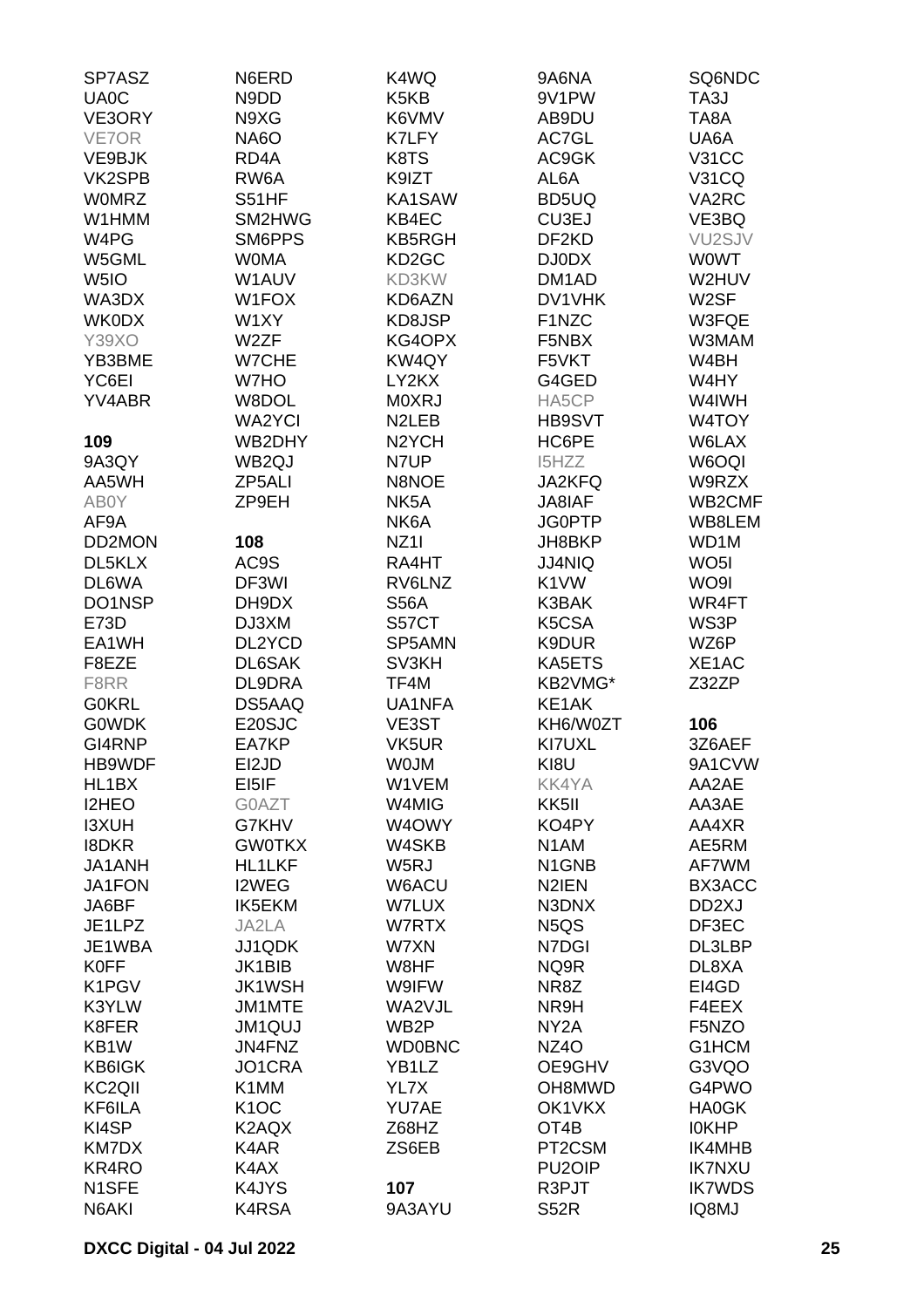| <b>IU1KAX</b>                 | W2IZC         | KG5VK              | YO <sub>2</sub> IS | KD8SSX                         |
|-------------------------------|---------------|--------------------|--------------------|--------------------------------|
| <b>IU3NPG</b>                 | W3GP          | <b>KJ7AKV</b>      | ZL <sub>2</sub> AL | KI0G                           |
| JA1PPD                        | W5EC          | KU1CW              |                    | KM6GUO                         |
| JA2LMY                        | W5ODD         | KV4DX              | 104                | KX2H                           |
|                               |               |                    |                    |                                |
| <b>JH7HWR</b>                 | W5XB          | KW3S               | 4X1UF/QRP          | LZ2RR                          |
| JI1AJO                        | <b>WA7JAY</b> | <b>KX7LDS</b>      | 4Z1AC              | N <sub>2</sub> OWD             |
| JI1CLB                        | WB2JXI        | LA5XRA             | AA8TC              | N2WWD                          |
| JK1DDQ                        | WB2KDG        | M0YTE              | AC4OB              | N4DOU                          |
| JP1LVI                        | WK6E          | N3GSD              | AC6ZM              | N4UC                           |
| <b>K0RY</b>                   | WU4B          | N4AB               | AE7U               | N7DZI                          |
| K1XHX                         | WW5RC         | N4BRF              | <b>BH4UTT</b>      | N8DVE                          |
| K <sub>2K</sub> J             | YC1KK         | N <sub>4</sub> GJ  | <b>BI4RFS</b>      | NJ2X                           |
| K3IU                          |               | N4MTT              | CT1GFQ             | NQ7G                           |
| K4BOI                         | 105           | N <sub>5</sub> BV  | <b>DA0BCC</b>      | NU3H                           |
| K <sub>4</sub> DL             | <b>7Z1CQ</b>  | N <sub>5</sub> LL  | DK1AQ              | OH <sub>2</sub> TI             |
| K4EQ                          | <b>AC0TP</b>  | N5MB               | DL4FCH             | OZ1KIH                         |
| K4JT                          | AC4RD         | N6NKT              | DL8UO              | <b>PB0R</b>                    |
| K4KIY                         | AC4VR         | N7BU               |                    | PE2MMJ                         |
|                               |               |                    | DO4FZ              |                                |
| K <sub>5</sub> ED             | <b>AD0TT</b>  | NA4D               | EA2AKP             | PU2RAI                         |
| K5FXB                         | <b>AE0TB</b>  | NK <sub>5</sub> G  | EA5AX              | PY2TWI                         |
| K6KA*                         | BG7CDX        | OE1HMC             | F <sub>2</sub> AR  | RG7A                           |
| K8AA                          | DG7RF         | OE3EPW             | F6FDR              | <b>SA0BFG</b>                  |
| KA3CZY                        | EA4CPM        | OZ8AGB             | <b>GOMGM</b>       | SM6CAL                         |
| <b>KB0VE</b>                  | F6BIP         | PU4ENY             | G3XON              | TI2YO                          |
| KB9EWG                        | G8VVY         | PY2KXH             | G4OEQ              | VA3KD                          |
| <b>KC7QR</b>                  | HB9PTF        | R <sub>2</sub> ANX | G7OOD              | VE6CNV                         |
| KD4JS                         | HC1DX         | R3XBS              | GM4CFS             | <b>VE7KS</b>                   |
| KD8LO                         | <b>IU0LGQ</b> | SA5DFR             | HA5KAG             | VK <sub>2</sub> V <sub>C</sub> |
| KD8RDH                        | IW8AWZ        | SM4BNZ             | <b>I1FYB</b>       | VK3BOY                         |
| KG5ZMQ                        | <b>JA0GUG</b> | SV1VN              | <b>I2NOY</b>       | VK4ZPU                         |
| KG5ZNJ                        | <b>JA3MHV</b> | TI4/NOURE          | <b>I5GJK</b>       | <b>VU2POL</b>                  |
| LU9XT                         | JE2BSJ        | UR5FAV             | <b>I6KYL</b>       | <b>WOIEA</b>                   |
|                               |               |                    |                    | W <sub>1</sub> DJD             |
| M5LRO                         | JH1JEJ        | UR6LEY             | IZ3LEF             |                                |
| <b>NORC</b>                   | JH1ORW        | UR8IDX             | JA1VPE             | W2LTF                          |
| N <sub>1</sub> DC             | JH4GLG        | VE3CX              | JA2KPW             | W3TC                           |
| N4KFT                         | JJ1UUZ        | VK2EY              | JA3LEV             | W4AEJ                          |
| N4UW                          | <b>JM1CTP</b> | VK3SN              | <b>JA4IXI</b>      | W4GOV                          |
| N <sub>5</sub> P <sub>D</sub> | <b>JQ3ABD</b> | VK6BMW             | JA6NQT             | W4RKC                          |
| N <sub>5</sub> XL             | <b>KOCFI</b>  | VK6GOM             | JE1EKC             | W5WRJ                          |
| N7IVV                         | <b>K0FM</b>   | VK8ZJZ             | <b>JG1RYQ</b>      | W6EAW                          |
| N <sub>9</sub> OI             | K3TXT         | W <sub>1</sub> ES  | <b>JG3NKP</b>      | W6PG                           |
| NA9J                          | K4BU          | W <sub>1</sub> MTI | JH1OBM             | W7PP                           |
| NN <sub>3</sub> V             | K4UY          | W3NJ               | <b>JJ1XIH</b>      | W8BFT                          |
| <b>NX50</b>                   | K4WM          | W4VAB              | JL8IPF             | W8POF                          |
| ON5GF                         | K6ELE         | W5JDF              | JO1GRR             | W9GG                           |
| <b>ON7MIC</b>                 | K6QY          | W5RYA              | JQ2MPJ             | <b>WAOLPV</b>                  |
| <b>SMONUE</b>                 | <b>K7CMI</b>  | W5TFW              | K4AAP              | WA5GEO                         |
| SM4GOJ                        | K8SEM         | W9YW               | K4CU               | <b>WA7AVL</b>                  |
| SM6TKG                        | <b>KB1GKN</b> | WA6MHZ             | K4FPV              | WA9YYY                         |
| SQ8J                          | KB2DPY        | <b>WA7TV</b>       | K4MV               | WB8JAY                         |
| UA1AFZ                        | KB8DRK        | WA8LBZ             | K4SAW              | WR2G                           |
|                               |               |                    |                    |                                |
| VA3YC                         | KC3KFW        | WB9AMI             | K5TRI              | YB0DX                          |
| VE3FXR                        | KD5IUN        | WV9L               | K6LE               | YB0MZI/4                       |
| VE3VAC                        | KD8CGH        | WW2DX              | K8MC               | YB0PTR                         |
| VK6RK                         | KE2M          | WW6G               | K9DT               | YO7DAA                         |
| <b>W0GN</b>                   | KE3TW         | XE1RP              | K9UW               | ZS6OB                          |
| W2HXF                         | KF5DN         | YB0FLY             | KC3RPO             |                                |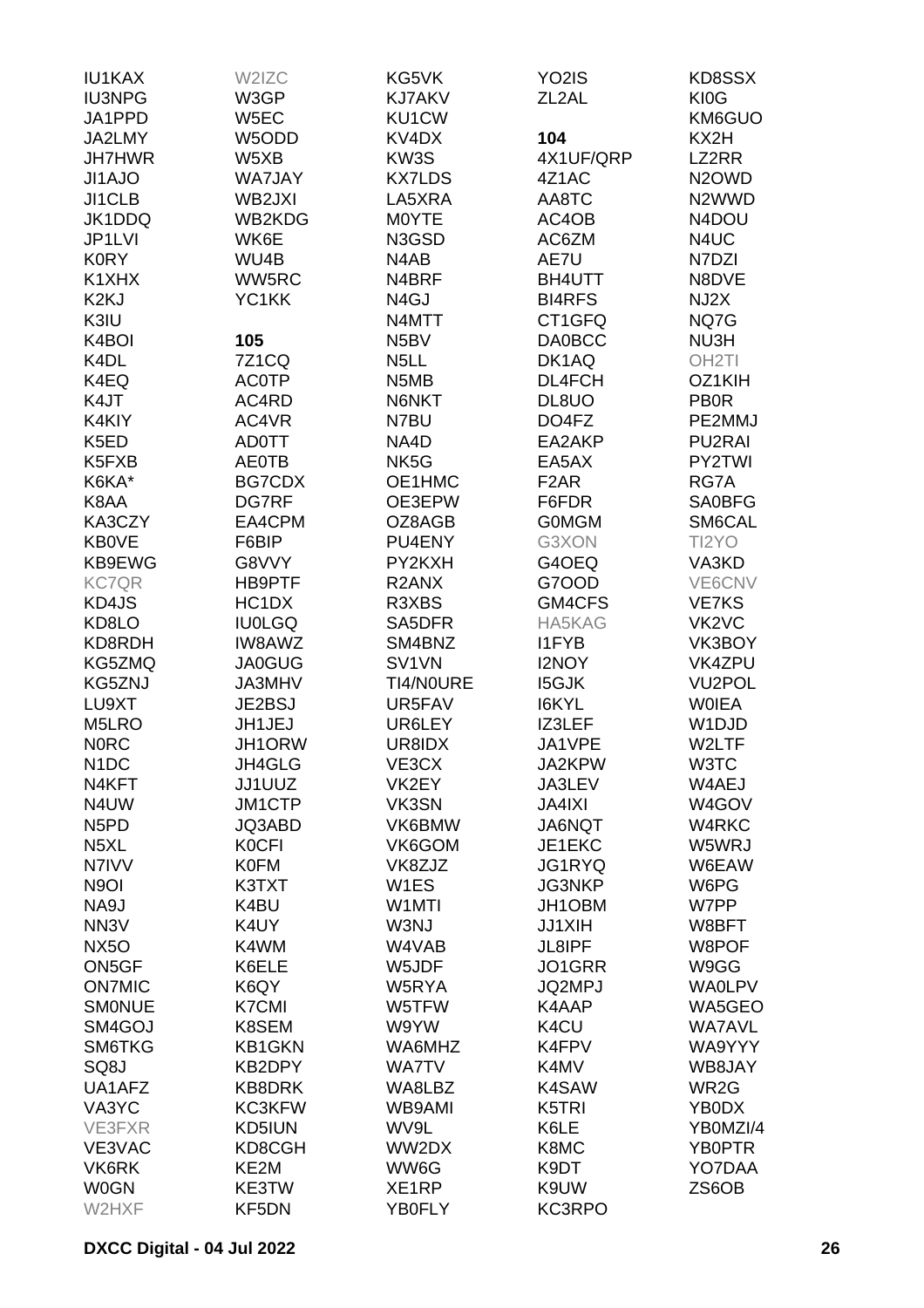| 103<br><b>KA9NFE</b><br><b>WA0TEY</b>            | JH2BTM                          | N7FG                |
|--------------------------------------------------|---------------------------------|---------------------|
| 2E0XAR<br>KD2NF<br>WA2VQF                        | <b>JL3RPD</b>                   | N9BT                |
| 7K3OZQ<br>KD6WKY<br>WB6BNE                       | JN1NDZ                          | N9FTC               |
| A65CP<br><b>KE0RT</b><br>WD8KRV                  | JR1IXK                          | N <sub>9</sub> OP   |
| <b>WS0I</b><br>AA6SQ<br>KE4DRF                   | <b>K0HW</b>                     | N9VMO               |
| KE <sub>5</sub> K<br>WT8N                        |                                 |                     |
| <b>ACODA</b>                                     | K1BUK                           | NF9U                |
| AC2MM<br>KE6SVR<br>YB2ECG                        | K <sub>1</sub> NV               | NK <sub>0</sub> G   |
| AC5V<br><b>KI7DAN</b><br>YB5NOF                  | K <sub>1</sub> T <sub>G</sub>   | NR <sub>5</sub> R   |
| AD6Q<br>KK6MF<br>YV5TX                           | K1VWJ                           | NT0F                |
| AE <sub>2</sub> A<br>KN1UM                       | K <sub>2</sub> HN               | NU8B                |
| AE4G<br>KO7W<br>102                              | K <sub>2</sub> UF               | OE1ILW              |
| KS <sub>2</sub> G<br>AG2T<br>2U0WZY              | K3ATG                           | OF3DP               |
| AI4VV<br>KT6YL<br>4X6HX                          | K3DQB                           | OM3WBY              |
| BD4VGZ<br>KW5PA<br>4Z5UY                         | K3WYC                           | ON4IVU              |
| CX <sub>2</sub> CN<br>LA1ZIA<br>AA3FC            | K4DR                            | ON4KJR              |
| DJ2TH<br>LX1JH<br>AA5B                           | K4KSV                           | OV <sub>1</sub> A   |
| DJ5UW<br><b>MOKEP</b><br>AB1ZM                   | K5RHD                           | <b>PAOLUS</b>       |
| DK3EG<br>M1PTT<br>AB6A                           | K6PSP                           | PA0QRB              |
|                                                  |                                 |                     |
| DL2BMH<br>M3ERE<br><b>ACODH</b>                  | K7AGE                           | PA3CMF              |
| DL4DZL<br><b>NOUBL</b><br>AC <sub>2</sub> GI     | K7CTM                           | PA3FXY              |
| DL8UAT<br>N2HOQ<br>AC4XO                         | <b>K7UWR</b>                    | PR7AR               |
| DL9PN<br>N <sub>2</sub> U <sub>S</sub><br>AJ6V   | K8SI                            | PR8MET              |
| EA8CYQ<br>N8AID<br>AP2IN                         | K8VE                            | PY2HBF              |
| EW2NN<br>N9IXD<br>BD7BW                          | K9LRE                           | R <sub>2</sub> DTE  |
| <b>G0KHO</b><br>N9KQQ<br><b>CD3TSK</b>           | K9RRB                           | R <sub>2</sub> LAD  |
| CE3CEW<br>G3SZS<br>N9NNL                         | K9SOL                           | RZ3ATG              |
| G6TME<br>NA6MB<br>CT3IA                          | K9ZJ                            | S51DX               |
| <b>HA0AA</b><br>NG9J<br>CU3AT                    | KA4UFM                          | SP3AP               |
| HA5GN<br>NK5Y<br>DH <sub>2</sub> ID              | KA5RNH                          | SP5NON              |
| <b>IK0AOC</b><br>NZ3O<br>DJ7BU                   | KB1KR                           | SQ8KEZ              |
| IU1DSU<br>OE2RPL<br>DK1TW                        | KB1RZA                          | SV <sub>1</sub> LIQ |
| IZ7GIT<br>OH7LZB<br>DK2XV                        | KB8ECG                          | SV7BVM              |
| OZ1LNR                                           |                                 |                     |
| JA1EJY<br>DK3HO                                  | KC2LM                           | TA1NSK              |
| JA1IZ<br><b>PD0RKA</b><br>DL1FCC                 | KC5WXA                          | TA2BGK              |
| JA4VUQ<br>PY3OG<br>DL3BBY                        | <b>KD7HGL</b>                   | TK5DD               |
| DU1RP<br>JA5JLF<br>RA3TYL                        | <b>KE0BRZ</b>                   | UA1ZFG              |
| <b>JA7WQJ</b><br>S51AD<br>EA1BXX                 | KE2UK                           | UA3RAB              |
| JE1HIM<br>SK5AA<br>EA1CRK                        | KI <sub>2</sub> X               | VA3WEB              |
| JE4IVN<br>SM6LJP<br>EA1TF                        | KI5NXF                          | VE3EJ*              |
| JF1TFC<br>SM6SRW<br>EA3HRU                       | <b>KNOW</b>                     | VE3SMA              |
| JF1XUD<br>SP9WZP<br>EA5CVR                       | KN6OX                           | VE3YUL              |
| JH1WUC<br>TA1FR<br>ES1TAR                        | KO4MBN                          | VK2RT               |
| JH3AQQ<br>UA6AAX<br>FG5GH                        | KO4NEI                          | <b>VK3FNJ</b>       |
| JJ1IOM<br>V7/KD7ADI<br><b>GOJDL</b>              | KO <sub>9</sub> V               | VK3PF               |
| <b>JK1IHE</b><br>VA5LF<br>G8OEF                  | KS9A                            | VK3VDX              |
| HA3FFR<br>JM3XHD<br>VE1XE                        | KW4V                            | VK3XN               |
| VE2EH<br><b>HB9LFQ</b><br><b>JO7RAA</b>          | LU1VEL                          | VK5RY               |
|                                                  |                                 |                     |
| <b>WOWP</b><br>HL1QVH<br><b>K0MBC</b>            | LU4FTA                          | VP8DIZ              |
| K1JMH<br>W1HFN<br>I6VTO                          | LU7FJO                          | <b>VU2EEI</b>       |
| K <sub>1</sub> PU<br>W <sub>1</sub> PL<br>IK2HTY | M <sub>1</sub> BCM              | <b>W0GG</b>         |
| K4BRU<br><b>IU2PAA</b><br>W3AAD                  | <b>NOEUV</b>                    | <b>WOTML</b>        |
| K4DB<br>W3BUI<br><b>IW2MYV</b>                   | N <sub>1</sub> RDN              | W1DWF               |
| K4YCP<br>JA1LDG<br>W4PAT                         | N <sub>2</sub> T <sub>C</sub>   | W1DY                |
| K6GCN<br>W4WN<br>JA1TO                           | N <sub>2</sub> V <sub>X</sub> Z | W <sub>1</sub> SD   |
| K6GT<br>W7AJ<br>JA2QCX                           | N4STC                           | W2DZ                |
| K8FB<br>W8CNL<br>JE1PEN                          | N5IMS                           | W2RD                |
| KA2LAC<br>W9WH<br>JF2HBM                         | N5JED                           | W4XK                |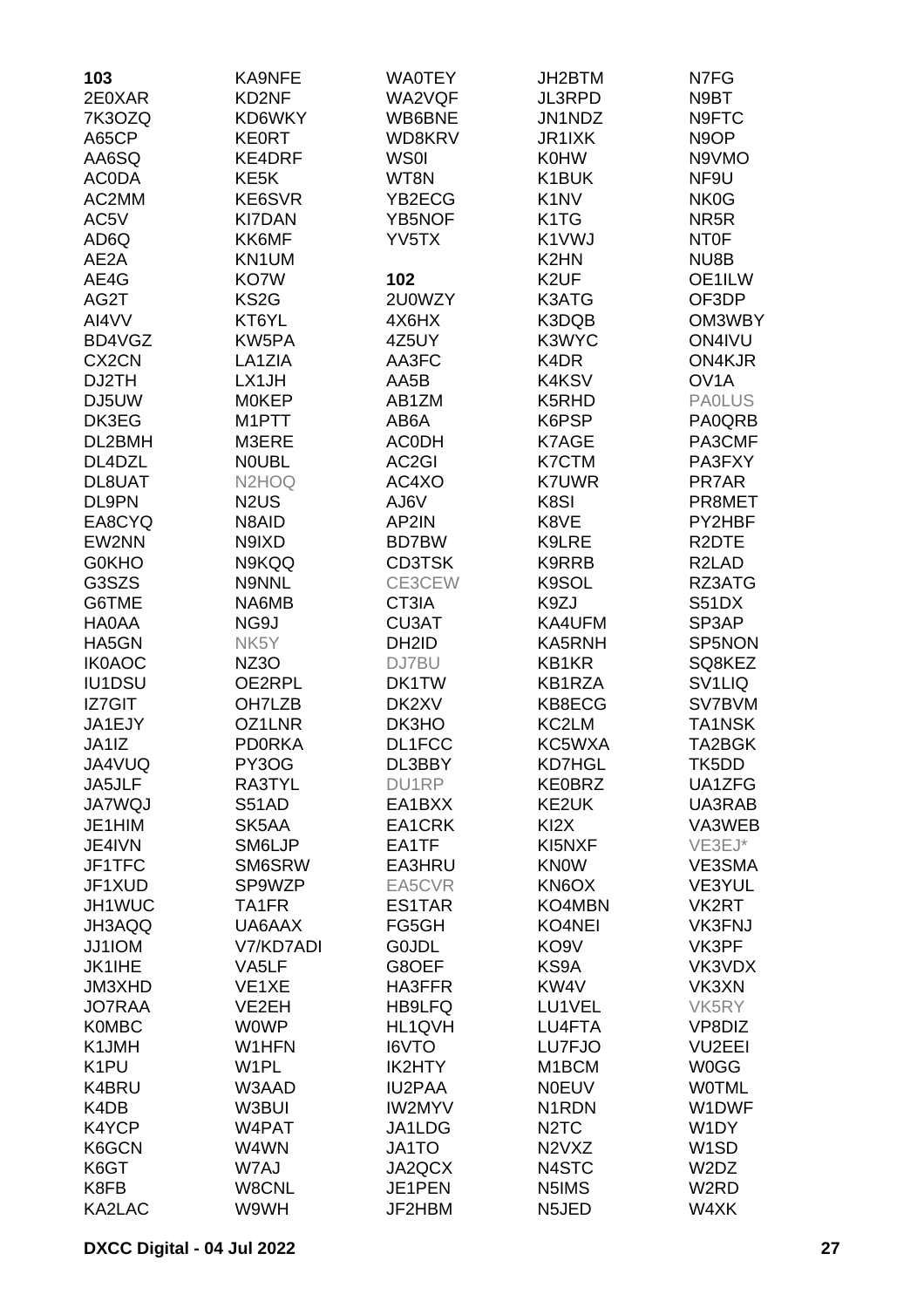| W5DWA              | EA3ALV             | <b>K0NC</b>       | KO4LZ                         | R <sub>1</sub> T <sub>B</sub> |
|--------------------|--------------------|-------------------|-------------------------------|-------------------------------|
| W6MKO              | EA4LE              | K1AFC             | KO4OSA                        | SA3BWS                        |
| W6SZG              | EA5BH              | K <sub>1</sub> DU | KP3DA                         | SA3CFY                        |
| W7GAM              | ES <sub>3VI</sub>  | K1FOG             | KS3K                          | <b>SM0KBD</b>                 |
| W9FG               | G <sub>1</sub> III | K <sub>1</sub> RE | KV3W                          | SM6KWJ                        |
|                    |                    |                   |                               |                               |
| WA1RCT             | G4IJC              | K <sub>2</sub> AK | KW3DX                         | SP5ATA                        |
| <b>WA1TGN</b>      | G6PCU              | K <sub>2</sub> RH | KX1A                          | SP6IEQ                        |
| WA2ISE             | G7RMG              | K3CHB             | KX4FZ                         | SP9AB                         |
| WA2LAN             | G8LRS              | K3NDM             | KX4P                          | SV <sub>1</sub> UG            |
| WA3YDZ             | <b>GJ0VJP</b>      | K4AKY             | LB6B                          | UA4FWD                        |
| WA4KBM             | HA2EQD             | K4GXK             | LU4AMJ                        | UT3KW                         |
| WA6HBR             | <b>HB9BTQ</b>      | K4MVM             | LU4FW                         | UX5DH                         |
| WA6VPJ             | HI8K               | K6HGF             | M0AFZ                         | VA2MM                         |
| <b>WA7EGA</b>      | <b>IKOVCK</b>      | K6TXT             | <b>MOZMS</b>                  | VA3AUW                        |
| WA9CGZ             | <b>IK1JMJ</b>      | K6VIB             | <b>NOKEN</b>                  | VE3BHZ                        |
| WB3KUH             | <b>IS0QDV</b>      | <b>K7ALM</b>      | N0OB                          | VE3MF                         |
| WB4HZA             | IU2IGV             | <b>K7RM</b>       | N <sub>1</sub> IC             | VE3ZN                         |
|                    |                    |                   |                               |                               |
| WB9GCV             | IU4NGP             | K8HVN             | N <sub>1</sub> SPX            | VK2BNG                        |
| WG7I               | <b>IW2EQR</b>      | K9DID             | N2AWJ                         | VK3BU                         |
| WP4PXF             | <b>IW2MYH</b>      | K9DJT             | N3AKQ                         | VK3PD                         |
| WV2M               | <b>IW9GHJ</b>      | K9TAD             | N3FIP                         | VP8ADR                        |
| YB8EL              | <b>IZ0ANE</b>      | K9XJ              | N3NMP                         | VU <sub>2</sub> EOJ           |
| YL3GBV             | JA1SBA             | K9ZBU             | N <sub>4</sub> All            | <b>VU2NFJ</b>                 |
| YO4BTB             | <b>JA1VWK</b>      | <b>KA0VXK</b>     | N <sub>4</sub> G <sub>D</sub> | VU <sub>2</sub> ORQ           |
| YU <sub>2</sub> OH | JA2QWN             | KA1AF             | N5CQ                          | <b>WOTUP</b>                  |
| ZL1TA              | JA6GWD             | KA6T              | N5DSK                         | <b>WOUV</b>                   |
|                    | JA8QOB             | <b>KB1LRL</b>     | N5LKE                         | <b>WOVC</b>                   |
| 101                | <b>JA9AOB</b>      | <b>KB1UIF</b>     | N5SSH                         | W1CBD                         |
| 4X1GT              | JA9CM              | KB4GH             | N5THN                         | W <sub>1</sub> QG             |
| 4X4ZP              | JA9WMS             | <b>KB9RUG</b>     | N5YHF                         | W2SUB                         |
|                    |                    |                   |                               | W3LMC                         |
| 7K4OIV             | JE1CAC             | <b>KC0GU</b>      | N6NFB                         |                               |
| 9A6JWF             | JE1CTA             | KC1NDI            | N7CNH                         | W3YJ                          |
| AA4QE              | JF3JIQ             | KC3DA             | N7WLC                         | W4CG                          |
| AA6I               | JF4EDS             | <b>KC4FNV</b>     | N8ABW                         | W4RIG                         |
| AB6BW              | JG1FVZ             | KC9LBO            | N8NIJ                         | W4TLR                         |
| AB8OU              | <b>JG5TOL</b>      | <b>KC9WIB</b>     | N8QF                          | W4WNT                         |
| AC3T               | <b>JH0EJF</b>      | <b>KD0IVV</b>     | N8XE                          | W5GOL                         |
| AC9P               | <b>JH1CJY</b>      | KD1AB             | N9IGP                         | W5GT                          |
| AD7UZ              | <b>JH2CCT</b>      | KD2DVW            | N9XHN                         | W5LRP                         |
| AF4TF              | <b>JH3IEG</b>      | KD2MKJ            | NA5WH                         | W5RCQ                         |
| AG5ZH              | <b>JH4BAR</b>      | KD2RWC            | NB7B                          | W5VGR                         |
| AG7GK              | <b>JH8FIH</b>      | KD <sub>5E</sub>  | NE <sub>2U</sub>              | W5WGF                         |
| AI8TA              | JI2HCB             | KE4JD             | NI <sub>2</sub> E             | W6DF                          |
| AK2S               | JI6BEN             | KE5SF             | NR6N                          | W6ZM                          |
| <b>BD3GNI</b>      | <b>JJ0UZR</b>      | KE9S              | NT5EE                         | W7ADG                         |
|                    |                    |                   |                               |                               |
| BH3DBF             | <b>JJ1KTK</b>      | KG4NXT            | NX5N                          | W7DDE                         |
| <b>BH7AHS</b>      | <b>JK1AUS</b>      | KG4SS             | NY9D                          | W7RTM                         |
| <b>BI1KFY</b>      | JM1AZO             | KG5RPZ            | <b>OH1NIL</b>                 | W8PSP                         |
| <b>BV7RR</b>       | <b>JM1BNF</b>      | KG8MR             | OH2EUU                        | W9AKS                         |
| CT1DIZ             | <b>JN1WAT</b>      | KH6RE             | OK1VP                         | W9GT                          |
| DF3NA              | JO3TAP             | <b>KI0H</b>       | OV <sub>2</sub> B             | W9NED                         |
| DK7GH              | JP3NVU             | KI5KEE            | OZ1TMK                        | W9SET                         |
| <b>DL6SFR</b>      | JQ3BHT             | KJ4DJ             | OZ3QY                         | WA3OFR                        |
| DL8QP              | <b>JR0HBQ</b>      | KK5ZV             | <b>PD0SCY</b>                 | <b>WA3RIJ</b>                 |
| DM1HR              | <b>JR2MIC</b>      | KL4H              | <b>PHOAW</b>                  | WA7EM                         |
| EA2ABI             | <b>JS2KMX</b>      | KN4AMX            | PU2YJO                        | WA8WDQ                        |
| EA2EPC             | K0AD               | <b>KN4LTR</b>     | PY5VB                         | <b>WB0MH</b>                  |
|                    |                    |                   |                               |                               |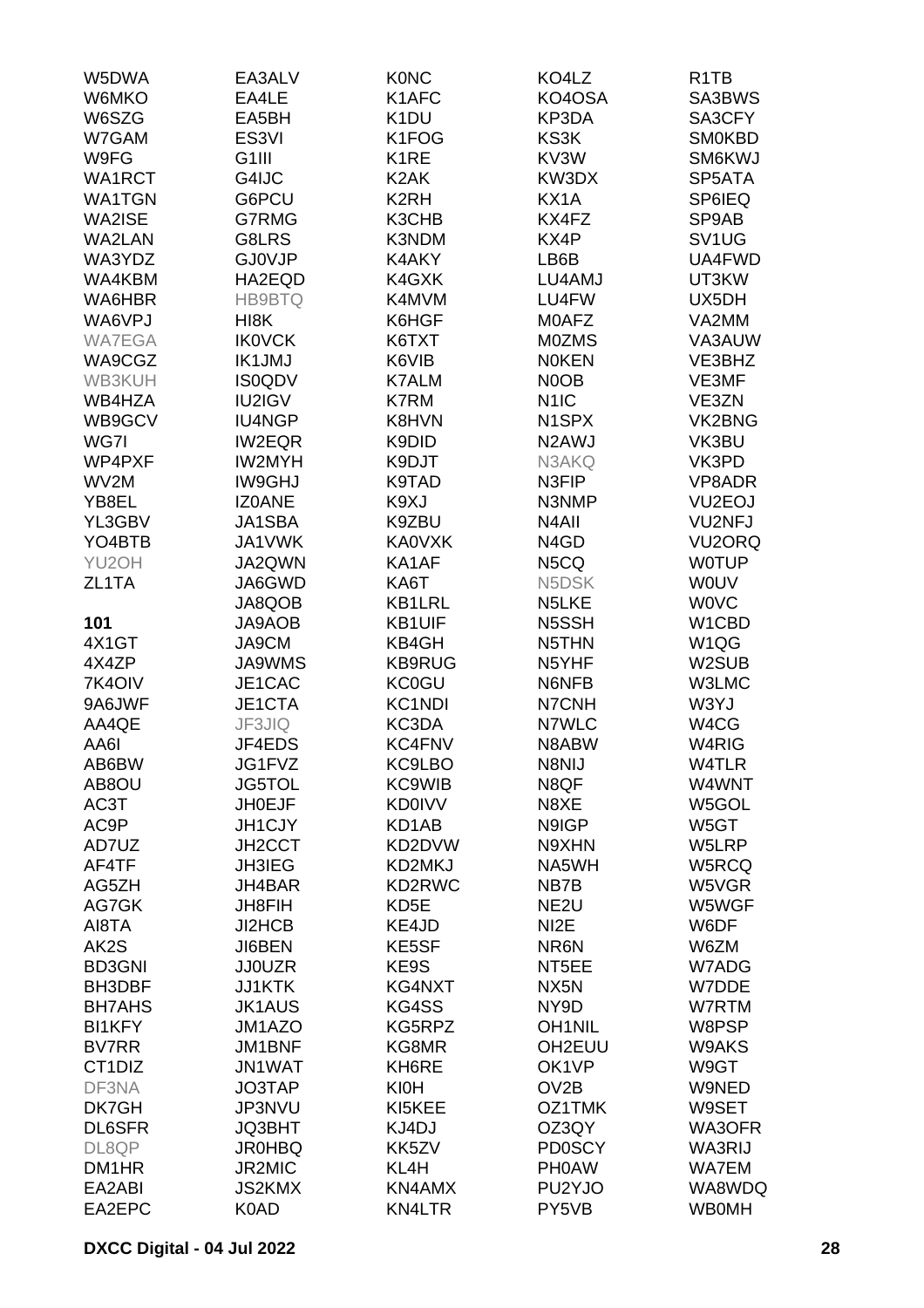| WB1FLD             | <b>AD0QI</b>                   | DJ2YE              | G1ABR              | <b>JA0DXW</b> |
|--------------------|--------------------------------|--------------------|--------------------|---------------|
| WB3JZV             | <b>AD0YO</b>                   | DJ3GE              | G <sub>2</sub> DP  | <b>JA0PZJ</b> |
| WB4JPG             | AD2TR                          | DJ5CT              | G3XWH              | JA1CAY        |
| WB5DW              | AD4MC                          | DJ6JH              | G3YUE              | JA1OZZ        |
| WB5VYE             | AD5JK                          | <b>DK7RCA</b>      | G3YZO              | JA1PWK        |
| WB8CZH             | AD7KG                          | DL1OKR             | G3ZHL              | JA2KCY        |
| WD5GRW             | <b>AE0DC</b>                   | DL1XG              | G4AWA              | JA2UBD        |
|                    |                                |                    |                    |               |
| <b>WF0GM</b>       | <b>AE0JM</b>                   | DL1YCF             | G4HCC              | JA3MPT        |
| <b>WX0F</b>        | AE1G                           | DL3YAW             | G4HPW              | JA3PIU        |
| WX5CSS             | AE5FY                          | DL5LH              | G4HZW              | JA3VXM        |
| XE3RR              | AE6I                           | DL5NCC             | G4LRG              | JA4VKL        |
| <b>YC7MP</b>       | AE6XG                          | DL5WS              | G4NDM              | JA5AEA        |
| <b>YD0DMS</b>      | AE9R                           | <b>DL6MHC</b>      | G4OED              | JA6KTD        |
| ZL <sub>2</sub> BH | AF4DN                          | DL6TS              | G4RAA              | JA6SQR        |
| ZL2MM              | AF4WR                          | DL6VMA             | G4XBG              | JA7OAO        |
| ZL3CRG             | AF5BG                          | DL8VKO             | G4ZRZ              | JA8LUQ        |
| ZL3CTN             | AF6GA                          | DL9SDC             | G6FOV              | <b>JA9TTT</b> |
| <b>ZSORR</b>       | AG2AA                          | DM6DL              | G7HJX              | JE1JCF        |
|                    | AG5S                           | DO <sub>2</sub> AO | GI7KMC             | JE2XUD        |
| 100                | AG5XQ                          | DO2MOG             | GM4KLN             | JE6PJP        |
| 2E0OXF             | AG7NR                          | DO7OX              | <b>GM4YLN</b>      | JE9PFD        |
| 2E0XRD             | AH6SZ                          | DO8LHK             | GM6NX              | JF1DPF        |
| 3D2TS              | <b>AIOIA</b>                   | E20EHQ             | HA1RJ              | JF1ENF        |
| 4A2MAX             | AI <sub>2</sub> Q              | EA1WW              | <b>HBORER</b>      | JF1MAD        |
| 4S6SAD             | AI4RA                          | EA1XT              | HB9DLT             | JF1NBO        |
| 5P1W               | AI9T                           | EA2DDE             | HB9EDI             | JF1QHQ        |
| 5W1SA              | AJ5E                           | EA2DUS             | <b>HB9FGQ</b>      | JF1WHJ        |
| 6K2KPZ             | AJ6TE                          | EA3CZM             | <b>HB9FNO</b>      | JF1XHA        |
| 7K3EUT             | AJ6UW                          | EA3HLC             | HB9FXS             | JF2IUC        |
| 7K4GDC             | AJ6X                           | EA3TA              | HB9GVF             | JF2KRR        |
| 7N1DKU             | AJ8A                           | EA4AFP             | <b>HB9HSLU</b>     | JF2MMJ        |
| 7N1VMN             | AK3Y                           | EA4HEA             | HB9JOE             | JF3HWO        |
| 7N2JLJ             | AK4N                           | EA4SU              | HB9PKP             | JF3MKC        |
| 7N4FTL             | AK5DA                          | EA5RU              | HB9UFQ             | JF3UYE        |
| 8S6OP              | AP2MQ                          | EA7IDH             | HC1TPV             | JF3XYH        |
| 9V1SH              | <b>BA1PK</b>                   | EA7KDW             | HH <sub>2</sub> JA | JF7XUE        |
| <b>AA0RG</b>       | <b>BD3RK</b>                   | EA7KIP             | HK4FZ              | JG1CYF        |
| AA2EA              | <b>BD7BW/QRP</b>               | EA7KZ              | HL2AAQ             | JG1GJH        |
| AA4YL              |                                |                    |                    |               |
| AA7MM              | <b>BD7OA</b><br>BG1TPT         | EB3DKE<br>EI2IXB   | HL2DNU             | JG1QNV        |
|                    |                                |                    | <b>HS0ZIL</b>      | <b>JG8UFB</b> |
| AA7TC              | <b>BH7JFR</b><br><b>BV7RN</b>  | EI8GVB             | <b>HS1TGP</b>      | <b>JH0EYA</b> |
| AA8IK              | <b>BX2ADE</b>                  | ER <sub>1</sub> VS | HS8KAY             | JH1IMU/P      |
| AA9GE              |                                | ES1RAM             | <b>IOQGR</b>       | JH1SWW        |
| <b>ABOLV</b>       | BX2AFO                         | F <sub>1</sub> JSU | <b>I8ZSE</b>       | JH2IUV        |
| AB3LZ              | CE7KF                          | F <sub>1</sub> LII | <b>IK8NIJ</b>      | JH3DRN        |
| AB3OF              | CU <sub>2</sub> C <sub>B</sub> | F4DNS              | <b>IU0OPT</b>      | <b>JH3GIR</b> |
| AB3TS              | DB9CR                          | F4GVX              | IU2OZH             | JH4GEW        |
| AB5FU              | DC3HB                          | F4GYE              | <b>IWORBS</b>      | JH6HXQ        |
| AB7RW              | <b>DC7RF</b>                   | F4PCM              | <b>IW1AZF</b>      | JH7GGZ        |
| AB8SF              | DC9ZP                          | F6DHD              | <b>IW3SIP</b>      | <b>JH7MJB</b> |
| AB8YZ              | DD1LI                          | F6EAO/P            | IZ2JNN             | JH8ESQ        |
| AC3GH              | DF4NR                          | F8CRS              | IZ2OBS             | JH8ISO        |
| AC8NW              | DF5DH                          | F8DYD              | IZ2PCJ             | JH8UGL        |
| AC8TW              | DG2BPW                         | F8VNU              | IZ2SVW             | JH8WAH        |
| AC8ZF              | DG9NAJ                         | FK1TS              | IZ5RKW             | JI1RNB        |
| AC9TA              | DH2LAB                         | <b>GOHEU</b>       | IZ8LMA             | JI1RUX        |
| AC9TY              | DJ1RB                          | G0OJG              | <b>JA0CVC</b>      | <b>JI3XOK</b> |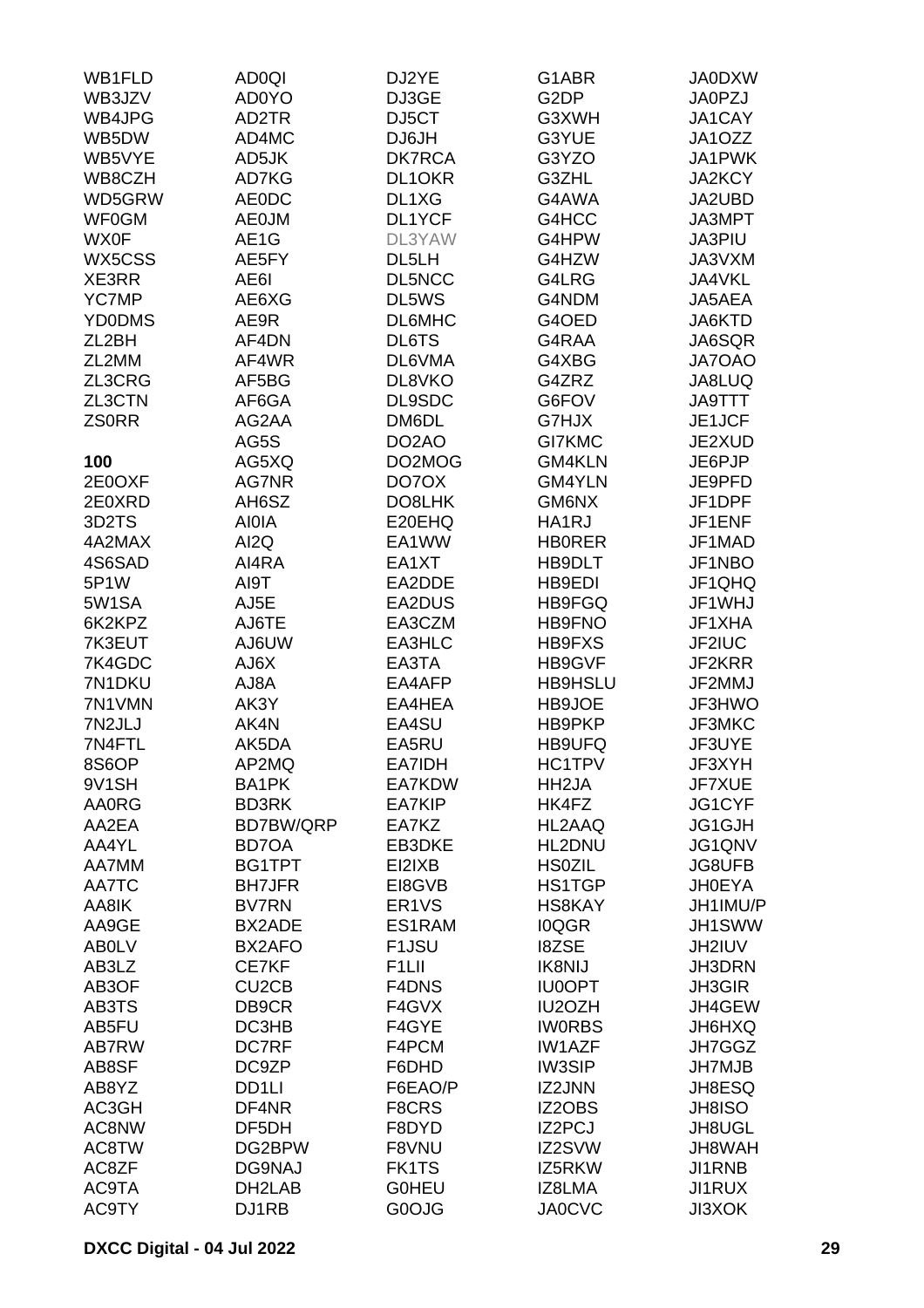| JJ0OAP            | K <sub>1</sub> R <sub>V</sub> | <b>K7FRY</b>  | KC1LBN        | KF8VN             |
|-------------------|-------------------------------|---------------|---------------|-------------------|
| <b>JJ0VNP</b>     | K1SFA                         | <b>K7HAL</b>  | KC1MNC        | KG4ASZ            |
| JJ1BBY            | K <sub>2</sub> DT             | <b>K7HPN</b>  | <b>KC1NCN</b> | KG4FVR            |
| JJ1GZM            | K <sub>2</sub> GW             | K7IPP         | <b>KC2IEB</b> | KG5FPU            |
|                   |                               |               |               |                   |
| JJ1JMZ            | K2HRT                         | K7QDX         | KC2SZ         | KG5JJ             |
| JJ1MNB            | K <sub>2</sub> N <sub>C</sub> | <b>K7ULS</b>  | KC2VIC        | KG5KS             |
| JJ1PMZ            | <b>K2NRS</b>                  | K7UW          | KC3OD         | KG5ZTH            |
| JJ1VCJ            | K <sub>2</sub> UA             | K7VMZ         | KC3OND        | KG6BXW            |
| JJ4CDW            | K3IK                          | K8DTF         | KC4DV         | KG7VZ             |
| <b>JK1AKA</b>     | K3JRB                         | K8KJR         | KC4GCK        | KH6KG             |
| JK1AYO            | K3LSU                         | K8KY          | KC4JNW        | <b>KIOD</b>       |
| JK1DUH            | K3MI                          | K8MC*         | KC4UCT        | KI1E              |
| JK1DZT            | K3NO                          | K8PK          | KC5MW         | KI3T              |
| JK3JXP            | K3PGM                         | K8YV          | KC5UFS        | KI4KPO            |
| <b>JK4SJH</b>     | <b>K3RTK</b>                  | K9AQ          | <b>KC7RG</b>  | KI4RFM            |
| JL1CYL            | K3SGT                         | K9CPA         | <b>KC7RW</b>  | KI4WKZ            |
|                   |                               |               |               |                   |
| JL1GYY            | K3TXW                         | K9JRW         | KC8T          | KI5QQG            |
| JL2SRP            | K3YV                          | K9MV          | KC9VVX        | KI6RRD            |
| JL8LGW            | K4ADR                         | K9NYO         | KD0GY         | KJ4MR             |
| JM1BUQ            | K4BH                          | K9YKL         | KD2HEK        | KJ6HT             |
| JM1OFJ            | K4CBW                         | K9YO          | KD2HRD        | <b>KK4ISJ</b>     |
| JM6FLU            | K4DJG                         | KA0AZS        | KD2RUY        | <b>KK4PFQ</b>     |
| <b>JM8CNE</b>     | K4ILA                         | KA1EKR        | KD2WOZ        | KM <sub>2</sub> T |
| <b>JN1NKV</b>     | K4JDF                         | KA2R          | KD3CI         | KM4MDT            |
| JN1SUT            | K4LIX                         | KA3DHV        | KD4FW         | KM4RGZ            |
| <b>JN3NAR</b>     | K4NC                          | KA3EAJ        | KD6KHJ        | KM6MHZ            |
| <b>JN3TSY</b>     | K4QY                          | KA3FUU        | KD9NHZ        | KN <sub>1</sub> B |
| JN3XEZ            | K4RGN                         | KA3PTF        | KD9OFJ        | KN <sub>2</sub> K |
|                   |                               |               |               |                   |
| JN3XQV            | K4RM                          | KA3YJM        | KD9QGE        | KN4BBC            |
| <b>JO1AYI</b>     | K4TLS                         | KA4FOX        | <b>KE0ME</b>  | KN4CPA            |
| JP1SMR            | K4VMG                         | KA4RSZ        | <b>KE0NRE</b> | KN4DMN            |
| JP7BRB            | K4YEH                         | KA5IAU        | <b>KE0OIR</b> | KN4LWI            |
| JR1EMO            | K4YNZ                         | KA5VZG        | KE0X          | <b>KN4PMF</b>     |
| JR1FTY            | K4ZMV                         | <b>KA7KUZ</b> | KE1JF         | KN6F              |
| JR1KEI            | K5CPR                         | KA8VHF        | <b>KE4AAP</b> | <b>KN6HIP</b>     |
| <b>JR3BIG</b>     | K5CRJ                         | <b>KB0ATY</b> | KE4EA         | <b>KN7AW</b>      |
| JR3GSW            | K5ETU                         | KB0GT         | KE4H          | KO3F              |
| <b>JR3KLS</b>     | K5EY                          | <b>KB0PPQ</b> | KE4TG         | KP4AJ             |
| JR3OYH            | K5KXF                         | KB1IKC        | <b>KE4UNA</b> | KP4N              |
| JR3QFB            | K5ND                          | <b>KB1VUN</b> | <b>KE5AKG</b> | KQ4SY             |
| JR6INO            | K5PTB                         | <b>KB2MDR</b> | KE5QB         | KQ6A              |
| <b>JR7CYR</b>     | K5SMH                         | <b>KB2YCW</b> | KE5XV         | KQ9I              |
| <b>JS1LQI</b>     | K5VPQ                         | KB3FW         | KE6U          | KR6SAM            |
|                   |                               |               |               | <b>KS0AA</b>      |
| JT1BU             | K5VYT                         | KB3UFH        | KE7ZK         |                   |
| <b>K0ARG</b>      | K5WRE                         | KB4DPH        | KE8ESJ        | KS4VJ             |
| K0BHJ             | K6BOS                         | KB4IR         | KE8FMJ        | KT3L              |
| <b>K0KC</b>       | K6ERF                         | KB4XM         | KE8IOL        | KU3J              |
| <b>K0KQ</b>       | K6ESU                         | KB5IAV        | KE8LFC        | KU4S              |
| K0OK              | K6FA                          | KB5IY         | KE9HS         | KV4HV             |
| <b>K0PHP</b>      | K6JCA                         | KB5PGY        | <b>KF0AIJ</b> | KV4ZN             |
| <b>K0SH</b>       | K6JEK                         | KB5VKP        | KF2VX         | KW3F              |
| K1ABC             | K6JQ                          | <b>KB5WCK</b> | KF4DVW        | KW4WD             |
| K1BBZ             | K6SJT                         | <b>KB9TVR</b> | KF4FK         | KX0S              |
| K1KEU             | K6WRF                         | KB9VK         | KF6RY         | KX4BW             |
| K1KQC             | K6ZZ                          | <b>KC0EM</b>  | KF7JZ         | KX4QC             |
| K1LEO             | <b>K7CHW</b>                  | KC1HTT        | <b>KF7NOP</b> | KX9X              |
| K <sub>1</sub> NE | K7EIQ                         | KC1KMM        | <b>KF7PBM</b> | KY8R              |
|                   |                               |               |               |                   |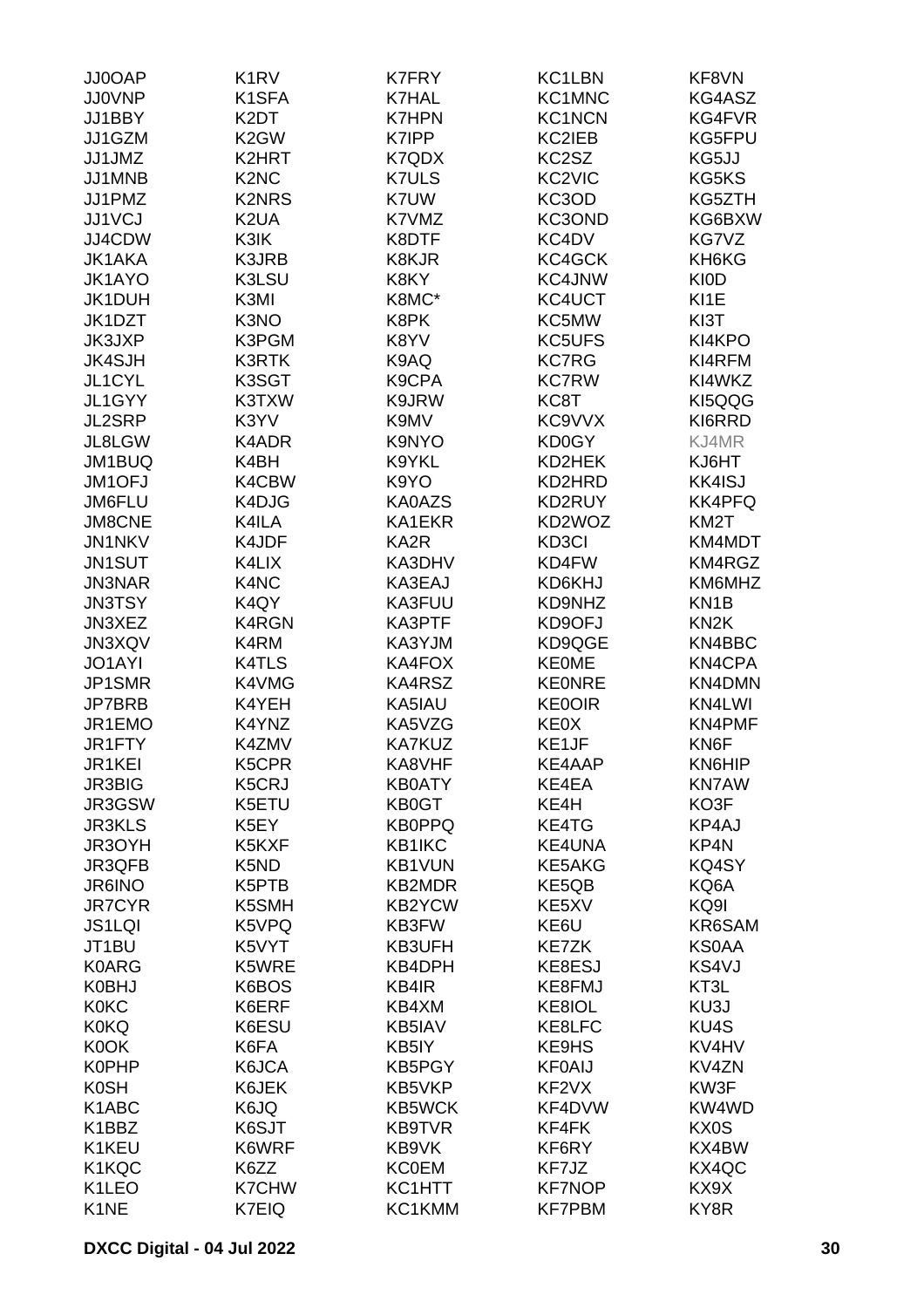| NO <sub>1</sub> R<br><b>RC7LI</b><br>LB4YB<br>N <sub>4</sub> KPI<br>VK2YD<br>LB5JJ<br>N4KVL<br>NO6E<br>RK3ARQ<br>VK2YE<br>LB7PG<br>N4QGS<br>NR <sub>0</sub> A<br>RN1NU<br>VK3GQ<br>LB7UI<br>N4TKW<br>NT <sub>1</sub> AP<br>S57DX<br>VK3TDX<br>LU1DLA<br>N4TPT<br>NT7C<br>S59KB<br>VK4SE<br>LU1FM<br>N4ZH<br>NU3E<br>SA4ARG<br>VK4YMB<br>LZ1VX<br>N4ZPK<br>NU8H<br>SA5JAR<br>VK5DG<br><b>MOCLH</b><br>N4ZYM<br>NV4X<br>SA5NTK<br>VO1CBL<br><b>MONJH</b><br>N5BGZ<br>NW <sub>5</sub> P<br>SA6MCM<br>VO1CRM<br>VR2XSC<br><b>MORQQ</b><br>N <sub>5</sub> DP<br>NW9F<br>SA7ELD<br><b>MOXAC</b><br>N <sub>5</sub> HT<br>NW9H<br>SA7SVR<br>VU2AMW<br>VU <sub>2FI</sub><br>M <sub>1</sub> DOX<br>N5ILQ<br>OE3GEW<br>SK6QA<br>M1VPN<br>VU2MUD<br>N <sub>5</sub> J <sub>X</sub> O<br>OE3TVJ<br><b>SMOLPO</b><br>M3VII<br>N5SMO<br>OE5ROR<br>SM4XIH<br><b>VU2SBJ</b><br>M7LSI<br>N6AMQ<br>OE7BJT<br>SM5HBL<br><b>WOCOE</b><br><b>MM0DXH</b><br>N6CK<br>OE8RPK<br>SM5RZL<br><b>W0KDT</b><br>N6DF<br><b>MM0ONX</b><br>OE8SQK<br>SM6LRY<br><b>WONBC</b><br><b>MQ0HIH</b><br>N6RVI<br>OH <sub>2</sub> BRG<br>SM6STI<br>W0ZI<br><b>MW0GBW</b><br>N6YIH<br>OH3BRJ<br>SM6WKB<br>W1BCL<br>N0BZ<br>N7BC<br>OH7CBC<br>SP3DAT<br>W1DCA<br>SP7JWK<br>N0DZ<br>N7LAN<br>OK1FMY<br>W <sub>1</sub> DSC<br>OK1MGJ<br><b>NOIU</b><br>N7LUF<br>SP9JP<br>W1FYI<br><b>NONET</b><br>OK1OTM<br>N7MJL<br>SQ5BE<br>W1HZ<br><b>N0RQV</b><br>N7MMO<br>ON6JY<br>SQ9FVE<br>W1JMA<br><b>NOTZL</b><br>N7ND<br><b>ON6NA</b><br>SV2BBO<br>W <sub>1</sub> JV<br><b>NOZTN</b><br>N7TBR<br>ON6SAT<br>SV4RRK<br>W1LBM<br>N <sub>1</sub> AOA<br>OS1X/M<br>SV6COH<br>W1VK<br>N7TM<br>SV9/KC8JNV<br>N <sub>1</sub> ID<br>N7VGO<br>OY3JE<br>W1WRA<br>N <sub>1</sub> IPA<br>N7WE<br><b>OZ0JBM</b><br>TA2NXS<br>W1XD<br>N1MVV<br>N7WFK<br>OZ1JRL<br><b>TG9ANF</b><br>W <sub>1XI</sub><br>N1TCH<br>N8ADK<br>OZ1PER<br>TG9SRP<br>W2ARP<br>N <sub>2</sub> BRC<br>N8AMY<br>OZ2JUM<br>UA9OG<br>W2DEN<br>N <sub>2</sub> CEC<br>OZ3ACB<br>UN7JMM<br>W2EKE<br>N8CGY<br>OZ6GH<br>N <sub>2</sub> EDU<br>N8FUM<br>UR5ZIW<br>W2EY<br>N <sub>2JYL</sub><br>N8LFK<br>US6IQ<br>W2JSB<br>OZ7XF<br>N <sub>2</sub> L <sub>Z</sub><br>N8MAM<br>OZ9ZZ<br>VA2UP<br>W2KKJ<br>N <sub>2</sub> PQJ<br>N8MAS<br>PA1CCX<br>VA3FLF<br>W <sub>2</sub> TP<br>N <sub>2</sub> XK<br>N8PVL<br>PA1FRA<br>W3CQB<br>VA3PYT<br>N3AML<br>PA1TB<br><b>VA7AMV</b><br>W3CRZ<br>N8XHF<br>N3DD<br>N8YUI<br><b>PB0ANW</b><br>W3CUB<br>VA7ST<br>N3DGE<br>N9AEP<br><b>PD0JNG</b><br>W3DNR<br>VE <sub>1</sub> BZI<br>N3GQF<br>N9DMM<br>PE1PRP<br>VE <sub>2</sub> CH<br>W3GRL<br>N3GS<br>N9HR<br><b>VE2NCG</b><br>W3HGT<br>PE9EK<br>N3HND<br>N9JJ<br><b>PH0TV</b><br>VE3BOK<br>W3NTP<br>VE3COC<br>N3MCZ<br>N9JKP<br>PH <sub>9</sub> A<br>W3PR<br>N3NL<br>N9MSG<br>PU8RFL<br>VE3CWE<br>W4AHK<br>N3PEC<br>N9RK<br>PY1ME<br>VE3DGY<br>W4ATX<br>N3UGI<br>N9SJ<br>PY2TNA<br>VE3GSI<br>W4BZM<br>N <sub>3</sub> VJ<br>N9TBC<br>PY3DXM<br>VE3OI<br>W4DWC<br>N3VT<br>N9ZTS<br>VE6CZT<br>W4ETB<br>PY5HT<br>N3XL<br>NB3P<br><b>PY7ML</b><br>VE6RRD<br>W4EVV<br>N4AA<br>NC4AB<br>R <sub>2</sub> AER<br>W4FCC<br>VE7ZD<br>N4ACK<br><b>ND2O</b><br>R <sub>2</sub> BEP<br>VE9CD<br>W4ICE<br>N4CZ<br>NE8S<br>R3TIH<br>VK1DW<br>W4JHU<br>NG1H<br>R7RAN<br>VK2AKB<br>W4KEP<br>N4FKH<br>N4FWD<br>NJ6K<br>RA0AN<br><b>VK2EHQ</b><br>W4LC | KZ9P | N4KIN | NN8M | RA3LBW/QRP | VK2RZ |
|----------------------------------------------------------------------------------------------------------------------------------------------------------------------------------------------------------------------------------------------------------------------------------------------------------------------------------------------------------------------------------------------------------------------------------------------------------------------------------------------------------------------------------------------------------------------------------------------------------------------------------------------------------------------------------------------------------------------------------------------------------------------------------------------------------------------------------------------------------------------------------------------------------------------------------------------------------------------------------------------------------------------------------------------------------------------------------------------------------------------------------------------------------------------------------------------------------------------------------------------------------------------------------------------------------------------------------------------------------------------------------------------------------------------------------------------------------------------------------------------------------------------------------------------------------------------------------------------------------------------------------------------------------------------------------------------------------------------------------------------------------------------------------------------------------------------------------------------------------------------------------------------------------------------------------------------------------------------------------------------------------------------------------------------------------------------------------------------------------------------------------------------------------------------------------------------------------------------------------------------------------------------------------------------------------------------------------------------------------------------------------------------------------------------------------------------------------------------------------------------------------------------------------------------------------------------------------------------------------------------------------------------------------------------------------------------------------------------------------------------------------------------------------------------------------------------------------------------------------------------------------------------------------------------------------------------------------------------------------------------------------------------------------------------------------------------------------------------------------------------------------------------------------------------------------------------------------------------------------------------------------------------------------------------------------------|------|-------|------|------------|-------|
|                                                                                                                                                                                                                                                                                                                                                                                                                                                                                                                                                                                                                                                                                                                                                                                                                                                                                                                                                                                                                                                                                                                                                                                                                                                                                                                                                                                                                                                                                                                                                                                                                                                                                                                                                                                                                                                                                                                                                                                                                                                                                                                                                                                                                                                                                                                                                                                                                                                                                                                                                                                                                                                                                                                                                                                                                                                                                                                                                                                                                                                                                                                                                                                                                                                                                                                |      |       |      |            |       |
|                                                                                                                                                                                                                                                                                                                                                                                                                                                                                                                                                                                                                                                                                                                                                                                                                                                                                                                                                                                                                                                                                                                                                                                                                                                                                                                                                                                                                                                                                                                                                                                                                                                                                                                                                                                                                                                                                                                                                                                                                                                                                                                                                                                                                                                                                                                                                                                                                                                                                                                                                                                                                                                                                                                                                                                                                                                                                                                                                                                                                                                                                                                                                                                                                                                                                                                |      |       |      |            |       |
|                                                                                                                                                                                                                                                                                                                                                                                                                                                                                                                                                                                                                                                                                                                                                                                                                                                                                                                                                                                                                                                                                                                                                                                                                                                                                                                                                                                                                                                                                                                                                                                                                                                                                                                                                                                                                                                                                                                                                                                                                                                                                                                                                                                                                                                                                                                                                                                                                                                                                                                                                                                                                                                                                                                                                                                                                                                                                                                                                                                                                                                                                                                                                                                                                                                                                                                |      |       |      |            |       |
|                                                                                                                                                                                                                                                                                                                                                                                                                                                                                                                                                                                                                                                                                                                                                                                                                                                                                                                                                                                                                                                                                                                                                                                                                                                                                                                                                                                                                                                                                                                                                                                                                                                                                                                                                                                                                                                                                                                                                                                                                                                                                                                                                                                                                                                                                                                                                                                                                                                                                                                                                                                                                                                                                                                                                                                                                                                                                                                                                                                                                                                                                                                                                                                                                                                                                                                |      |       |      |            |       |
|                                                                                                                                                                                                                                                                                                                                                                                                                                                                                                                                                                                                                                                                                                                                                                                                                                                                                                                                                                                                                                                                                                                                                                                                                                                                                                                                                                                                                                                                                                                                                                                                                                                                                                                                                                                                                                                                                                                                                                                                                                                                                                                                                                                                                                                                                                                                                                                                                                                                                                                                                                                                                                                                                                                                                                                                                                                                                                                                                                                                                                                                                                                                                                                                                                                                                                                |      |       |      |            |       |
|                                                                                                                                                                                                                                                                                                                                                                                                                                                                                                                                                                                                                                                                                                                                                                                                                                                                                                                                                                                                                                                                                                                                                                                                                                                                                                                                                                                                                                                                                                                                                                                                                                                                                                                                                                                                                                                                                                                                                                                                                                                                                                                                                                                                                                                                                                                                                                                                                                                                                                                                                                                                                                                                                                                                                                                                                                                                                                                                                                                                                                                                                                                                                                                                                                                                                                                |      |       |      |            |       |
|                                                                                                                                                                                                                                                                                                                                                                                                                                                                                                                                                                                                                                                                                                                                                                                                                                                                                                                                                                                                                                                                                                                                                                                                                                                                                                                                                                                                                                                                                                                                                                                                                                                                                                                                                                                                                                                                                                                                                                                                                                                                                                                                                                                                                                                                                                                                                                                                                                                                                                                                                                                                                                                                                                                                                                                                                                                                                                                                                                                                                                                                                                                                                                                                                                                                                                                |      |       |      |            |       |
|                                                                                                                                                                                                                                                                                                                                                                                                                                                                                                                                                                                                                                                                                                                                                                                                                                                                                                                                                                                                                                                                                                                                                                                                                                                                                                                                                                                                                                                                                                                                                                                                                                                                                                                                                                                                                                                                                                                                                                                                                                                                                                                                                                                                                                                                                                                                                                                                                                                                                                                                                                                                                                                                                                                                                                                                                                                                                                                                                                                                                                                                                                                                                                                                                                                                                                                |      |       |      |            |       |
|                                                                                                                                                                                                                                                                                                                                                                                                                                                                                                                                                                                                                                                                                                                                                                                                                                                                                                                                                                                                                                                                                                                                                                                                                                                                                                                                                                                                                                                                                                                                                                                                                                                                                                                                                                                                                                                                                                                                                                                                                                                                                                                                                                                                                                                                                                                                                                                                                                                                                                                                                                                                                                                                                                                                                                                                                                                                                                                                                                                                                                                                                                                                                                                                                                                                                                                |      |       |      |            |       |
|                                                                                                                                                                                                                                                                                                                                                                                                                                                                                                                                                                                                                                                                                                                                                                                                                                                                                                                                                                                                                                                                                                                                                                                                                                                                                                                                                                                                                                                                                                                                                                                                                                                                                                                                                                                                                                                                                                                                                                                                                                                                                                                                                                                                                                                                                                                                                                                                                                                                                                                                                                                                                                                                                                                                                                                                                                                                                                                                                                                                                                                                                                                                                                                                                                                                                                                |      |       |      |            |       |
|                                                                                                                                                                                                                                                                                                                                                                                                                                                                                                                                                                                                                                                                                                                                                                                                                                                                                                                                                                                                                                                                                                                                                                                                                                                                                                                                                                                                                                                                                                                                                                                                                                                                                                                                                                                                                                                                                                                                                                                                                                                                                                                                                                                                                                                                                                                                                                                                                                                                                                                                                                                                                                                                                                                                                                                                                                                                                                                                                                                                                                                                                                                                                                                                                                                                                                                |      |       |      |            |       |
|                                                                                                                                                                                                                                                                                                                                                                                                                                                                                                                                                                                                                                                                                                                                                                                                                                                                                                                                                                                                                                                                                                                                                                                                                                                                                                                                                                                                                                                                                                                                                                                                                                                                                                                                                                                                                                                                                                                                                                                                                                                                                                                                                                                                                                                                                                                                                                                                                                                                                                                                                                                                                                                                                                                                                                                                                                                                                                                                                                                                                                                                                                                                                                                                                                                                                                                |      |       |      |            |       |
|                                                                                                                                                                                                                                                                                                                                                                                                                                                                                                                                                                                                                                                                                                                                                                                                                                                                                                                                                                                                                                                                                                                                                                                                                                                                                                                                                                                                                                                                                                                                                                                                                                                                                                                                                                                                                                                                                                                                                                                                                                                                                                                                                                                                                                                                                                                                                                                                                                                                                                                                                                                                                                                                                                                                                                                                                                                                                                                                                                                                                                                                                                                                                                                                                                                                                                                |      |       |      |            |       |
|                                                                                                                                                                                                                                                                                                                                                                                                                                                                                                                                                                                                                                                                                                                                                                                                                                                                                                                                                                                                                                                                                                                                                                                                                                                                                                                                                                                                                                                                                                                                                                                                                                                                                                                                                                                                                                                                                                                                                                                                                                                                                                                                                                                                                                                                                                                                                                                                                                                                                                                                                                                                                                                                                                                                                                                                                                                                                                                                                                                                                                                                                                                                                                                                                                                                                                                |      |       |      |            |       |
|                                                                                                                                                                                                                                                                                                                                                                                                                                                                                                                                                                                                                                                                                                                                                                                                                                                                                                                                                                                                                                                                                                                                                                                                                                                                                                                                                                                                                                                                                                                                                                                                                                                                                                                                                                                                                                                                                                                                                                                                                                                                                                                                                                                                                                                                                                                                                                                                                                                                                                                                                                                                                                                                                                                                                                                                                                                                                                                                                                                                                                                                                                                                                                                                                                                                                                                |      |       |      |            |       |
|                                                                                                                                                                                                                                                                                                                                                                                                                                                                                                                                                                                                                                                                                                                                                                                                                                                                                                                                                                                                                                                                                                                                                                                                                                                                                                                                                                                                                                                                                                                                                                                                                                                                                                                                                                                                                                                                                                                                                                                                                                                                                                                                                                                                                                                                                                                                                                                                                                                                                                                                                                                                                                                                                                                                                                                                                                                                                                                                                                                                                                                                                                                                                                                                                                                                                                                |      |       |      |            |       |
|                                                                                                                                                                                                                                                                                                                                                                                                                                                                                                                                                                                                                                                                                                                                                                                                                                                                                                                                                                                                                                                                                                                                                                                                                                                                                                                                                                                                                                                                                                                                                                                                                                                                                                                                                                                                                                                                                                                                                                                                                                                                                                                                                                                                                                                                                                                                                                                                                                                                                                                                                                                                                                                                                                                                                                                                                                                                                                                                                                                                                                                                                                                                                                                                                                                                                                                |      |       |      |            |       |
|                                                                                                                                                                                                                                                                                                                                                                                                                                                                                                                                                                                                                                                                                                                                                                                                                                                                                                                                                                                                                                                                                                                                                                                                                                                                                                                                                                                                                                                                                                                                                                                                                                                                                                                                                                                                                                                                                                                                                                                                                                                                                                                                                                                                                                                                                                                                                                                                                                                                                                                                                                                                                                                                                                                                                                                                                                                                                                                                                                                                                                                                                                                                                                                                                                                                                                                |      |       |      |            |       |
|                                                                                                                                                                                                                                                                                                                                                                                                                                                                                                                                                                                                                                                                                                                                                                                                                                                                                                                                                                                                                                                                                                                                                                                                                                                                                                                                                                                                                                                                                                                                                                                                                                                                                                                                                                                                                                                                                                                                                                                                                                                                                                                                                                                                                                                                                                                                                                                                                                                                                                                                                                                                                                                                                                                                                                                                                                                                                                                                                                                                                                                                                                                                                                                                                                                                                                                |      |       |      |            |       |
|                                                                                                                                                                                                                                                                                                                                                                                                                                                                                                                                                                                                                                                                                                                                                                                                                                                                                                                                                                                                                                                                                                                                                                                                                                                                                                                                                                                                                                                                                                                                                                                                                                                                                                                                                                                                                                                                                                                                                                                                                                                                                                                                                                                                                                                                                                                                                                                                                                                                                                                                                                                                                                                                                                                                                                                                                                                                                                                                                                                                                                                                                                                                                                                                                                                                                                                |      |       |      |            |       |
|                                                                                                                                                                                                                                                                                                                                                                                                                                                                                                                                                                                                                                                                                                                                                                                                                                                                                                                                                                                                                                                                                                                                                                                                                                                                                                                                                                                                                                                                                                                                                                                                                                                                                                                                                                                                                                                                                                                                                                                                                                                                                                                                                                                                                                                                                                                                                                                                                                                                                                                                                                                                                                                                                                                                                                                                                                                                                                                                                                                                                                                                                                                                                                                                                                                                                                                |      |       |      |            |       |
|                                                                                                                                                                                                                                                                                                                                                                                                                                                                                                                                                                                                                                                                                                                                                                                                                                                                                                                                                                                                                                                                                                                                                                                                                                                                                                                                                                                                                                                                                                                                                                                                                                                                                                                                                                                                                                                                                                                                                                                                                                                                                                                                                                                                                                                                                                                                                                                                                                                                                                                                                                                                                                                                                                                                                                                                                                                                                                                                                                                                                                                                                                                                                                                                                                                                                                                |      |       |      |            |       |
|                                                                                                                                                                                                                                                                                                                                                                                                                                                                                                                                                                                                                                                                                                                                                                                                                                                                                                                                                                                                                                                                                                                                                                                                                                                                                                                                                                                                                                                                                                                                                                                                                                                                                                                                                                                                                                                                                                                                                                                                                                                                                                                                                                                                                                                                                                                                                                                                                                                                                                                                                                                                                                                                                                                                                                                                                                                                                                                                                                                                                                                                                                                                                                                                                                                                                                                |      |       |      |            |       |
|                                                                                                                                                                                                                                                                                                                                                                                                                                                                                                                                                                                                                                                                                                                                                                                                                                                                                                                                                                                                                                                                                                                                                                                                                                                                                                                                                                                                                                                                                                                                                                                                                                                                                                                                                                                                                                                                                                                                                                                                                                                                                                                                                                                                                                                                                                                                                                                                                                                                                                                                                                                                                                                                                                                                                                                                                                                                                                                                                                                                                                                                                                                                                                                                                                                                                                                |      |       |      |            |       |
|                                                                                                                                                                                                                                                                                                                                                                                                                                                                                                                                                                                                                                                                                                                                                                                                                                                                                                                                                                                                                                                                                                                                                                                                                                                                                                                                                                                                                                                                                                                                                                                                                                                                                                                                                                                                                                                                                                                                                                                                                                                                                                                                                                                                                                                                                                                                                                                                                                                                                                                                                                                                                                                                                                                                                                                                                                                                                                                                                                                                                                                                                                                                                                                                                                                                                                                |      |       |      |            |       |
|                                                                                                                                                                                                                                                                                                                                                                                                                                                                                                                                                                                                                                                                                                                                                                                                                                                                                                                                                                                                                                                                                                                                                                                                                                                                                                                                                                                                                                                                                                                                                                                                                                                                                                                                                                                                                                                                                                                                                                                                                                                                                                                                                                                                                                                                                                                                                                                                                                                                                                                                                                                                                                                                                                                                                                                                                                                                                                                                                                                                                                                                                                                                                                                                                                                                                                                |      |       |      |            |       |
|                                                                                                                                                                                                                                                                                                                                                                                                                                                                                                                                                                                                                                                                                                                                                                                                                                                                                                                                                                                                                                                                                                                                                                                                                                                                                                                                                                                                                                                                                                                                                                                                                                                                                                                                                                                                                                                                                                                                                                                                                                                                                                                                                                                                                                                                                                                                                                                                                                                                                                                                                                                                                                                                                                                                                                                                                                                                                                                                                                                                                                                                                                                                                                                                                                                                                                                |      |       |      |            |       |
|                                                                                                                                                                                                                                                                                                                                                                                                                                                                                                                                                                                                                                                                                                                                                                                                                                                                                                                                                                                                                                                                                                                                                                                                                                                                                                                                                                                                                                                                                                                                                                                                                                                                                                                                                                                                                                                                                                                                                                                                                                                                                                                                                                                                                                                                                                                                                                                                                                                                                                                                                                                                                                                                                                                                                                                                                                                                                                                                                                                                                                                                                                                                                                                                                                                                                                                |      |       |      |            |       |
|                                                                                                                                                                                                                                                                                                                                                                                                                                                                                                                                                                                                                                                                                                                                                                                                                                                                                                                                                                                                                                                                                                                                                                                                                                                                                                                                                                                                                                                                                                                                                                                                                                                                                                                                                                                                                                                                                                                                                                                                                                                                                                                                                                                                                                                                                                                                                                                                                                                                                                                                                                                                                                                                                                                                                                                                                                                                                                                                                                                                                                                                                                                                                                                                                                                                                                                |      |       |      |            |       |
|                                                                                                                                                                                                                                                                                                                                                                                                                                                                                                                                                                                                                                                                                                                                                                                                                                                                                                                                                                                                                                                                                                                                                                                                                                                                                                                                                                                                                                                                                                                                                                                                                                                                                                                                                                                                                                                                                                                                                                                                                                                                                                                                                                                                                                                                                                                                                                                                                                                                                                                                                                                                                                                                                                                                                                                                                                                                                                                                                                                                                                                                                                                                                                                                                                                                                                                |      |       |      |            |       |
|                                                                                                                                                                                                                                                                                                                                                                                                                                                                                                                                                                                                                                                                                                                                                                                                                                                                                                                                                                                                                                                                                                                                                                                                                                                                                                                                                                                                                                                                                                                                                                                                                                                                                                                                                                                                                                                                                                                                                                                                                                                                                                                                                                                                                                                                                                                                                                                                                                                                                                                                                                                                                                                                                                                                                                                                                                                                                                                                                                                                                                                                                                                                                                                                                                                                                                                |      |       |      |            |       |
|                                                                                                                                                                                                                                                                                                                                                                                                                                                                                                                                                                                                                                                                                                                                                                                                                                                                                                                                                                                                                                                                                                                                                                                                                                                                                                                                                                                                                                                                                                                                                                                                                                                                                                                                                                                                                                                                                                                                                                                                                                                                                                                                                                                                                                                                                                                                                                                                                                                                                                                                                                                                                                                                                                                                                                                                                                                                                                                                                                                                                                                                                                                                                                                                                                                                                                                |      |       |      |            |       |
|                                                                                                                                                                                                                                                                                                                                                                                                                                                                                                                                                                                                                                                                                                                                                                                                                                                                                                                                                                                                                                                                                                                                                                                                                                                                                                                                                                                                                                                                                                                                                                                                                                                                                                                                                                                                                                                                                                                                                                                                                                                                                                                                                                                                                                                                                                                                                                                                                                                                                                                                                                                                                                                                                                                                                                                                                                                                                                                                                                                                                                                                                                                                                                                                                                                                                                                |      |       |      |            |       |
|                                                                                                                                                                                                                                                                                                                                                                                                                                                                                                                                                                                                                                                                                                                                                                                                                                                                                                                                                                                                                                                                                                                                                                                                                                                                                                                                                                                                                                                                                                                                                                                                                                                                                                                                                                                                                                                                                                                                                                                                                                                                                                                                                                                                                                                                                                                                                                                                                                                                                                                                                                                                                                                                                                                                                                                                                                                                                                                                                                                                                                                                                                                                                                                                                                                                                                                |      |       |      |            |       |
|                                                                                                                                                                                                                                                                                                                                                                                                                                                                                                                                                                                                                                                                                                                                                                                                                                                                                                                                                                                                                                                                                                                                                                                                                                                                                                                                                                                                                                                                                                                                                                                                                                                                                                                                                                                                                                                                                                                                                                                                                                                                                                                                                                                                                                                                                                                                                                                                                                                                                                                                                                                                                                                                                                                                                                                                                                                                                                                                                                                                                                                                                                                                                                                                                                                                                                                |      |       |      |            |       |
|                                                                                                                                                                                                                                                                                                                                                                                                                                                                                                                                                                                                                                                                                                                                                                                                                                                                                                                                                                                                                                                                                                                                                                                                                                                                                                                                                                                                                                                                                                                                                                                                                                                                                                                                                                                                                                                                                                                                                                                                                                                                                                                                                                                                                                                                                                                                                                                                                                                                                                                                                                                                                                                                                                                                                                                                                                                                                                                                                                                                                                                                                                                                                                                                                                                                                                                |      |       |      |            |       |
|                                                                                                                                                                                                                                                                                                                                                                                                                                                                                                                                                                                                                                                                                                                                                                                                                                                                                                                                                                                                                                                                                                                                                                                                                                                                                                                                                                                                                                                                                                                                                                                                                                                                                                                                                                                                                                                                                                                                                                                                                                                                                                                                                                                                                                                                                                                                                                                                                                                                                                                                                                                                                                                                                                                                                                                                                                                                                                                                                                                                                                                                                                                                                                                                                                                                                                                |      |       |      |            |       |
|                                                                                                                                                                                                                                                                                                                                                                                                                                                                                                                                                                                                                                                                                                                                                                                                                                                                                                                                                                                                                                                                                                                                                                                                                                                                                                                                                                                                                                                                                                                                                                                                                                                                                                                                                                                                                                                                                                                                                                                                                                                                                                                                                                                                                                                                                                                                                                                                                                                                                                                                                                                                                                                                                                                                                                                                                                                                                                                                                                                                                                                                                                                                                                                                                                                                                                                |      |       |      |            |       |
|                                                                                                                                                                                                                                                                                                                                                                                                                                                                                                                                                                                                                                                                                                                                                                                                                                                                                                                                                                                                                                                                                                                                                                                                                                                                                                                                                                                                                                                                                                                                                                                                                                                                                                                                                                                                                                                                                                                                                                                                                                                                                                                                                                                                                                                                                                                                                                                                                                                                                                                                                                                                                                                                                                                                                                                                                                                                                                                                                                                                                                                                                                                                                                                                                                                                                                                |      |       |      |            |       |
|                                                                                                                                                                                                                                                                                                                                                                                                                                                                                                                                                                                                                                                                                                                                                                                                                                                                                                                                                                                                                                                                                                                                                                                                                                                                                                                                                                                                                                                                                                                                                                                                                                                                                                                                                                                                                                                                                                                                                                                                                                                                                                                                                                                                                                                                                                                                                                                                                                                                                                                                                                                                                                                                                                                                                                                                                                                                                                                                                                                                                                                                                                                                                                                                                                                                                                                |      |       |      |            |       |
|                                                                                                                                                                                                                                                                                                                                                                                                                                                                                                                                                                                                                                                                                                                                                                                                                                                                                                                                                                                                                                                                                                                                                                                                                                                                                                                                                                                                                                                                                                                                                                                                                                                                                                                                                                                                                                                                                                                                                                                                                                                                                                                                                                                                                                                                                                                                                                                                                                                                                                                                                                                                                                                                                                                                                                                                                                                                                                                                                                                                                                                                                                                                                                                                                                                                                                                |      |       |      |            |       |
|                                                                                                                                                                                                                                                                                                                                                                                                                                                                                                                                                                                                                                                                                                                                                                                                                                                                                                                                                                                                                                                                                                                                                                                                                                                                                                                                                                                                                                                                                                                                                                                                                                                                                                                                                                                                                                                                                                                                                                                                                                                                                                                                                                                                                                                                                                                                                                                                                                                                                                                                                                                                                                                                                                                                                                                                                                                                                                                                                                                                                                                                                                                                                                                                                                                                                                                |      |       |      |            |       |
|                                                                                                                                                                                                                                                                                                                                                                                                                                                                                                                                                                                                                                                                                                                                                                                                                                                                                                                                                                                                                                                                                                                                                                                                                                                                                                                                                                                                                                                                                                                                                                                                                                                                                                                                                                                                                                                                                                                                                                                                                                                                                                                                                                                                                                                                                                                                                                                                                                                                                                                                                                                                                                                                                                                                                                                                                                                                                                                                                                                                                                                                                                                                                                                                                                                                                                                |      |       |      |            |       |
|                                                                                                                                                                                                                                                                                                                                                                                                                                                                                                                                                                                                                                                                                                                                                                                                                                                                                                                                                                                                                                                                                                                                                                                                                                                                                                                                                                                                                                                                                                                                                                                                                                                                                                                                                                                                                                                                                                                                                                                                                                                                                                                                                                                                                                                                                                                                                                                                                                                                                                                                                                                                                                                                                                                                                                                                                                                                                                                                                                                                                                                                                                                                                                                                                                                                                                                |      |       |      |            |       |
|                                                                                                                                                                                                                                                                                                                                                                                                                                                                                                                                                                                                                                                                                                                                                                                                                                                                                                                                                                                                                                                                                                                                                                                                                                                                                                                                                                                                                                                                                                                                                                                                                                                                                                                                                                                                                                                                                                                                                                                                                                                                                                                                                                                                                                                                                                                                                                                                                                                                                                                                                                                                                                                                                                                                                                                                                                                                                                                                                                                                                                                                                                                                                                                                                                                                                                                |      |       |      |            |       |
|                                                                                                                                                                                                                                                                                                                                                                                                                                                                                                                                                                                                                                                                                                                                                                                                                                                                                                                                                                                                                                                                                                                                                                                                                                                                                                                                                                                                                                                                                                                                                                                                                                                                                                                                                                                                                                                                                                                                                                                                                                                                                                                                                                                                                                                                                                                                                                                                                                                                                                                                                                                                                                                                                                                                                                                                                                                                                                                                                                                                                                                                                                                                                                                                                                                                                                                |      |       |      |            |       |
|                                                                                                                                                                                                                                                                                                                                                                                                                                                                                                                                                                                                                                                                                                                                                                                                                                                                                                                                                                                                                                                                                                                                                                                                                                                                                                                                                                                                                                                                                                                                                                                                                                                                                                                                                                                                                                                                                                                                                                                                                                                                                                                                                                                                                                                                                                                                                                                                                                                                                                                                                                                                                                                                                                                                                                                                                                                                                                                                                                                                                                                                                                                                                                                                                                                                                                                |      |       |      |            |       |
|                                                                                                                                                                                                                                                                                                                                                                                                                                                                                                                                                                                                                                                                                                                                                                                                                                                                                                                                                                                                                                                                                                                                                                                                                                                                                                                                                                                                                                                                                                                                                                                                                                                                                                                                                                                                                                                                                                                                                                                                                                                                                                                                                                                                                                                                                                                                                                                                                                                                                                                                                                                                                                                                                                                                                                                                                                                                                                                                                                                                                                                                                                                                                                                                                                                                                                                |      |       |      |            |       |
|                                                                                                                                                                                                                                                                                                                                                                                                                                                                                                                                                                                                                                                                                                                                                                                                                                                                                                                                                                                                                                                                                                                                                                                                                                                                                                                                                                                                                                                                                                                                                                                                                                                                                                                                                                                                                                                                                                                                                                                                                                                                                                                                                                                                                                                                                                                                                                                                                                                                                                                                                                                                                                                                                                                                                                                                                                                                                                                                                                                                                                                                                                                                                                                                                                                                                                                |      |       |      |            |       |
|                                                                                                                                                                                                                                                                                                                                                                                                                                                                                                                                                                                                                                                                                                                                                                                                                                                                                                                                                                                                                                                                                                                                                                                                                                                                                                                                                                                                                                                                                                                                                                                                                                                                                                                                                                                                                                                                                                                                                                                                                                                                                                                                                                                                                                                                                                                                                                                                                                                                                                                                                                                                                                                                                                                                                                                                                                                                                                                                                                                                                                                                                                                                                                                                                                                                                                                |      |       |      |            |       |
|                                                                                                                                                                                                                                                                                                                                                                                                                                                                                                                                                                                                                                                                                                                                                                                                                                                                                                                                                                                                                                                                                                                                                                                                                                                                                                                                                                                                                                                                                                                                                                                                                                                                                                                                                                                                                                                                                                                                                                                                                                                                                                                                                                                                                                                                                                                                                                                                                                                                                                                                                                                                                                                                                                                                                                                                                                                                                                                                                                                                                                                                                                                                                                                                                                                                                                                |      |       |      |            |       |
|                                                                                                                                                                                                                                                                                                                                                                                                                                                                                                                                                                                                                                                                                                                                                                                                                                                                                                                                                                                                                                                                                                                                                                                                                                                                                                                                                                                                                                                                                                                                                                                                                                                                                                                                                                                                                                                                                                                                                                                                                                                                                                                                                                                                                                                                                                                                                                                                                                                                                                                                                                                                                                                                                                                                                                                                                                                                                                                                                                                                                                                                                                                                                                                                                                                                                                                |      |       |      |            |       |
|                                                                                                                                                                                                                                                                                                                                                                                                                                                                                                                                                                                                                                                                                                                                                                                                                                                                                                                                                                                                                                                                                                                                                                                                                                                                                                                                                                                                                                                                                                                                                                                                                                                                                                                                                                                                                                                                                                                                                                                                                                                                                                                                                                                                                                                                                                                                                                                                                                                                                                                                                                                                                                                                                                                                                                                                                                                                                                                                                                                                                                                                                                                                                                                                                                                                                                                |      |       |      |            |       |
|                                                                                                                                                                                                                                                                                                                                                                                                                                                                                                                                                                                                                                                                                                                                                                                                                                                                                                                                                                                                                                                                                                                                                                                                                                                                                                                                                                                                                                                                                                                                                                                                                                                                                                                                                                                                                                                                                                                                                                                                                                                                                                                                                                                                                                                                                                                                                                                                                                                                                                                                                                                                                                                                                                                                                                                                                                                                                                                                                                                                                                                                                                                                                                                                                                                                                                                |      |       |      |            |       |
|                                                                                                                                                                                                                                                                                                                                                                                                                                                                                                                                                                                                                                                                                                                                                                                                                                                                                                                                                                                                                                                                                                                                                                                                                                                                                                                                                                                                                                                                                                                                                                                                                                                                                                                                                                                                                                                                                                                                                                                                                                                                                                                                                                                                                                                                                                                                                                                                                                                                                                                                                                                                                                                                                                                                                                                                                                                                                                                                                                                                                                                                                                                                                                                                                                                                                                                |      |       |      |            |       |
|                                                                                                                                                                                                                                                                                                                                                                                                                                                                                                                                                                                                                                                                                                                                                                                                                                                                                                                                                                                                                                                                                                                                                                                                                                                                                                                                                                                                                                                                                                                                                                                                                                                                                                                                                                                                                                                                                                                                                                                                                                                                                                                                                                                                                                                                                                                                                                                                                                                                                                                                                                                                                                                                                                                                                                                                                                                                                                                                                                                                                                                                                                                                                                                                                                                                                                                |      |       |      |            |       |
|                                                                                                                                                                                                                                                                                                                                                                                                                                                                                                                                                                                                                                                                                                                                                                                                                                                                                                                                                                                                                                                                                                                                                                                                                                                                                                                                                                                                                                                                                                                                                                                                                                                                                                                                                                                                                                                                                                                                                                                                                                                                                                                                                                                                                                                                                                                                                                                                                                                                                                                                                                                                                                                                                                                                                                                                                                                                                                                                                                                                                                                                                                                                                                                                                                                                                                                |      |       |      |            |       |